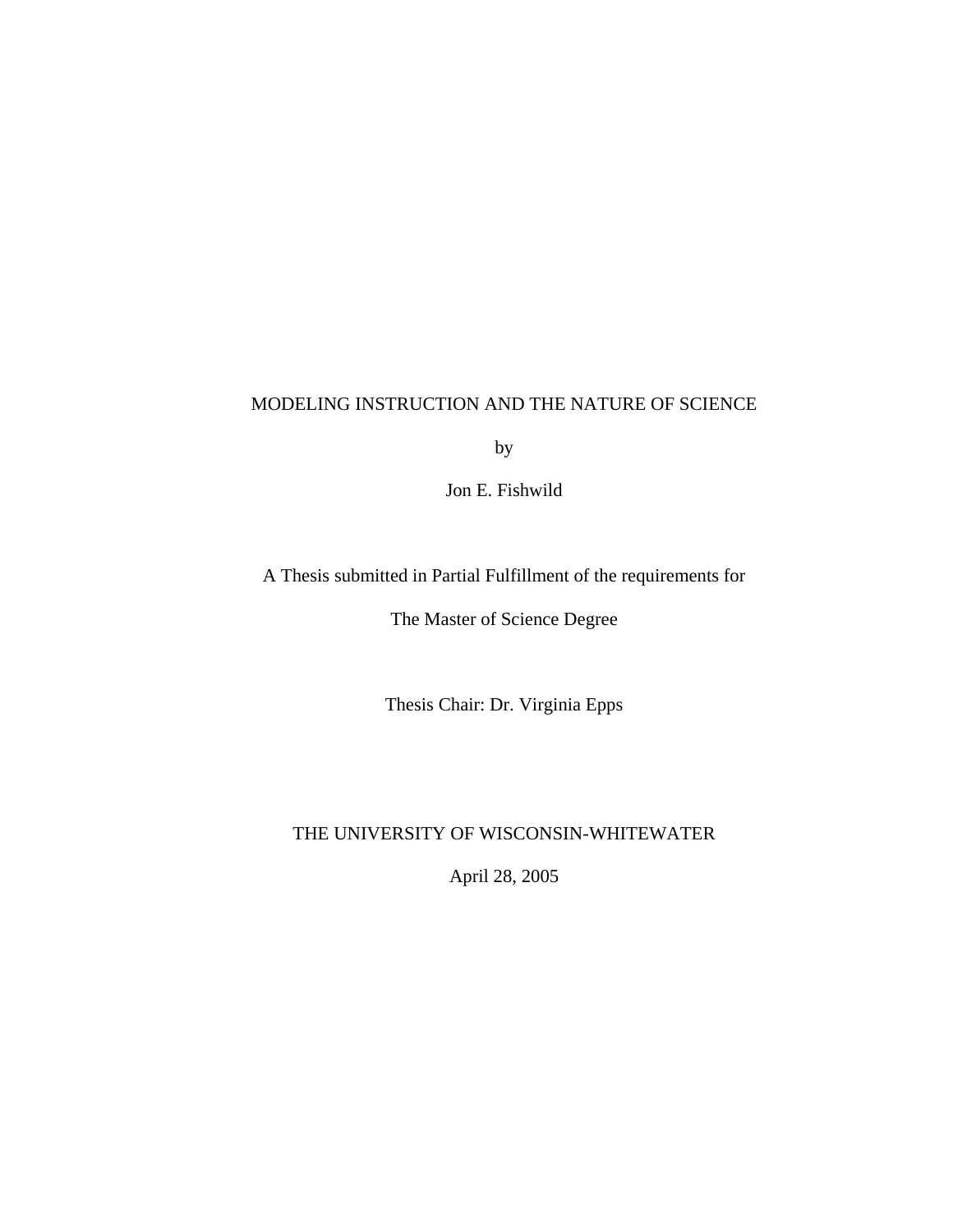The University of Wisconsin-Whitewater

 $\sim$ 

Thesis Approved

Jon E. Fishwild

Date: April 28, 2005

 $\frac{1}{2} \sum_{i=1}^n \frac{1}{2} \sum_{j=1}^n \frac{1}{2} \sum_{j=1}^n \frac{1}{2} \sum_{j=1}^n \frac{1}{2} \sum_{j=1}^n \frac{1}{2} \sum_{j=1}^n \frac{1}{2} \sum_{j=1}^n \frac{1}{2} \sum_{j=1}^n \frac{1}{2} \sum_{j=1}^n \frac{1}{2} \sum_{j=1}^n \frac{1}{2} \sum_{j=1}^n \frac{1}{2} \sum_{j=1}^n \frac{1}{2} \sum_{j=1}^n \frac{1}{2} \sum_{j=$ 

 $\sim 2.8$  and  $\sim 1$ 

Committee Members: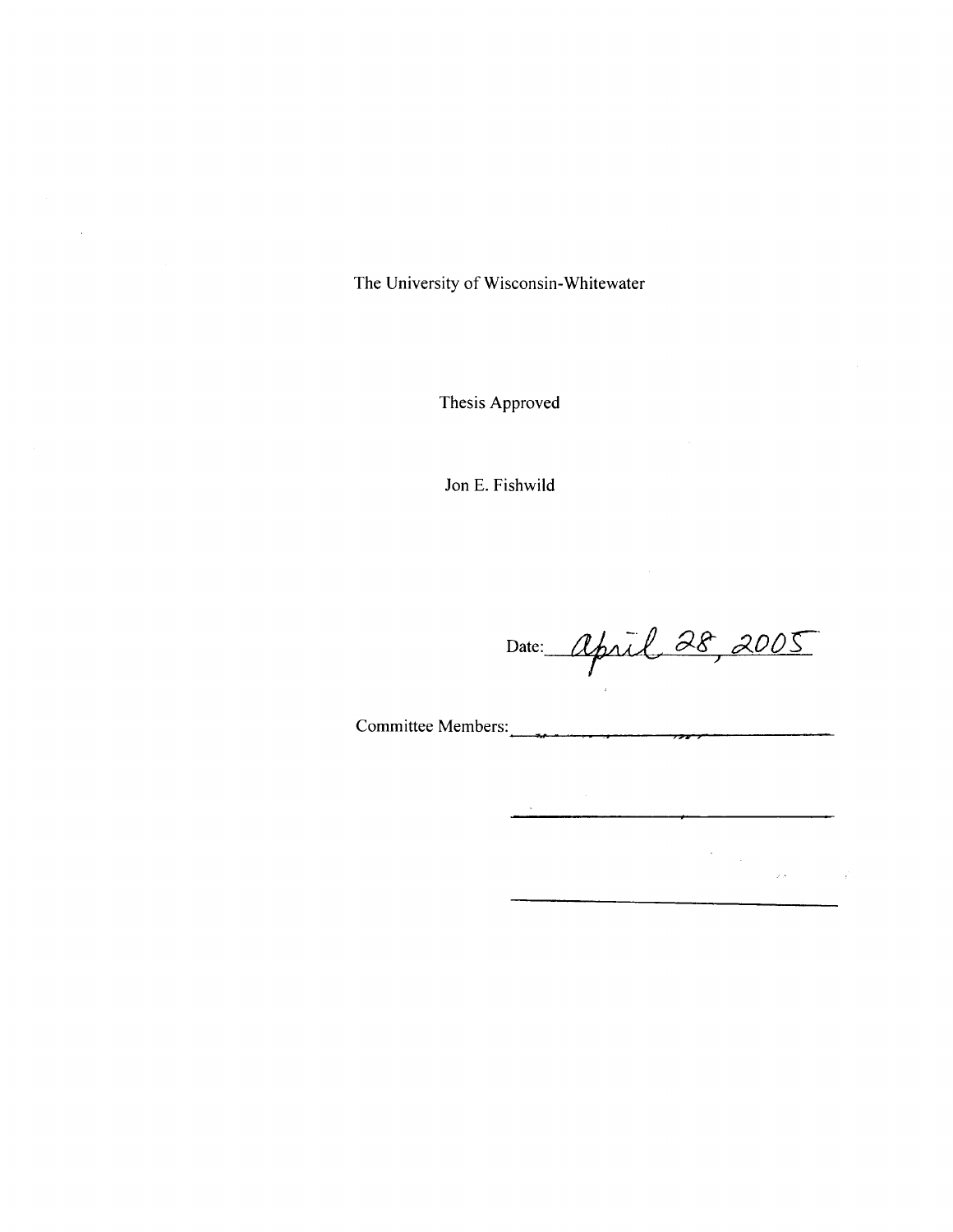# Acknowledgements

I would like to thank my colleagues at Oregon High School. Dr. Robert Scott, the principal, broke precedent when scheduling my classes for a full year rather than by semester. Tim Martinelli, student services, assigned students random numbers for the study and kept guard over the assignment list. Kim Manny, english teacher, provided valuable suggestions that improved the readability of this thesis. Dave Ebert, math teacher, provided guidance with the statistical analysis.

My gratitude goes to Sara, my wife, for freeing up nights and weekends and for spending extra time with Jaison, our son, so that I could pursue this endeavor. Without her support, this work would not have been completed.

I would also like to thank the faculty at the University of Wisconsin-Whitewater for giving me the tools to create and complete this action research. In particular, I would like to thank my advisor, Dr. Virginia Epps, for tapping in to my potential and pushing me to pursue a thesis. Early in my Master's program, Dr. Epps planted the seed for this work while I was a student in her Issues and Perspectives course. That was when I first became uncomfortable with my notion that science was the search for truth.

Lastly, I would like to thank "Modeling Central" for giving me the gift of modeling physics. Malcolm Wells and Dr. David Hestenes have created a wonderful approach to physics, one that saved my teaching career.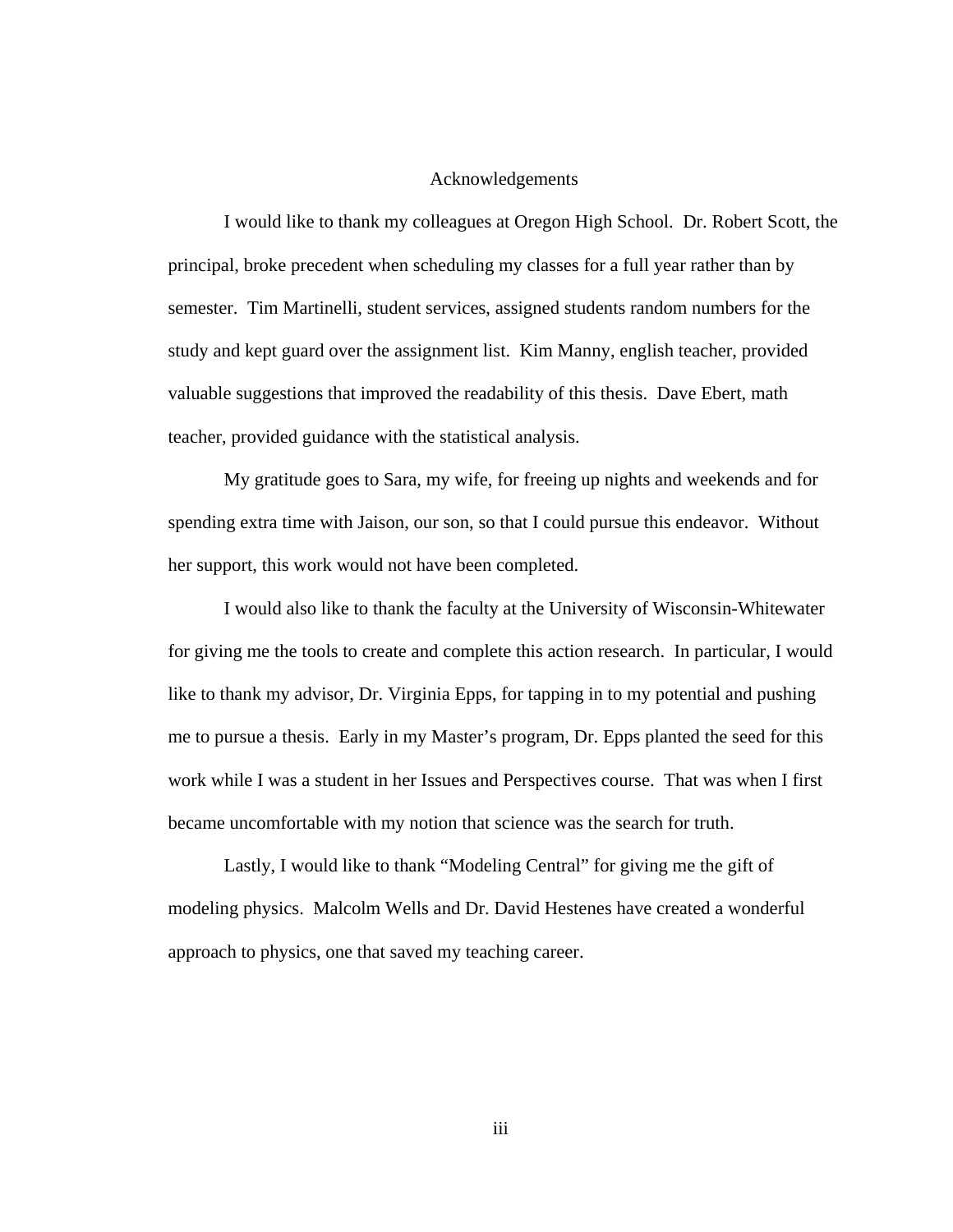# Table of Contents

| History of science stories and science anecdotes 9         |
|------------------------------------------------------------|
| Constructivism and inquiry: Science as a social process 11 |
|                                                            |
|                                                            |
|                                                            |
|                                                            |
|                                                            |
|                                                            |
|                                                            |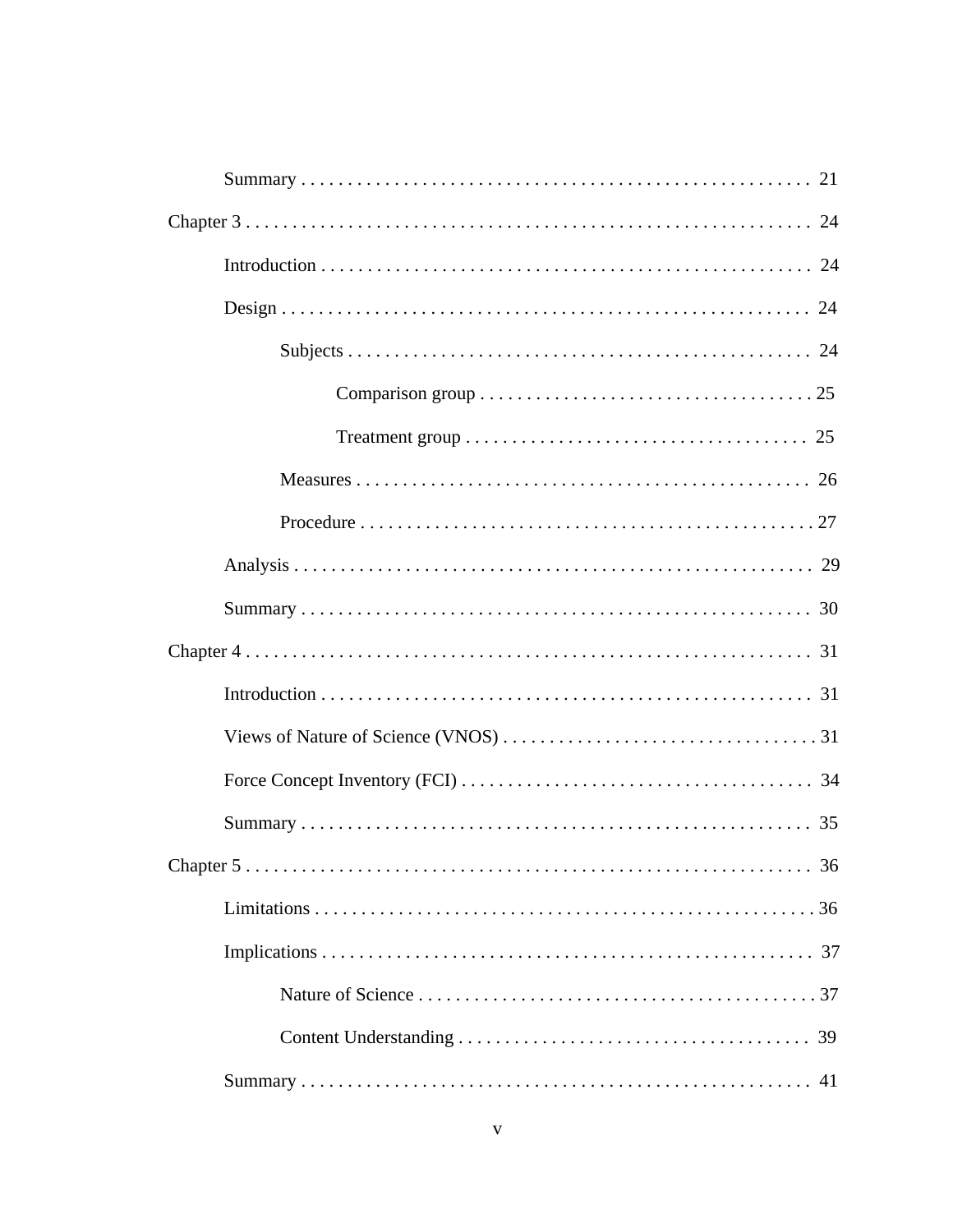| Appendix D: VNOS-C Pretest and Posttest Mean Scores by Experimental Group, |
|----------------------------------------------------------------------------|
|                                                                            |
| Appendix E: FCI Pretest and Posttest Mean Scores by Experimental Group,    |
|                                                                            |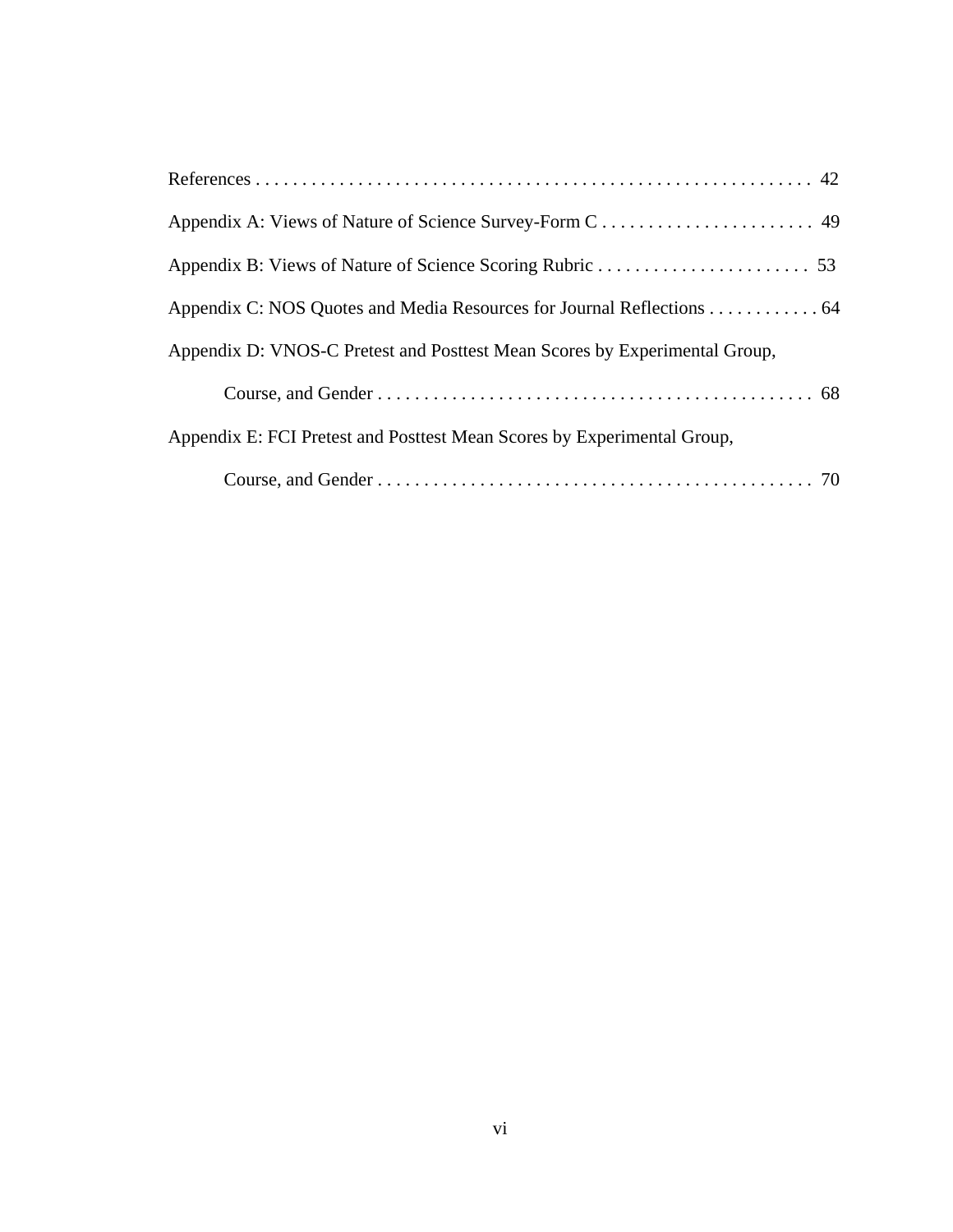Abstract of Thesis

Jon E. Fishwild

Curriculum and Instruction

Modeling Instruction and the Nature of Science

April 28, 2005

Dr. Virginia Epps, Thesis Chair

The University of Wisconsin-Whitewater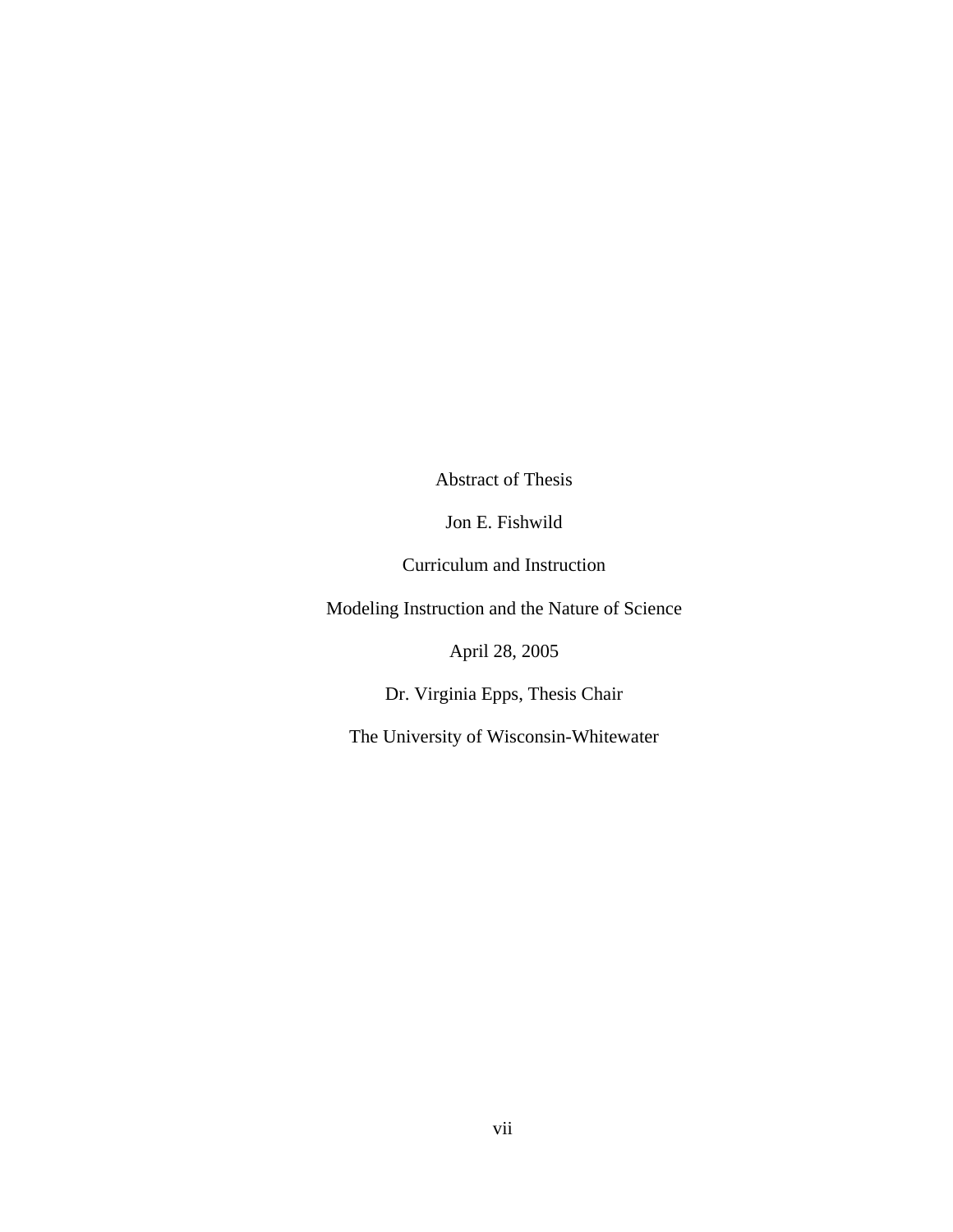High school students hold naïve conceptions about the nature of science (NOS), believing that scientific knowledge is absolute, that science is an objective activity without bias, creativity, or imagination, and that theories evolve into laws. The way in which science is taught in schools validates student misconceptions of the nature of science. Modeling instruction in physics is a teaching pedagogy, with Malcolm Wells and Dr. David Hestenes the primary developers, that holds promise for conveying the tentative and empirical nature of scientific knowledge, the creativity and imagination that is required to create scientific knowledge, and the theory-laden nature of scientific knowledge. Research reports the necessity of explicitly referencing NOS themes within the classroom to improve student understanding of these themes.

This investigation reports a quasi-experimental year-long study involving 65 students enrolled in a midwestern suburban high school. All students received modeling instruction, but one group additionally received instruction using explicit reference to NOS themes within the context of the classroom laboratory experience and reflected on NOS themes while writing journals. The Views of Nature of Science-Form C (VNOS-C) measured student understanding in NOS using a pretest-posttest format. The Force Concept Inventory (FCI) assessed whether the NOS interventions adversely affected physics content knowledge of students in the treatment group.

 Students in the treatment group scored significantly greater on the VNOS-C  $(p < 0.05)$  than students in the comparison group. Students who receive explicit instruction in NOS themes are better able to articulate an understanding of NOS themes that is consistent with reform documents published by the American Association for the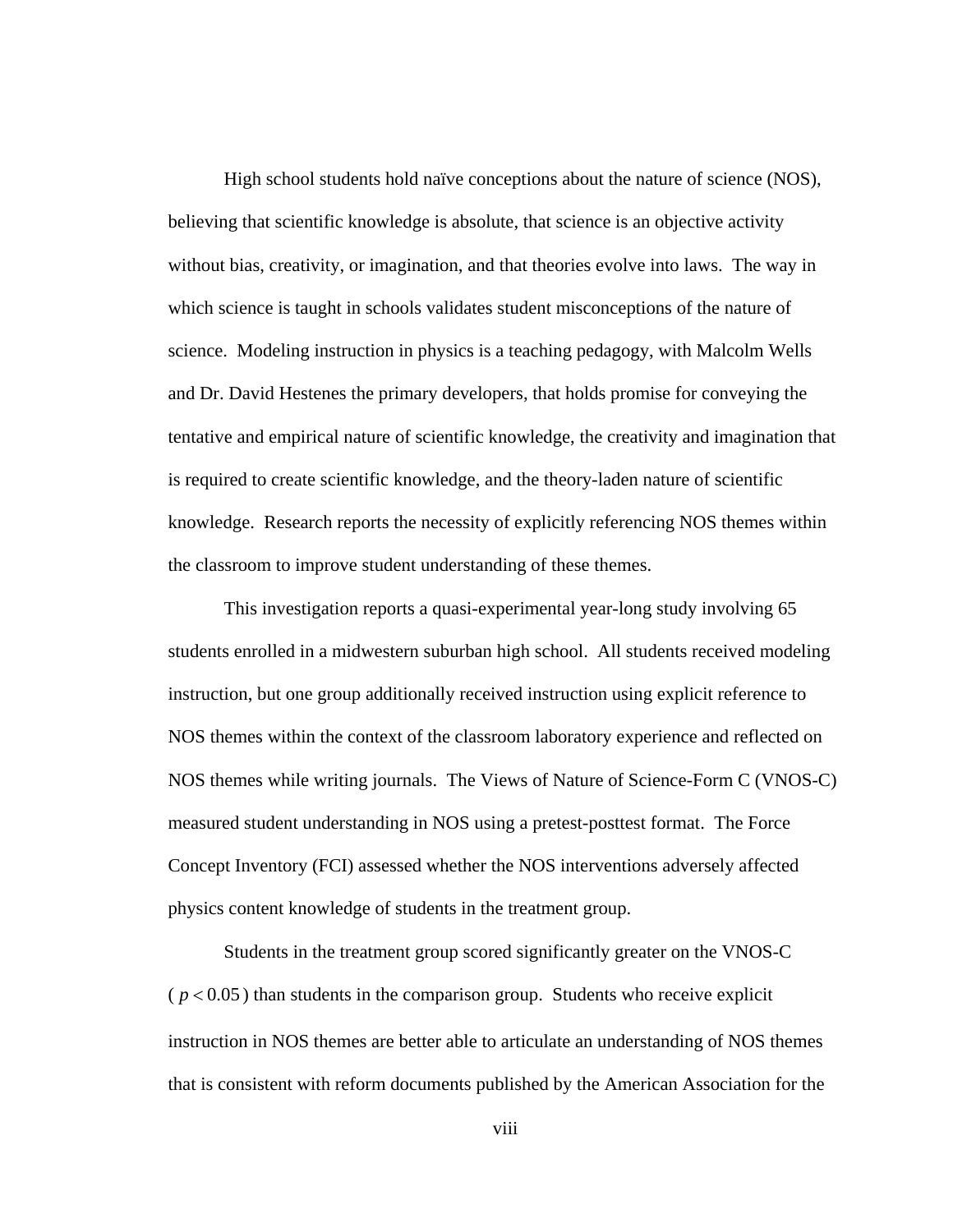Advancement of Science and the National Research Council. Additionally, FCI results show that students who receive NOS interventions at the expense of additional content experience no deficit in their achievement of physics content knowledge, at least in the area of Newtonian mechanics.

 Modeling instruction provides a curricular structure that teaches physics students first-year concepts in Newtonian Mechanics. Teachers can enhance the modeling program to explicitly and purposefully target NOS themes within the laboratory context of the course, significantly improving student understanding of NOS without compromising student understanding of the physics content in mechanics.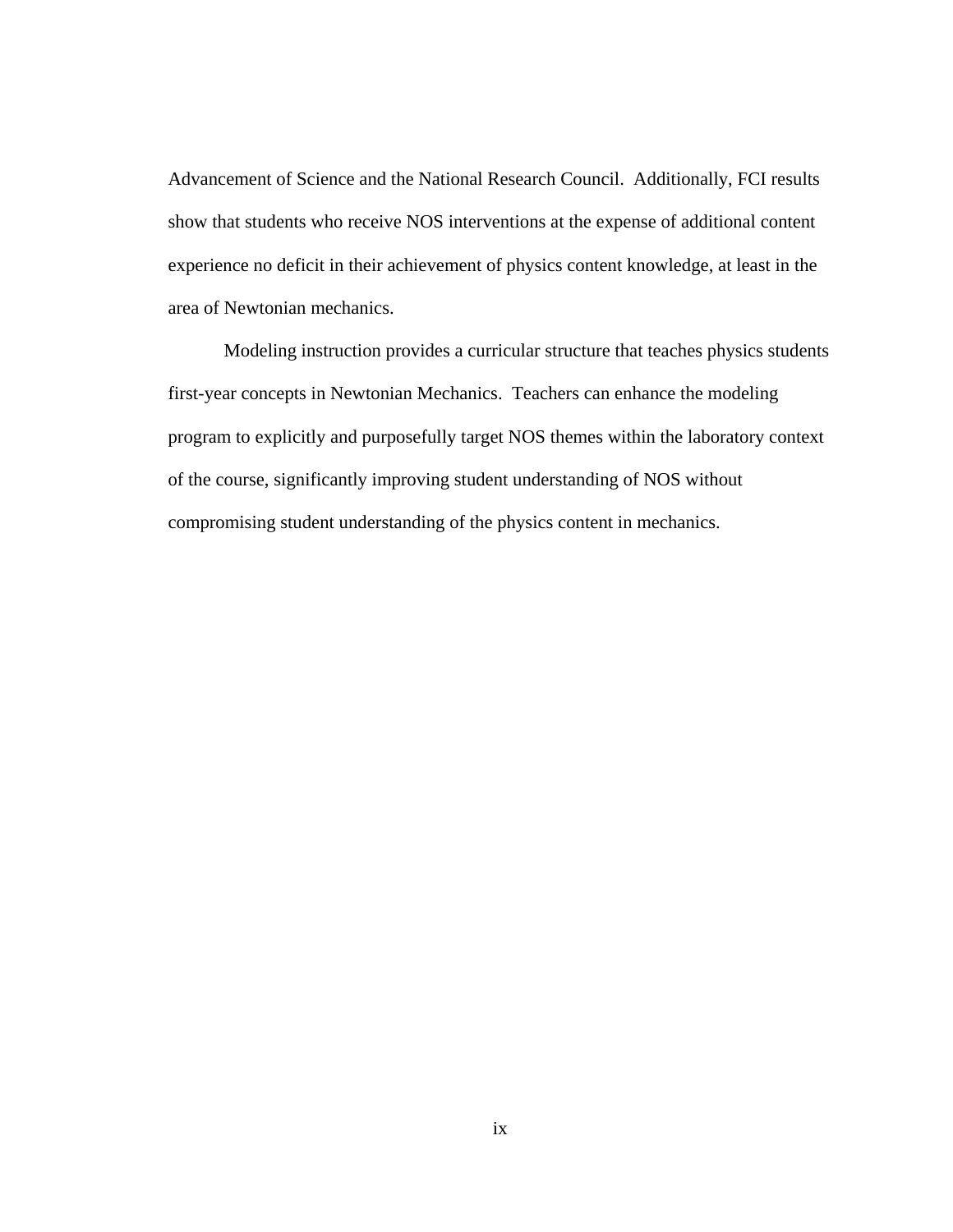## Chapter 1

#### *Introduction*

 National and state institutions (American Association for the Advancement of Science, 1989, 1993; National Research Council, 1996; North Carolina Department of Public Instruction, 2003; State of Wisconsin Department of Public Instruction, 2004) have called upon schools to address student understanding of the nature of science (NOS) to produce a more literate public. The American Association for the Advancement of Science (1989) states, "Scientific habits of mind can help people in every walk of life to deal sensibly with problems that often involve evidence, quantitative considerations, logical arguments, and uncertainty  $\ldots$  " (p. 13). Science anecdotes and dramatizations (Abd-El-Khalick & Lederman, 2000; Allchin, 2003; Feldman, 2003; Irwin, 2000; Tao, 2003), inquiry-instruction (Gess-Newsome, 2002; Khishfe & Abd-El-Khalick, 2002; Kurdziel & Libarkin, 2002; Smith, 2000; Spears & Zollman, 1977), authentic environments (Bell et al., 2003; Hogan, 2000; Matkins et al., 2002; Schwartz et al., 2004), and explicit instruction and reflection (Abd-El-Khalick & Lederman, 2000; Feldman, 2003; Gess-Newsome, 2002; Khishfe & Abd-El-Khalick, 2002; Kurdziel & Libarkin, 2002; Matkins et al., 2002; Schwartz et al., 2004; Schwartz et al., 2002) are various teaching interventions that may address the complex task of helping students understand the nature of science.

In order for students to learn and internalize the nature of science, a more authentic approach toward school science is necessary. The American Association for the Advancement of Science (1989) notes, "There is too much scientific content and too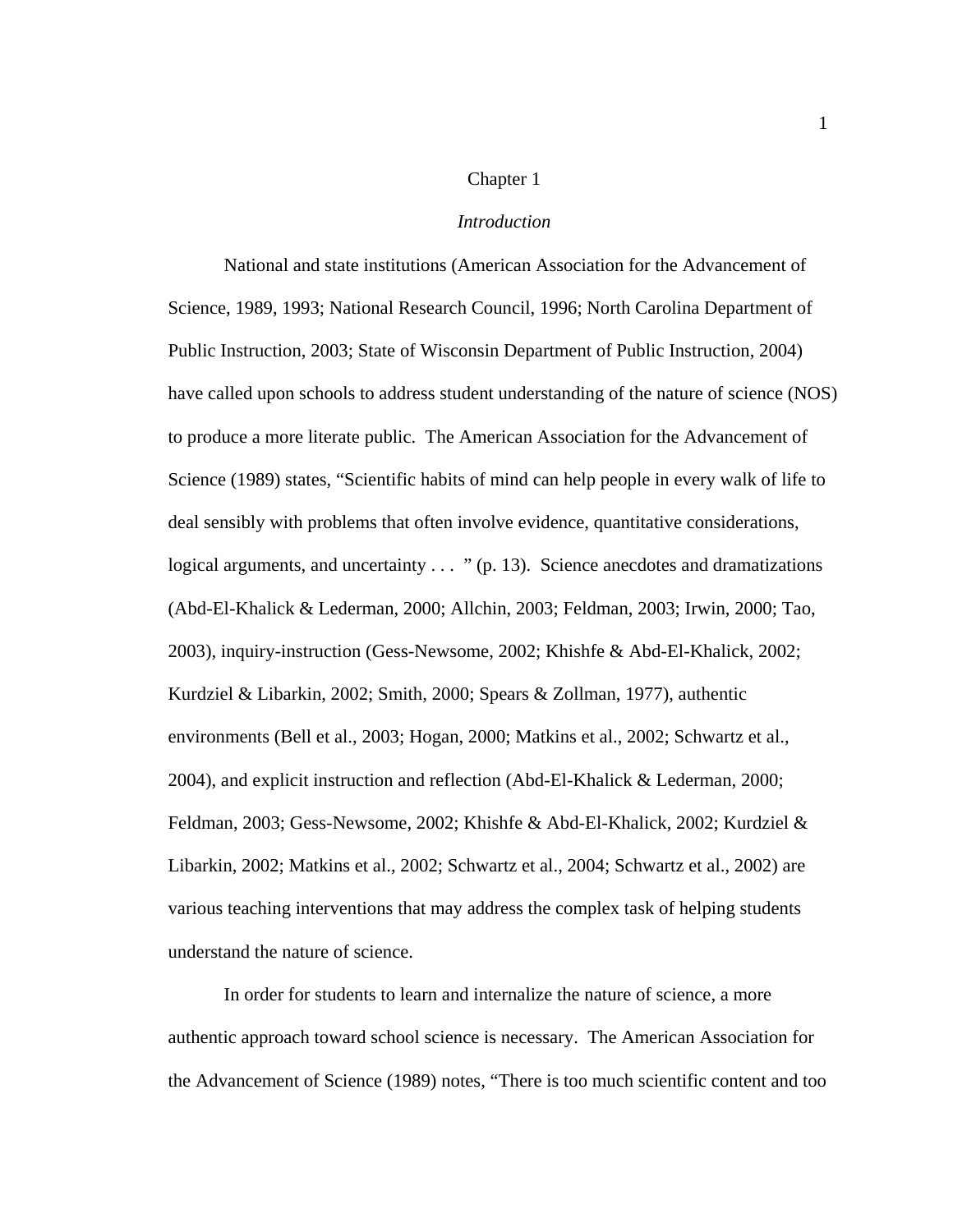little scientific literacy in classrooms. Text and methods of instruction value learning of answers over exploration of questions, memory over critical thought, recitation over argument, reading over doing" (p. 14). One approach that attempts to address the shortcomings of school science is modeling instruction. Modeling instruction (Wells et al., 1995) is a method of teaching physics that allows students to experience authentically the scientific endeavor. Wells, a teacher, approached his advisor, David Hestenes, hoping to do a doctoral dissertation on establishing sound principles for using computers in high school physics. Hestenes had just completed his modeling theory of instruction, a pedagogy based on modeling as the central activity of physical scientists, and was working with a graduate student on a precursor version of the Force Concept Inventory (Hestenes et al., 1992). After administering the Force Concept Inventory to his high school students, Wells became disillusioned with their understanding of physics and determined that his teaching methodology was at fault. Expanding Karplus' (1977) learning cycle into a modeling cycle, Wells incorporated the computer into the classroom as a scientific tool to help students understand physics. Students, through an investigative context, *invent* basic kinematic and dynamic models, including: constant velocity, constant acceleration, equilibrium, constant net force, and energy (Wells et al., 1995). Students use graphs, mathematical models, motion maps, system schema, and energy bar graphs to represent these models. Students use empirical observation as a basis to derive and validate all models, and the locus of authority becomes how *students interpret* nature rather than what the *teacher says about* nature.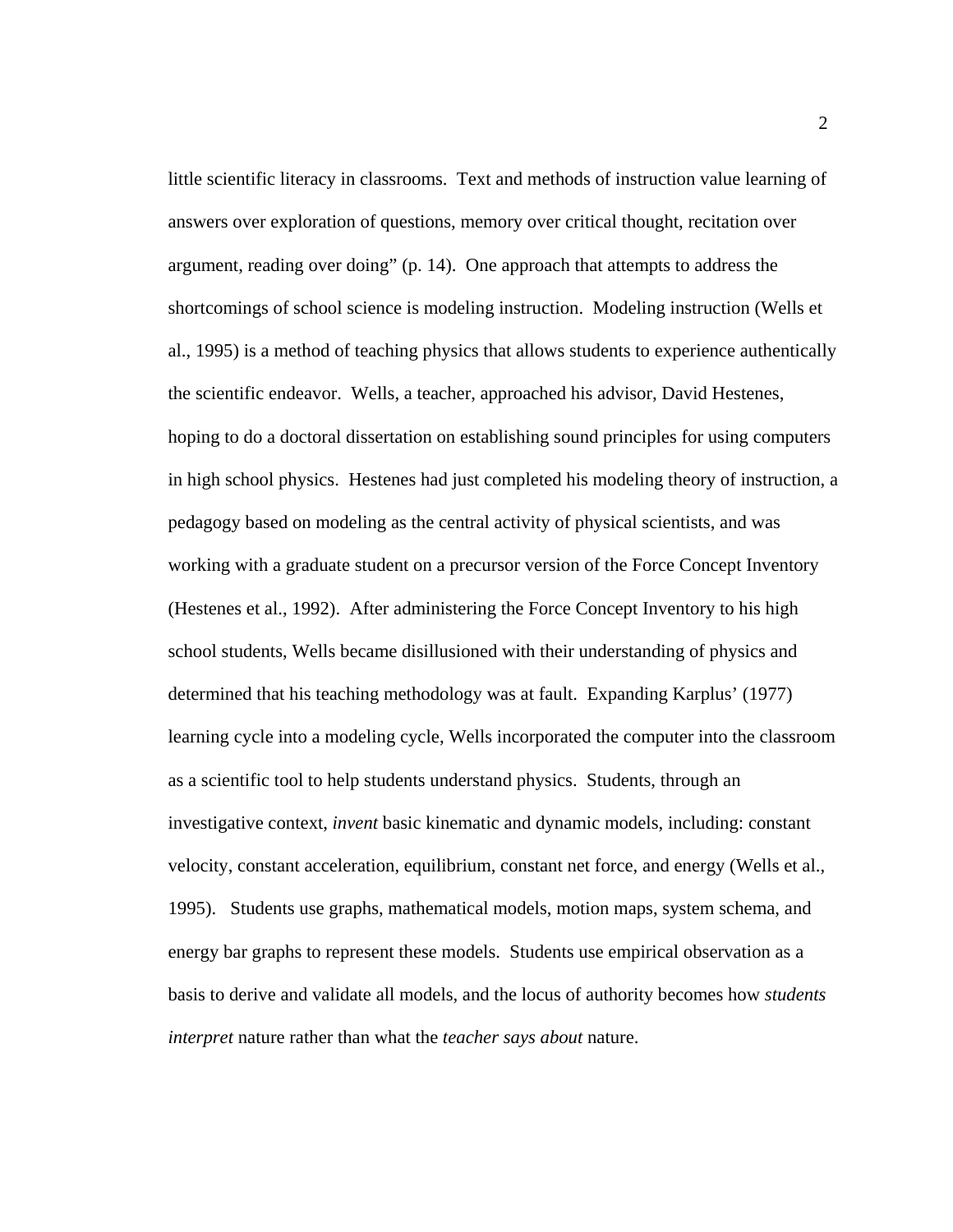Such a learning atmosphere provides a context that allows students to experience the tentative, subjective, and uncertain nature of scientific knowledge (see Table 1 of Schwartz et al., 2004, p. 613). Gilbert (1991) suggests that science should be redefined in the context of models, saying that "Science is a process of constructing predictive conceptual models. This definition unites both processes and product of science, and identifies model building as a superordinate process skill" (p. 73). Gilbert's results indicate that while students understand that models contain errors and are human constructs that give an artificial representation of nature, students do not hold the same beliefs about scientific knowledge. By redefining science in the context of models, Gilbert argues that students may better understand the nature of scientific knowledge. The Wells, Hestenes, and Swackhamer (1995) modeling methodology approaches school science in this context.

# *Research Problem and Purpose*

While modeling instruction provides a learning environment that is based on authentic scientific discovery and peer collaboration, it does not explicitly ask students to reflect on the epistemology of science. Furthermore, students are not necessarily equipped to spontaneously synthesize their experiences into an articulate picture of the nature of science (Lederman, 1999; Lederman et al., 2002; Schwartz & Lederman, 2002). Modeling instruction lacks explicit references to NOS themes that are illustrated by the authentic scientific activities conducted within the classroom. The purpose of this study is to test the viability of incorporating explicit references to NOS themes within the modeling program context.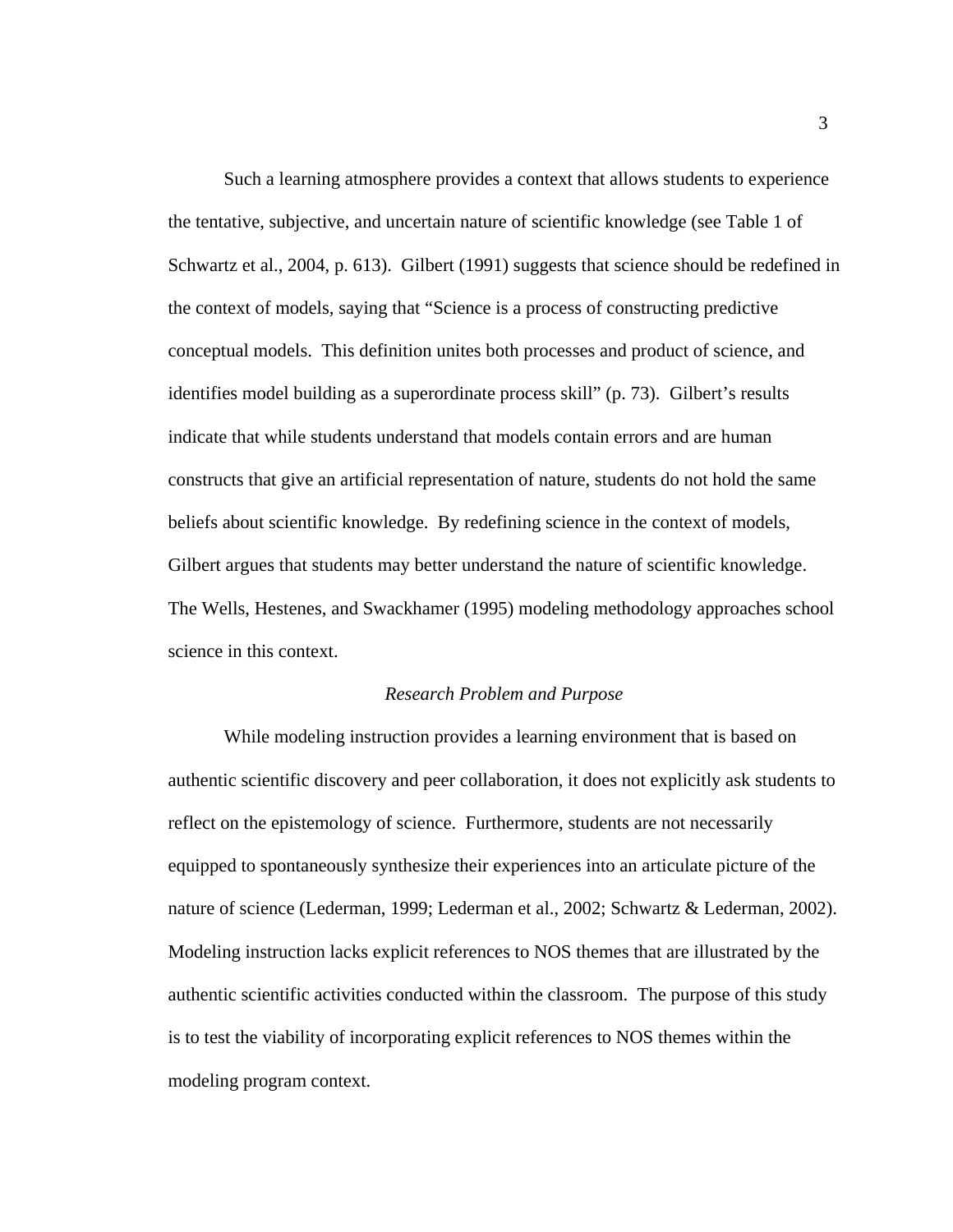## *Research Hypothesis*

How do student improvements in understanding the nature of science vary with the type of physics instruction at the high school level? The research hypothesis asserts that students who receive modeling instruction with explicit references to NOS themes will articulate a stronger understanding of these themes when compared to students who receive modeling instruction without explicit references to NOS themes.

# *Study Design*

This investigation reports a year-long study of a treatment group of high school students who received modeling instruction that made explicit references to NOS themes through the use of student reflection journals and through discussion of NOS themes in the context of the modeling curriculum. A comparison group of students received the standard modeling curriculum without the reflection journals and contextual references to NOS themes. All students were enrolled in either general physics or honors physics. Both groups were given the Views of Nature of Science-Form C (VNOS-C) survey (Lederman et al., 2002) as a pretest and posttest. I used student interviews to create a survey scoring rubric that reflected appropriate NOS understanding and scored responses on the survey to determine each experimental groups' understanding of the targeted NOS themes. I administered the Force Concept Inventory (FCI) as a pretest and posttest to determine whether explicit instruction and reference to NOS jeopardized achievement of physics content knowledge.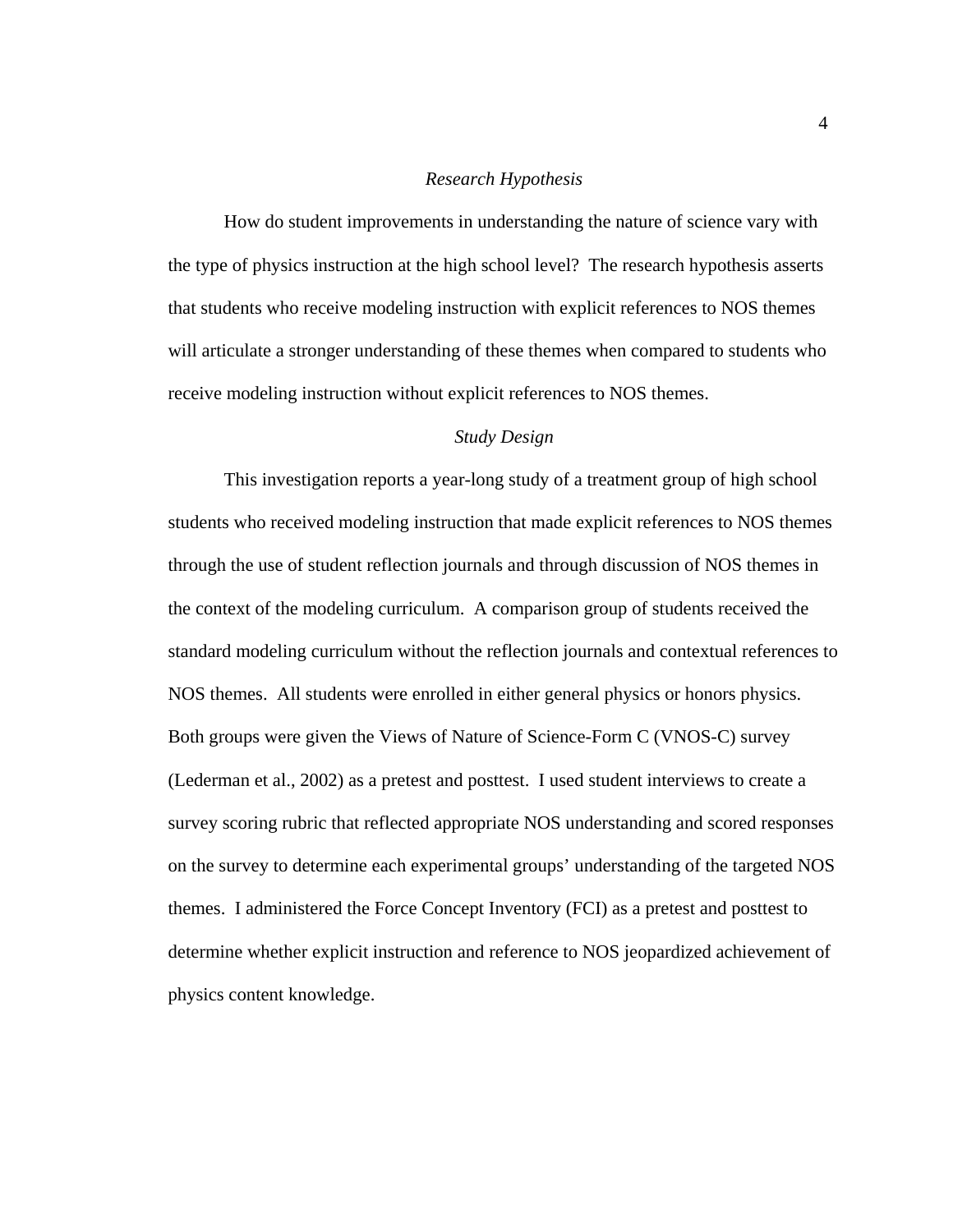# *Summary*

 Various teaching strategies purport to create a more scientifically literate student populace. Modeling instruction in physics is a teaching pedagogy in which students use laboratory experience to invent models to understand physics concepts. Modeling instruction is aptly suited to explicitly reference NOS themes in the context of the laboratory experience.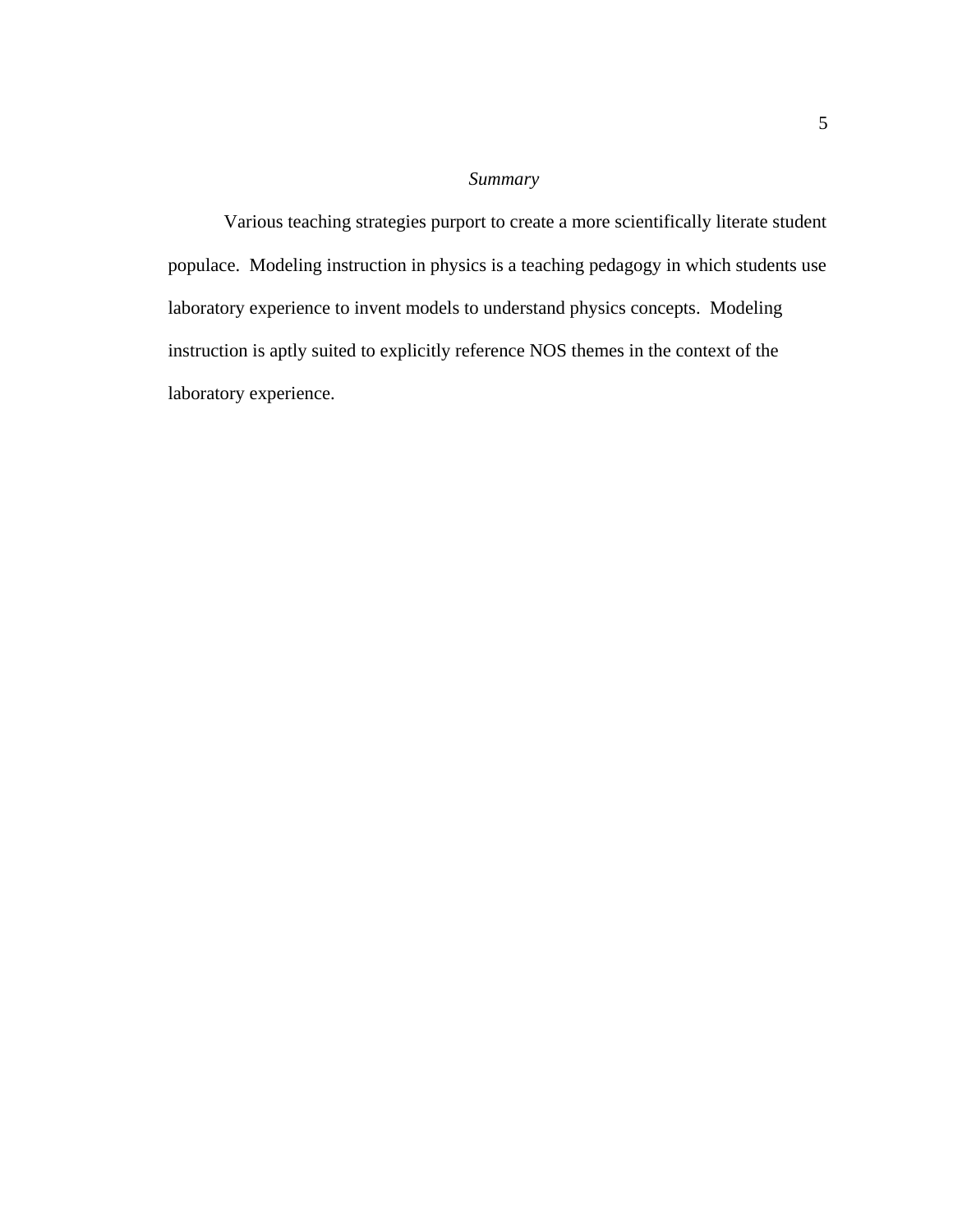# Chapter 2

# *Review of Research*

# *Nature of Science*

 Thomas Kuhn (1970) delineated the need for a change in how scientists view their philosophy of science. He defined *normal science* as science that falls under an accepted and long-lasting paradigm. This type of science, Kuhn argues, pursues three classes of problems—"determination of significant fact, matching of facts with theory, and articulation of theory" (Kuhn, 1970, p. 34)—the very type of science taught in schools. *School science* ignores *revolutionary science,* science that is in crisis due to an increasing number of unresolved anomalies. Kuhn further argues that crises create an atmosphere where scientific knowledge and thought become highly suspect, in turn creating a scientific revolution and possibly evoking a new paradigm.

Good (2000) and Bauer (1992) likewise classify science into two realms: *earlystage science* that requires creative thinking, and normal science that tests currently accepted knowledge. They suggest that school science addresses only the testing and retesting of current knowledge—where scientific knowledge is reliable and resilient—at the exclusion of early-stage science, where the answers are unknown and the knowledge is unreliable. Students, they argue, learn to attribute reliability and resiliency to *all* science, creating a public that is ill-prepared to understand and effectively use science.

 Researchers (Lederman et al., 2002; Moss et al., 2001; Schwartz & Lederman, 2002; Smith & Scharmann, 1999) have tried to create comprehensive indicators of the nature of science. Although the indicators differ in detail, they do contain common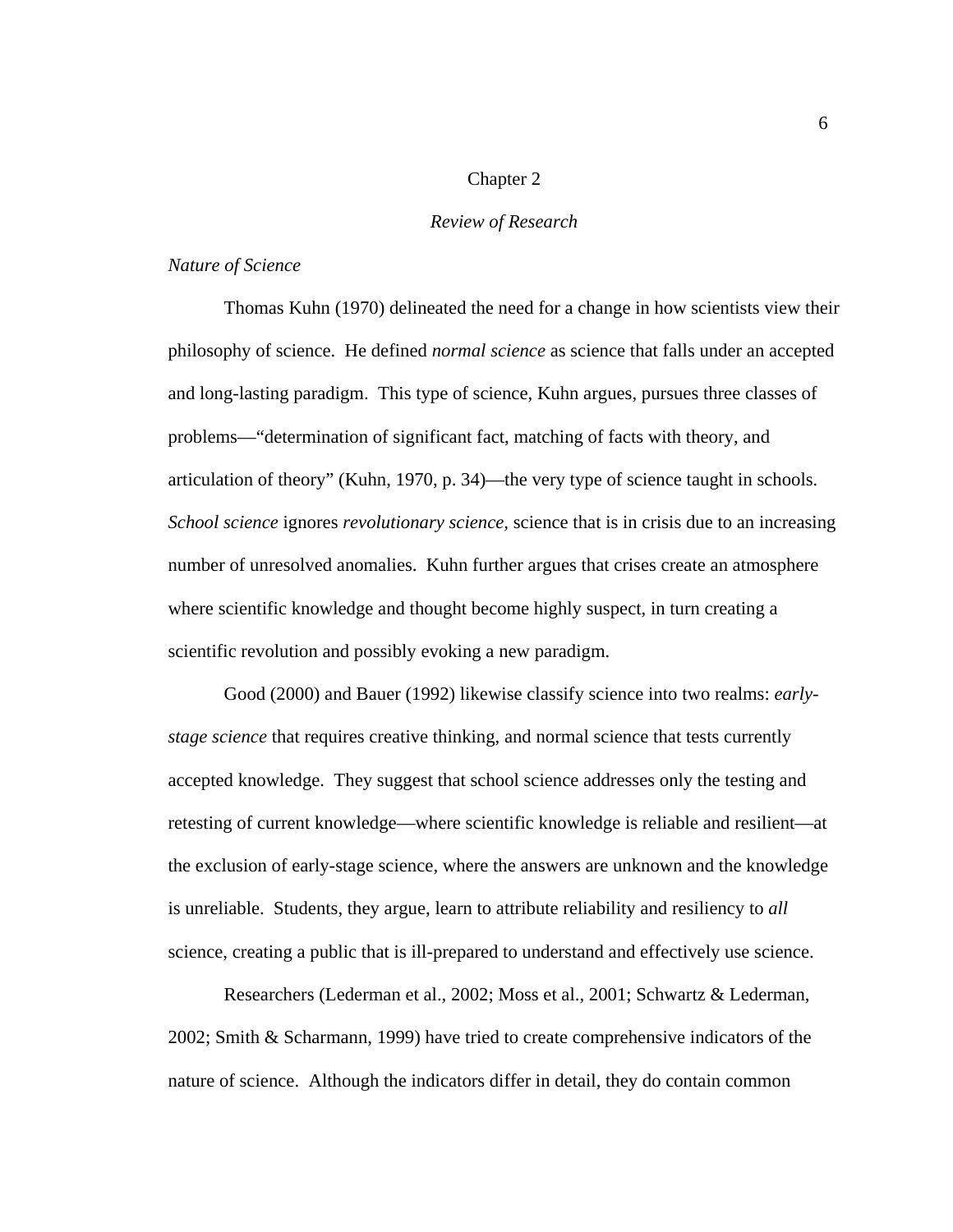themes, including the following concepts: scientific knowledge is tentative, fallible, and approximate; scientific knowledge requires repeatable observation to be valid; science is subjective due to personal and cultural bias and creativity; science is subjective due to its theory-laden nature. National and state organizations (American Association for the Advancement of Science, 1989, 1993; National Research Council, 1996; North Carolina State Department of Public Instruction, 2003; State of Wisconsin Department of Public Instruction, 2004) have created variations of these themes in their call to guide curricula in public schools.

# *Student Conceptions of Nature of Science*

Students with years of formal science education continue to have strong misconceptions regarding NOS. Mackay (1971), in her analysis of results from the Test on Understanding Science (TOUS), finds several deficiencies among Australian students' perceptions of science. Students are deficient in their understanding that science is creative, the scientific process is ongoing and cannot represent absolute truth, past findings have contributed to our current scientific knowledge, and theories play an integral role in how science is done. More recent studies confirm these findings. Smith (2000) studied middle school students and found that they assume scientific knowledge to be factual and certain, assert their beliefs based on authoritative justification rather than on argument or relevant evidence, and believe all differences of opinion in the scientific community stem from inadequate knowledge rather than from the differing personal perspectives of scientists. Many students also subscribe to the belief that there is one single "scientific method" (Griffiths & Barman, 1995; Lederman et al., 2002).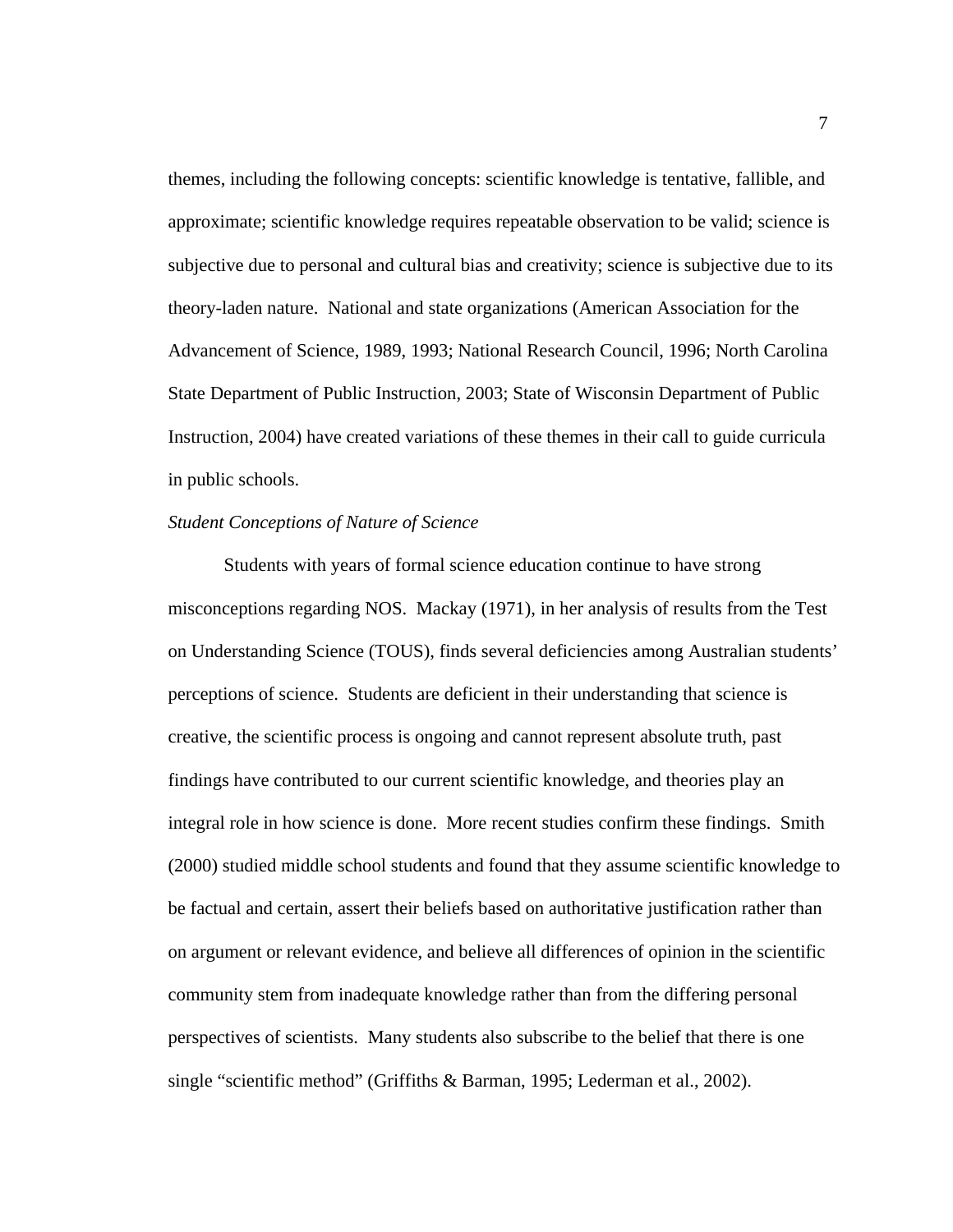Students also have an idealized image of the nature of evidence, laws, and theories. Studies (Dagher et al., 2004; Lederman et al., 2002) show that students use the word *proof* to describe the underlying nature of scientific evidence, sometimes using proof to indicate an absolute answer, and other times to describe directly-observed evidence. Bell, Blair, Crawford, and Lederman (2003) and Dawkins and Dickerson (2003) found that secondary students rank scientific knowledge in a hierarchy. Students believe that scientific knowledge starts as a hypothesis, then becomes a theory, and after much testing becomes a law. Additionally, students believe that scientists *discover*  knowledge to describe phenomena rather than *invent* knowledge (Dawkins & Dickerson, 2003; Mackay, 1971).

Halloun and Hestenes (1998) interviewed high school students about their replies to the Views About Science Survey (VASS). The following student quotations illustrate how students often view scientists as completely objective individuals who use no creativity in their work and who believe that scientific knowledge is absolute truth:

"I would imagine that physicists rely too heavily on instruments and don't use their creativity" (p. 561).

"Physicists are completely logical people and cannot accept things that cannot be physically proven" (p. 561).

" . . . a set of ideas that are kind of like accepted as fact and kind of like taboo. It's like taboo to go against. They would be accepted over evidence in the real world" (p. 565).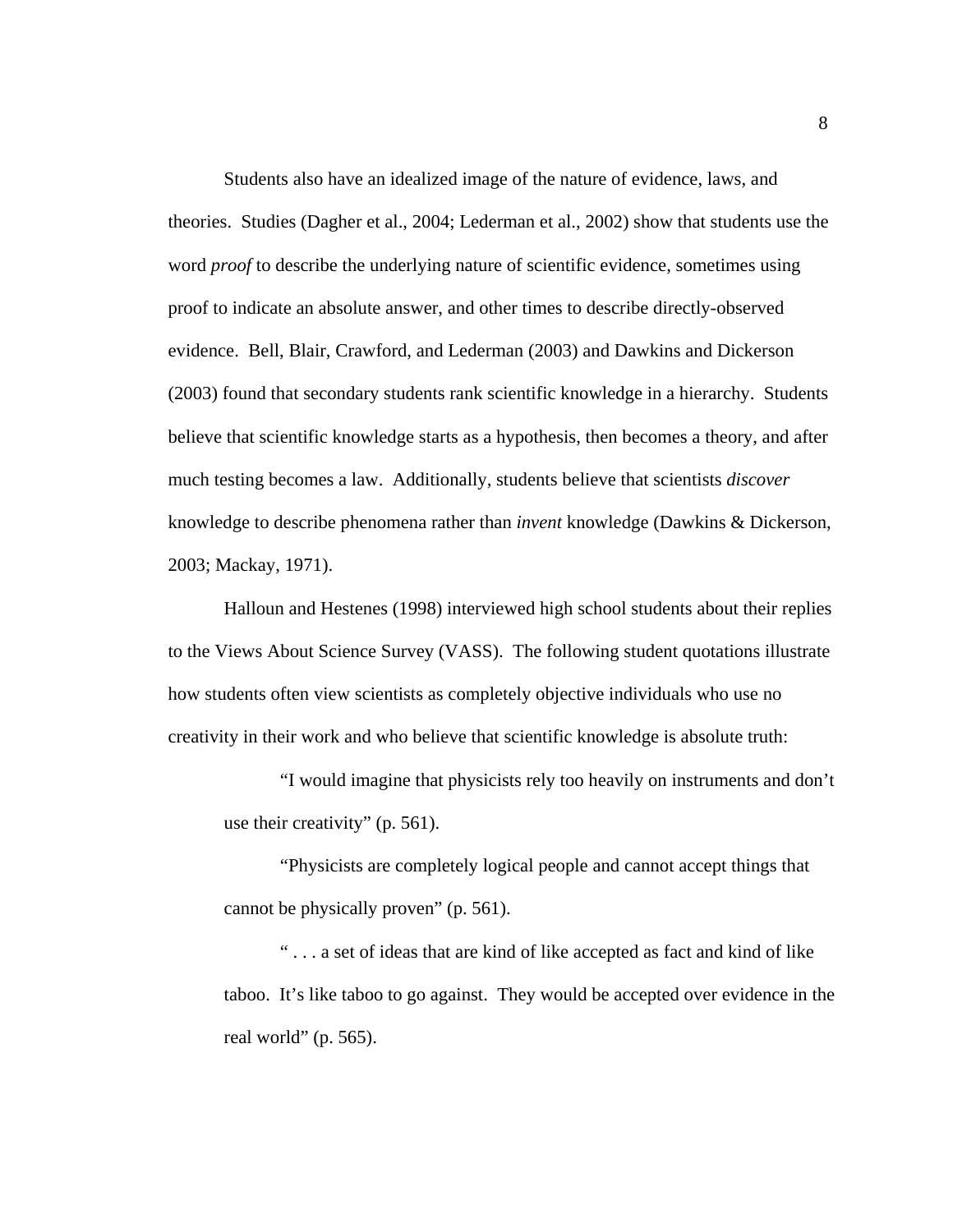Student misunderstanding of NOS is an international issue. In one multinational study, Tamir (1994) administered the Science Understanding Measure (SUM) to a large sample of students from 25 different countries and showed that secondary students believe scientific theories and scientific models to be absolute and unchanging. Griffiths and Barman (1995) looked at a sample of 32 students drawn from each of three countries: the United States, Canada, and Australia. The researchers found that while the American and Australian students who were studied believed science to be constantly changing, the students attributed this change to better technology rather than to changes in thought. The researchers found that the Canadian students were better able to verbalize the revolutionary nature of science and posit that this effect may have been due to a greater push by the Science Council of Canada for NOS learning in the national curriculum. *Classroom Implications* 

*History of science stories and science anecdotes.* As Kuhn (1970) points out, history of science is replete with anecdotes that illustrate the various themes of NOS. Ideally, he proposes, any scientific discovery can be recounted, including all of the errors, myths, and superstitions that contributed to the advance or delay of the discovery. The American Association for the Advancement of Science (1993) agrees with Kuhn's conclusion:

History provides another avenue to the understanding of how science works . . . it is equally important that students should come to realize that much of the growth of science and technology has resulted from the gradual accumulation of knowledge over many centuries. (p. 4)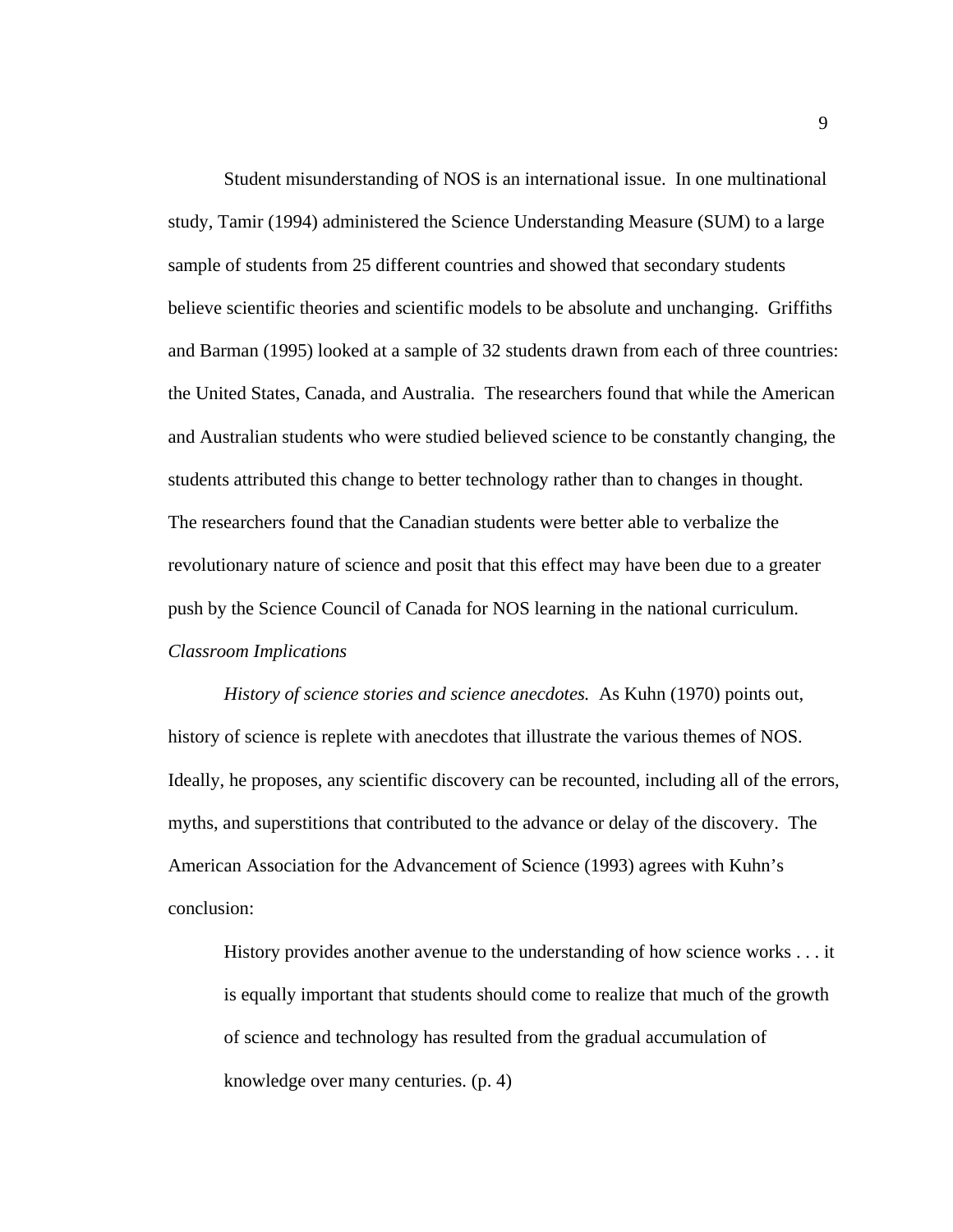Abd-El-Khalick and Lederman (2000) studied the impact of college history of science courses on students' understanding of eight identified NOS themes. Through questionnaires and interviews, the researchers discovered that while students who had the strongest initial understanding of NOS themes illustrated somewhat improved views at the end of the course, most students exhibited little increase in their understanding of NOS.

Kuhn (1970) suggests that rather than learning a simple historical account of a specific scientific discovery, students need to experience the anecdote from within the social context of the time, shifting the focus from a narrative sequence of events to an anecdote that contrasts opposing ideas. Further, he recognizes that the sociocultural environment cultivates paradigms, defining the types of questions that scientists ask and the critical aspects of the subsequent investigations. Abd-El-Khalick and Lederman (2000) hypothesize that one reason history of science courses fail to invoke progress in understanding NOS themes is that students are unable to remove themselves from their current reality to study from a strict historical perspective.

 Another study, focusing specifically on atomic theory (Irwin, 2000), considered how a historical approach would affect ninth-grade students' understanding of the creativity of science. The instructor taught the atomic unit to one group of students using a historical perspective and to another group of students using only the final contemporary perspective. A pretest-posttest analysis showed that students in the historical group exhibited no better understanding that atomic structure is inferred from empirical results than did the comparison group. At the same time, Irwin found the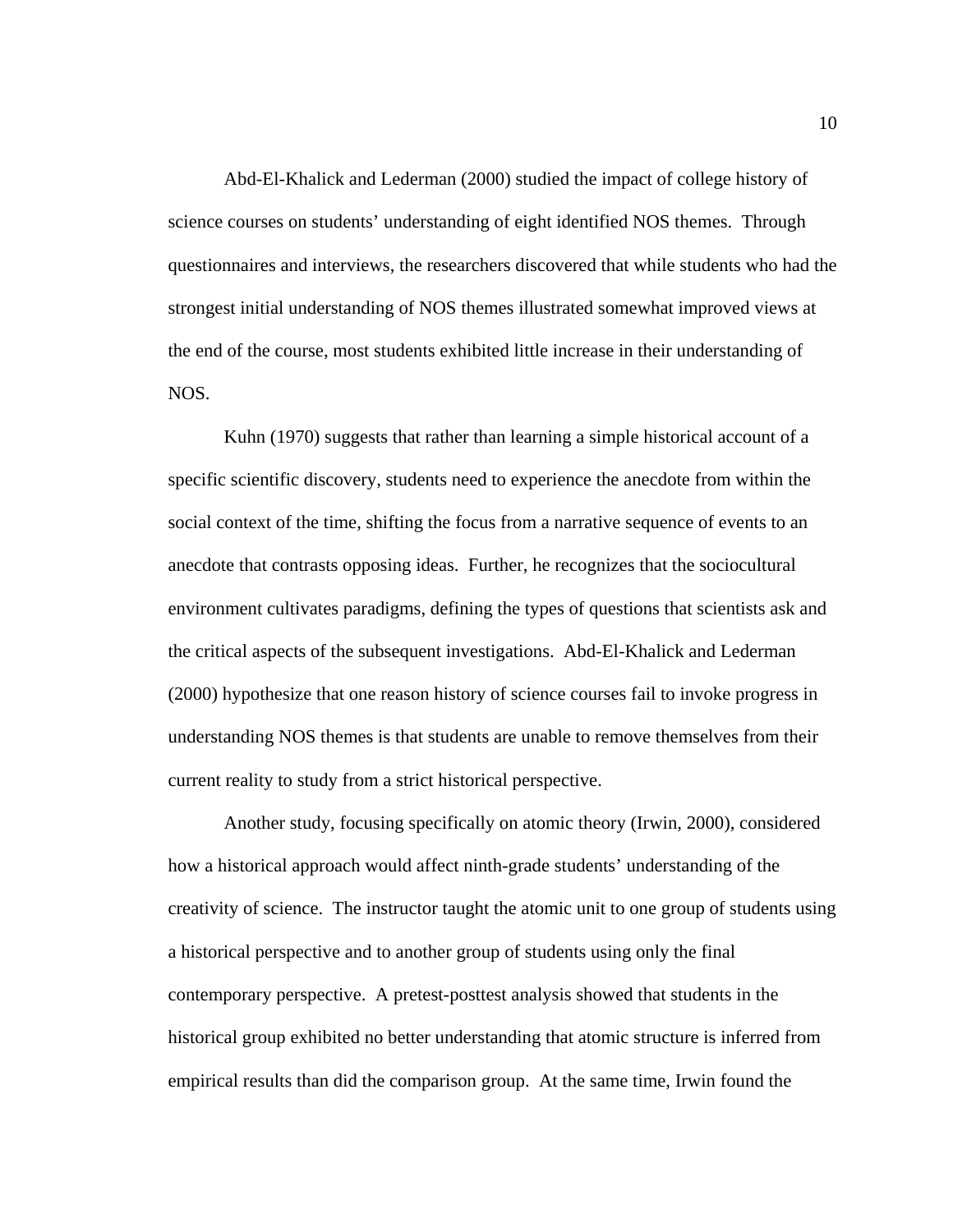treatment group showed no deficiency in content knowledge relative to the comparison group.

 Tao (2003) notes that while secondary students who received science instruction with anecdotes and stories of scientific discovery that may have confirmed and reinforced adequate views about NOS, more often the students changed from more adequate views to more inadequate views. Allchin (2003) suggests that scientific anecdotes serve to mislead students about the epistemological foundations of science. By their very nature, he argues, stories about science contain superhuman elements; they monumentalize science, setting unrealistic expectations of the endeavor. They also idealize science, understating the uncertainty of the endeavor, and dramatize science, persuading the audience to a certain point of view. These elements create within students the impression that science unfolds via a special method, that well-designed experiments forestall mistakes, that interpreting evidence yields *yes* or *no* answers, and that science is truth, without uncertainty or error. The American Association for the Advancement of Science (1993) offers a cautionary note about such anecdotes, saying:

. . . not all of the historical emphasis should be placed on the lives of great scientists, those relatively few figures who, owing to genius and opportunity and good fortune, are best known. Students should learn that all sorts of people . . . have done and continue to do science. (p. 4)

*Constructivism and inquiry: Science as a social process.* According to Smith and Scharmann (1999), NOS should be embedded within the school science curriculum. Hogan (2000) found that proximal knowledge, or how students gain knowledge in school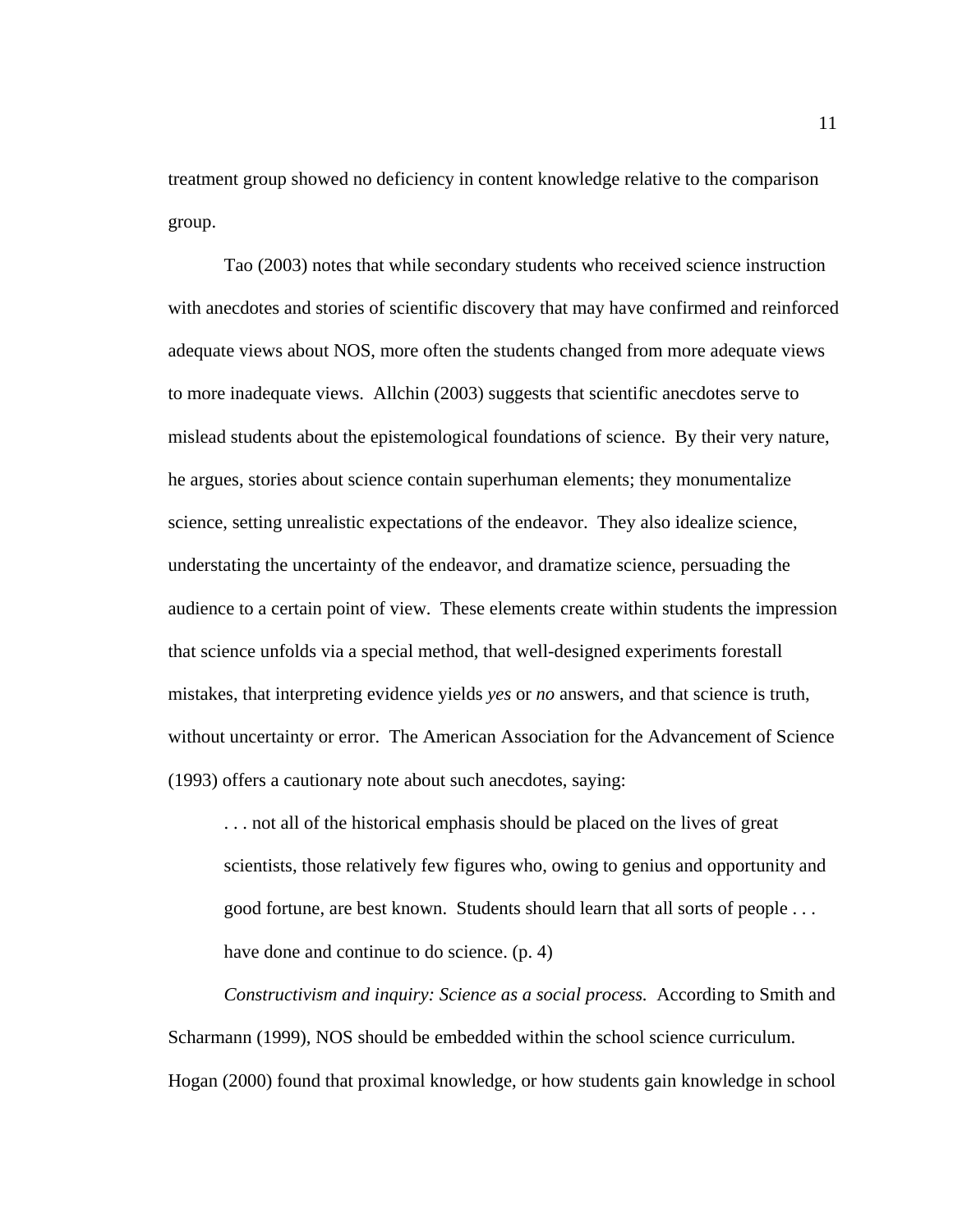science, significantly influences students' understanding of distal knowledge, or how scientists do things. Constructivist classrooms, researchers claim, support authentic inquiry where students design their own experiments, generate their own problems, collaborate with peers, and use multiple representations to learn concepts. Such classroom structures allow students to develop and revise their scientific knowledge based on empirical evidence. This atmosphere is in stark contrast to the "rhetoric of conclusions," "stockpiling of facts" (Smith, 2000), and the annual indoctrination of the "scientific method" that is found in the conventional science classroom.

 Smith (2000) studied two sixth-grade classes, one taught using a constructivist approach and the other taught using a textbook and lecture approach. Based on results from the Nature of Science Survey, the researcher found that the students in the constructivist classroom showed significantly greater understanding that scientific beliefs, rather than being right or wrong, needed to be evaluated by a complex set of criteria. The constructivist students, he concludes, were better able to delineate the nature and purpose of scientific experiments. These students also mentioned more often that social interaction is a key component of conducting science than did the students in the comparison classroom. Smith (2000) notes that the constructivist classroom was designed to include substantial group work and provided many opportunities for an exchange of views and the development of shared norms.

However, Spears and Zollman (1977) conclude that different types of inquirybased lab instruction, both structured and unstructured, don't play a significant role in students' understanding of the scientific process. Paradoxically, students in the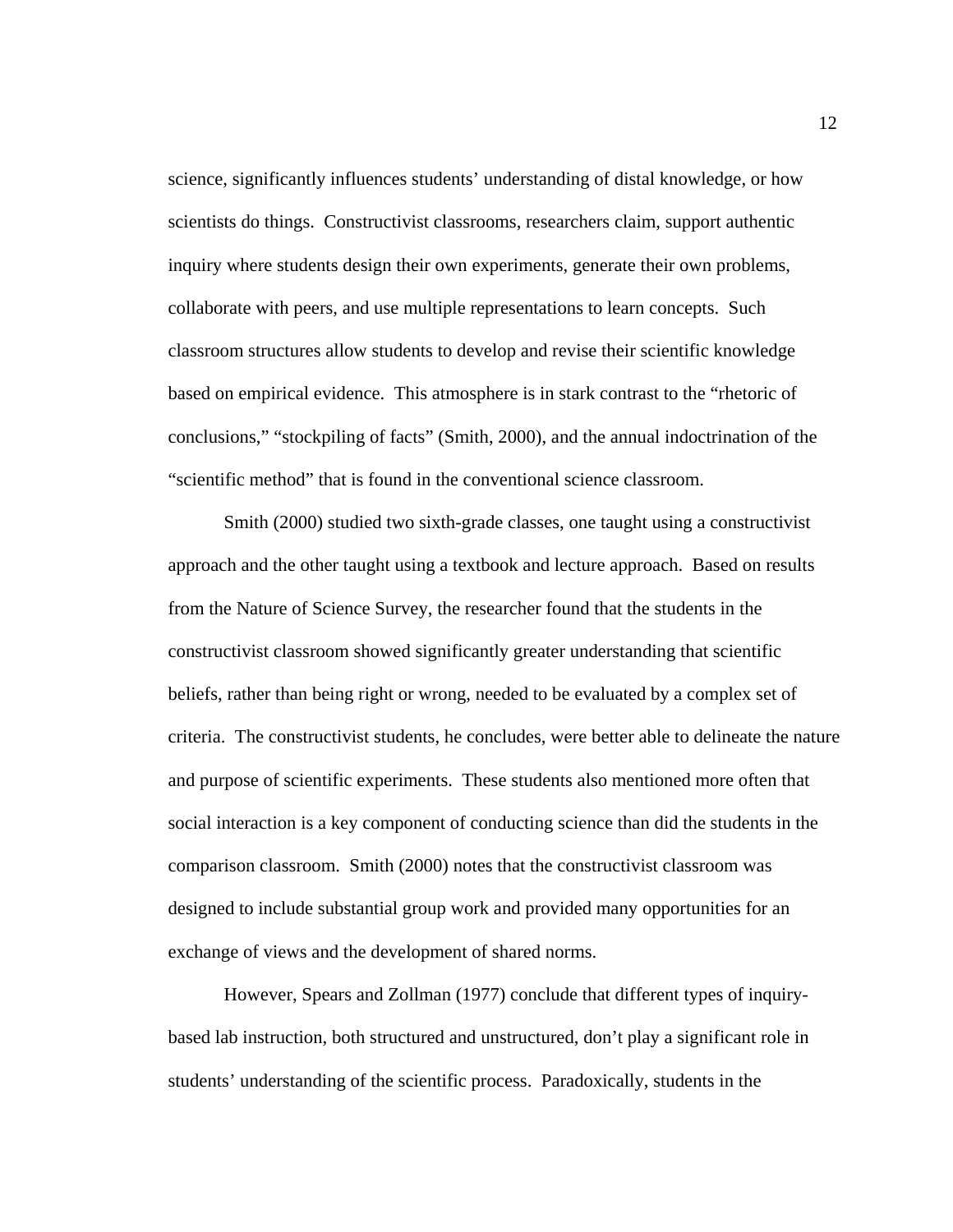structured lab group showed slightly greater understanding of scientific activities when compared to students in the unstructured lab group. The researchers postulate that students who are operating concretely cannot spontaneously structure their labs using a process that requires formal thinking. Spears and Zollman further postulate that students in the structured lab group were able to complete the lab, thereby gaining greater insight into the activities of scientists, whereas the students in the unstructured group never may have been able to get past the design stage.

A*uthentic environment.* Lederman, Abd-El-Khalick, Bell, and Schwartz (2002) illustrate that many college students, including preservice science teachers, have difficulty synthesizing their laboratory experiences into a coherent picture of the nature of science. In fact, the American Association for the Advancement of Science (1993) notes that "Acquiring scientific knowledge about how the world works does not necessarily lead to an understanding of how science itself works. . . . The challenge for educators is to weave these different aspects of science together so that they reinforce one another" (p. 3).

Implicitly teaching NOS by debating current controversial scientific topics does little to increase student understanding of NOS. Matkins, Bell, Irving, and McNall (2002) studied elementary preservice teachers who learned about the controversial topics of global climate change and global warming. Matkins et al. found that implicit instruction of NOS in this authentic context was not sufficient to increase student understanding of NOS.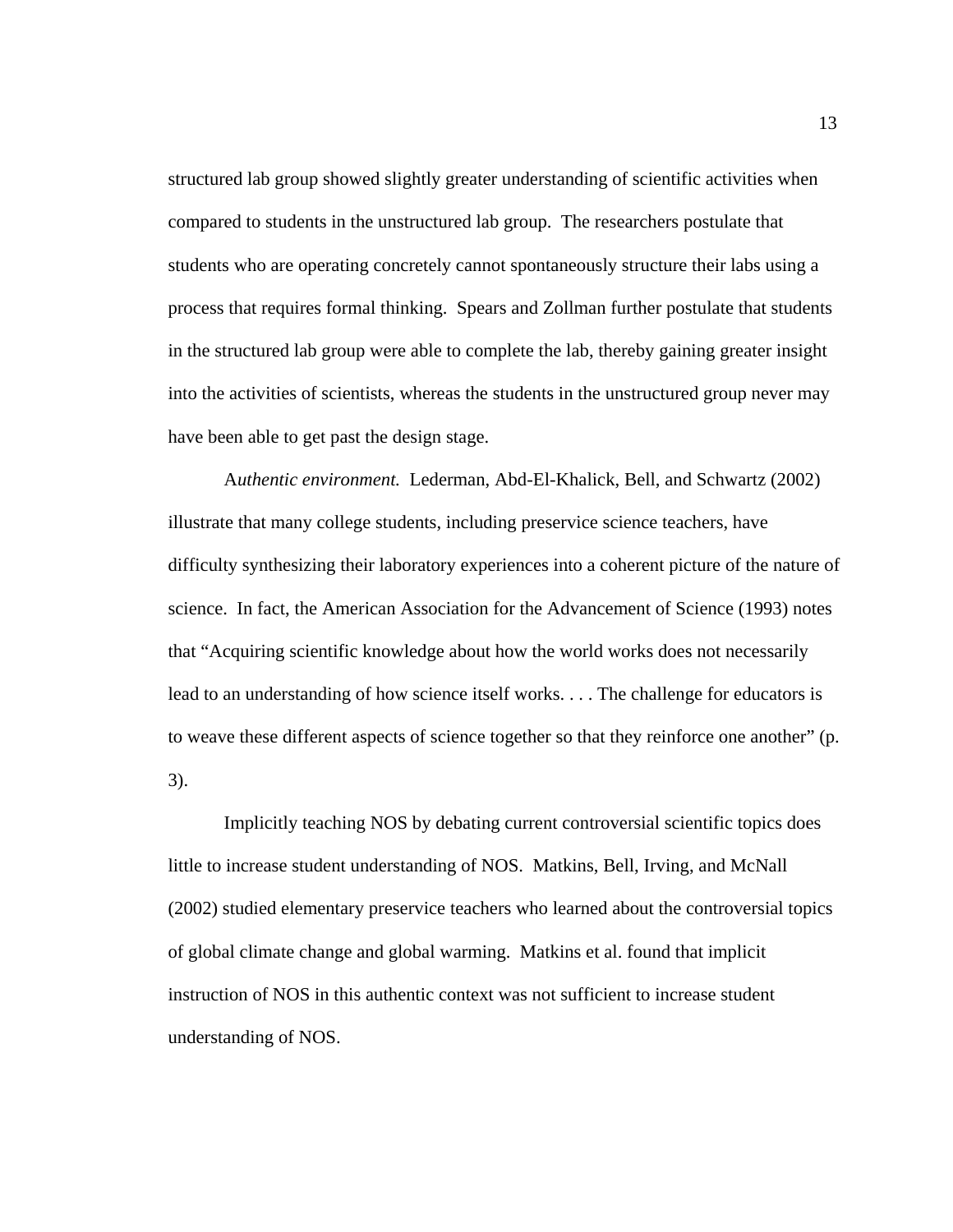Implicitly teaching NOS using an authentic research experience also does little to increase student understanding of NOS. Moss, Abrams, and Robb (2001) studied junior and senior high school students who formed partnerships with research scientists as part of the students' environmental coursework. At the end of the experience, students still illustrated gaps in their understanding of the nature of the scientific enterprise. Bell et al. (2003) studied high-ability high school students who worked with science mentors while participating in an 8-week apprenticeship program. At the end of the experience, students concluded that laws are tested theories, laws are facts, and that scientists use creativity only when designing an experiment. Schwartz, Lederman, and Crawford (2004) placed preservice secondary science teachers into a 10-week science research internship course. Ironically, participants who had the greatest amount of research experience showed little or no gain in their understanding of NOS as well as a poor overall understanding of NOS themes.

Authentic environments may, however, produce measurable changes in at least one NOS theme. Khishfe and Abd-El-Khalick (2002) and Moss et al. (2001) found that students gained a better understanding of the nature of scientific knowledge, specifically that some knowledge is observational while other knowledge is inferential.

*Explicit instruction and reflection*. While implicit reference to NOS is not sufficient to gain understanding of NOS, explicit reference alone may not be sufficient either. Feldman (2003) had preservice science teachers discuss literature passages that illustrated NOS themes. He found little change in students' understanding of NOS; but, when explicit instruction was used in conjunction with another intervention, student gains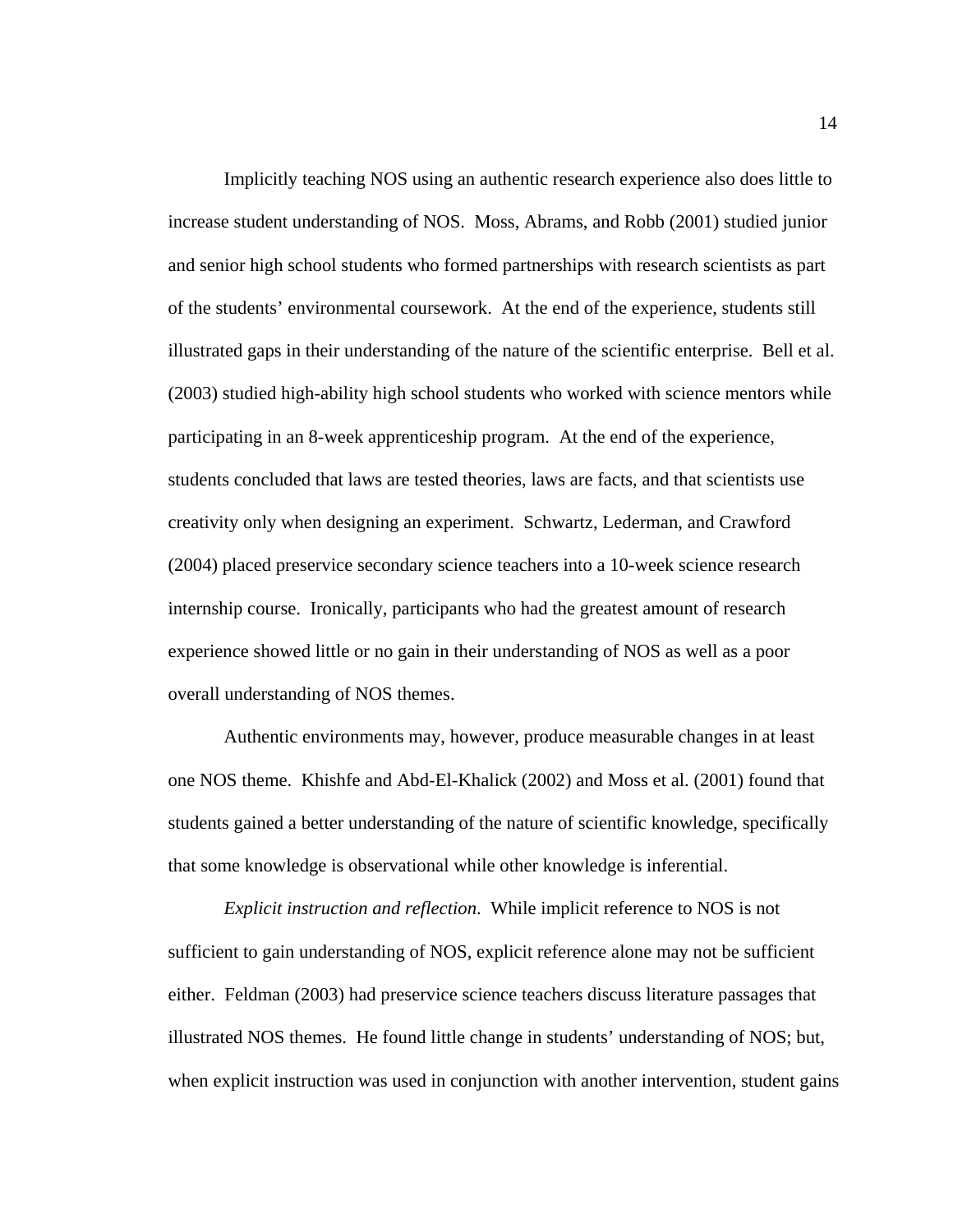in understanding of NOS improved. Kurdziel and Libarkin (2002) and Gess-Newsome (2002) found that college students showed gains in understanding NOS after receiving both inquiry-based study of science content knowledge and explicit instruction in NOS. The combination of authentic inquiry and explicit reflection on the epistemology of science provides students with greater gains in the inferential-observational theme as well as gains in additional aspects of NOS (Khishfe & Abd-El-Khalick, 2002).

Other interventions, when used with explicit teaching methods, also increase student performance in NOS. Students (Abd-El-Khalick & Lederman, 2000) enrolled in history of science classes where NOS themes were explicitly referenced moved their knowledge from a declarative view to a more operational view. Matkins et al. (2002) found that elementary preservice teachers who received explicit instruction in NOS while also learning about a controversial topic in science—global climate change and global warming—experienced gains in their understanding of NOS.

Reflective thinking can be a powerful instrument in helping students to understand not only the content of science, but also the epistemology of science. Halloun and Hestenes (1998) cite lack of reflective thinking as one reason that some students do poorly in physics. This shortcoming, they argue, is also related to how students view science. Halloun and Hestenes compared high-school and college students' gains on the Force Concept Inventory (FCI), a physics concepts test, with the same students' views concerning science as measured by the Views About Science Survey (VASS). Students whose views were most closely related to the views held by professional scientists were more academically successful in their physics courses and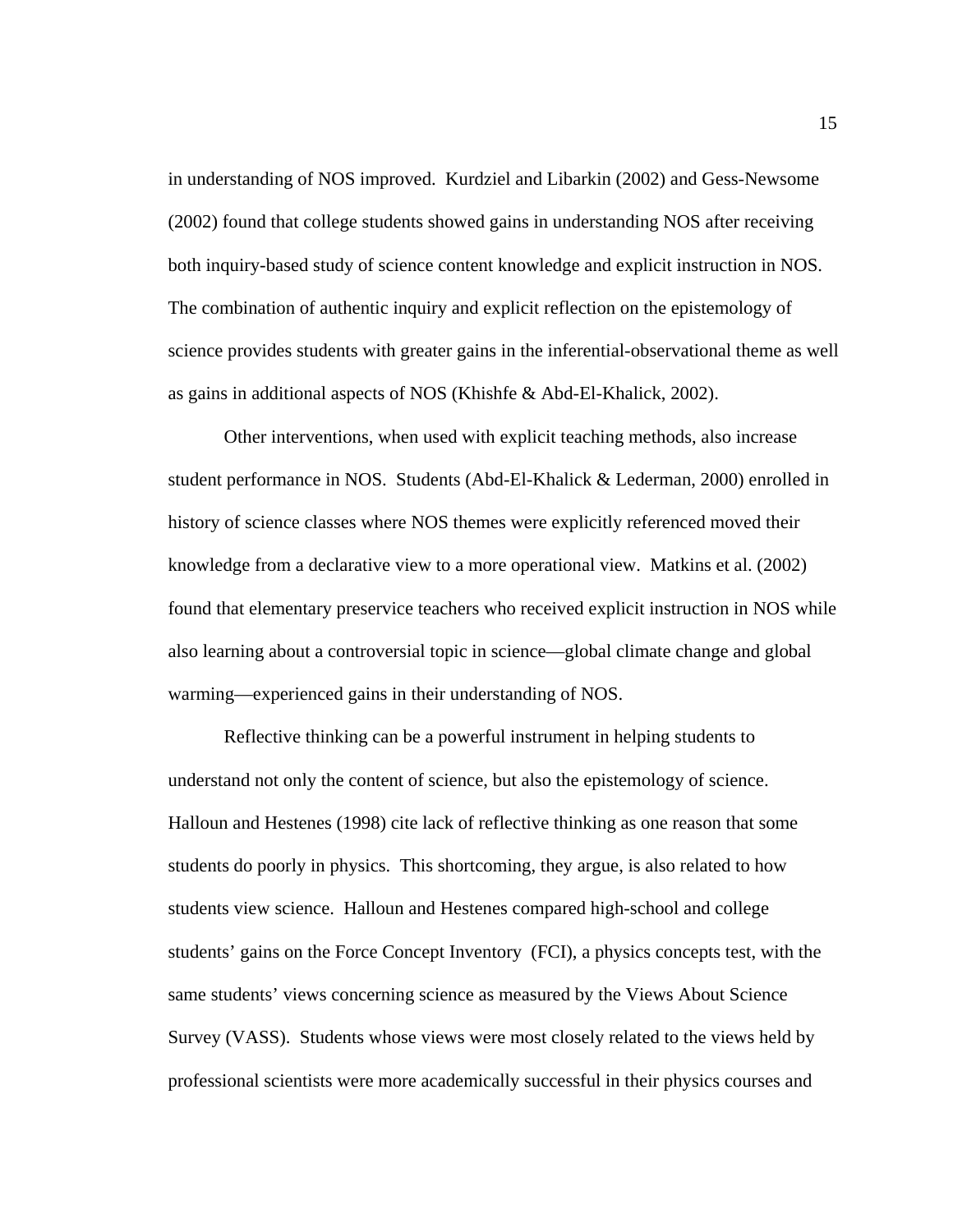showed the greatest gains on the FCI. Halloun and Hestenes suggest that these students were able to independently resolve inconsistencies in their knowledge when faced with observations that contradicted their current knowledge; these students viewed their learning of scientific concepts as independent of authority and dependent upon laboratory investigation.

Conversely, Halloun and Hestenes (1998) showed that students whose views varied considerably from professional scientists showed the smallest gains on the FCI. The researchers suggest that these students viewed their learning as dependent on authority, and they also viewed the learning of science as a passive process. Halloun and Hestenes postulate that without reflection on how they acquired scientific knowledge, students were unable to view scientific knowledge as being a coherent and valid description of nature. Rather, students view scientific knowledge as a collection of unrelated facts. The following student quotations illustrate this finding:

"Just look at the wall, all the formulas" (p. 563).

"Physics is just too much. There are too many formulas" (p. 563).

Bell et al. (2003), while studying high-ability high school students who participated in an 8-week apprenticeship program, noted that the only student who exhibited a positive change in her understanding of NOS was a student who actively reflected on her field experience and tried to make an authentic link between NOS and her experience. Similarly, Schwartz et al. (2004), while studying preservice secondary science teachers enrolled in a science research internship course, found that participants who wrote journal entries reflecting on their research experience exhibited enhanced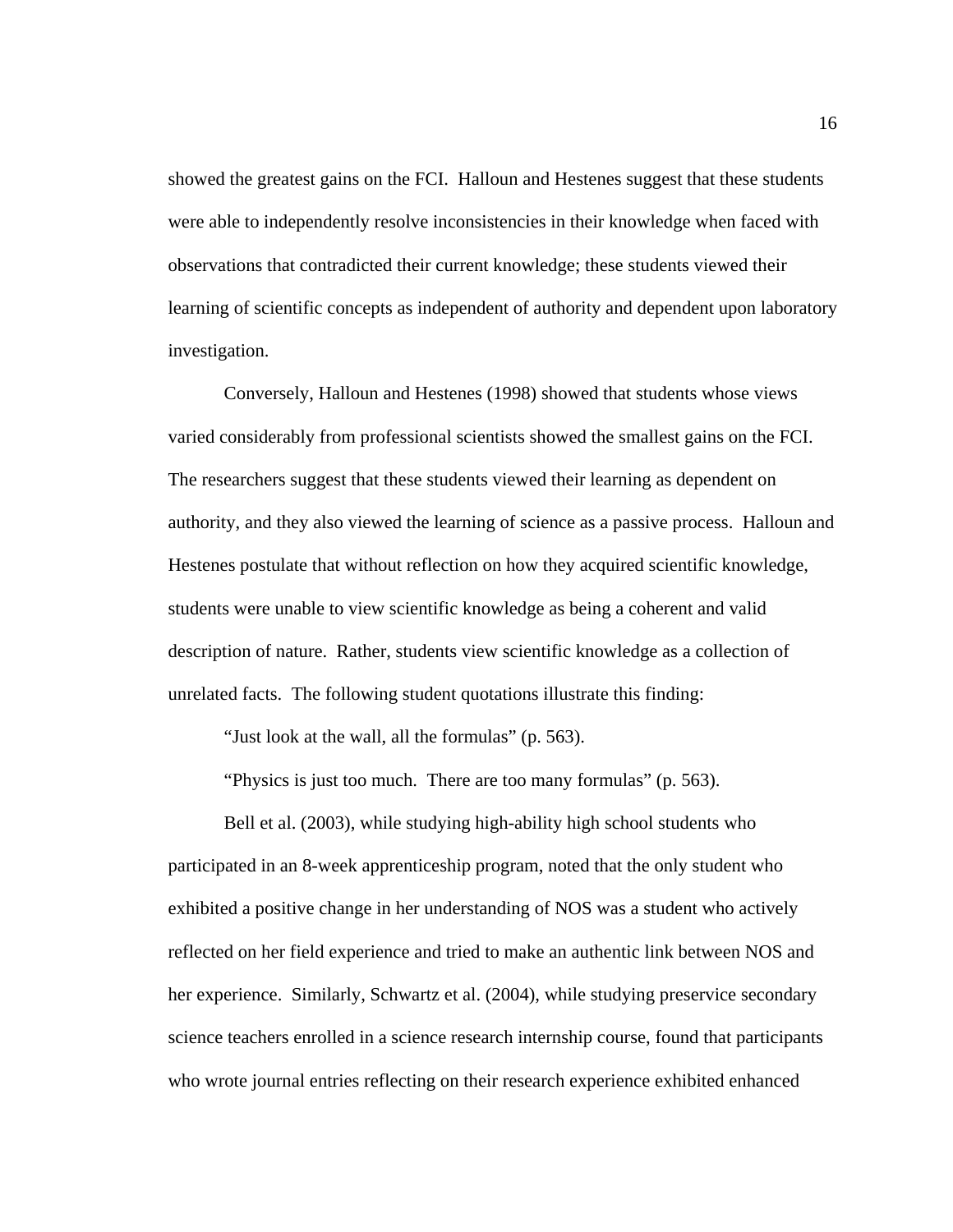understanding or major changes in their understanding of NOS by the end of the course. Participants in this study identified the journaling process as the most important factor in guiding their understanding of NOS. The researchers note that while the research itself may not have been the cause of a significant change in understanding NOS, it did create an authentic atmosphere in which the reflection journals were written.

*Purposeful intent*. The process of reorganizing or replacing students' current incomplete knowledge structure is more than just thinking about discrepant events; it requires both personal reflection and social interaction (Qian & Alvermann, 2000). Scientists, for example, master ideas not explicitly taught to them using an informal socialization process. This socialization occurs within a scientific community whose common purpose is to recognize and resolve inconsistencies (Good, 2000).

Students, in general, do not spontaneously undergo the learning process described by Good (2000). To facilitate the learning process, Khishfe and Abd-Ed-Khalick (2002) propose that NOS themes be taught in the tradition of Karplus' (1977) learning cycle. They suggest that students need to overtly state their views of science, and then be given examples that serve to bring dissatisfaction with this view. The instructor then provides a new view which satisfies the current dilemma and is then applied to novel situations.

Schwartz et al. (2002) studied preservice teachers who were enrolled in Project ICAN (Inquiry, Context, and Nature of Science), a professional development program for secondary teachers. The purpose of this program is to use an explicit and reflective approach to learning nature of science themes in the context of scientific inquiry to entice teachers to incorporate NOS themes into their curricula. One year later, 11 of 13 teachers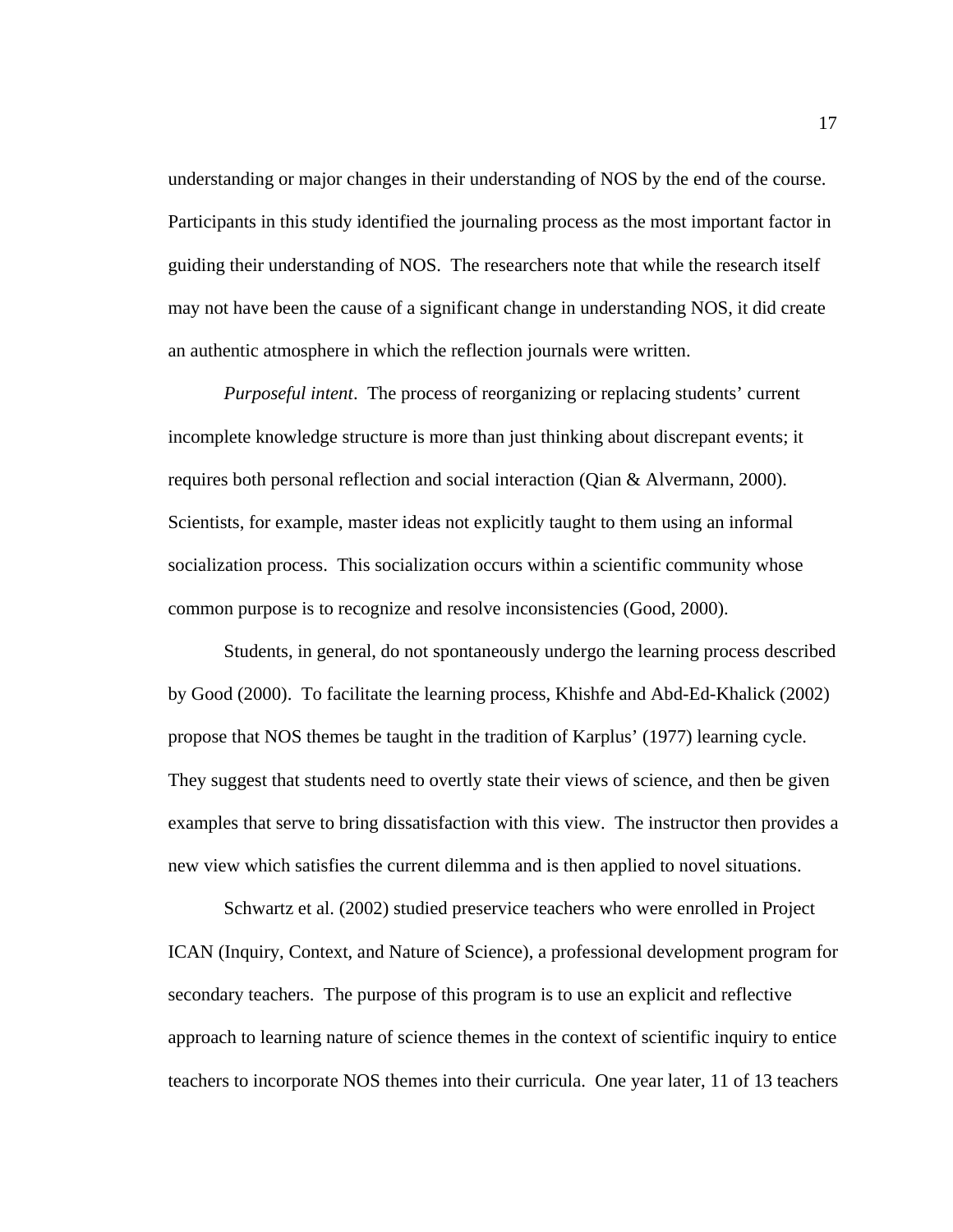showed significant improvement illustrating NOS in their lesson plans. Students enrolled in the classes of these eleven teachers showed advances in their own understanding of NOS, particularly that science is subjective, science is empirical, science is tentative, and science is inferential.

Additionally, Schwartz et al. (2002) found that *only* students in courses where the teachers themselves had an understanding of NOS that was consistent with reform documents *and* where the teachers purposefully intended to teach the nature of science exhibited gains in their understanding of NOS. Lederman (1999) also found that NOS themes are not learned by osmosis, even by teachers who model NOS in their classroom practices; the teacher must purposefully intend to teach NOS concepts and build the curriculum around this intent.

#### *Assessing NOS*

Assessments of NOS are generally either forced-response or open-response. Lederman et al. (2002) suggest that forced-response assessments, while easy to score, assume that the test takers and the test creators agree on terms and concepts. Aikenhead (1973), in reference to the quantitative Test on Understanding Science (TOUS), questions the significance of a gain in a mean score. Lederman et al. and Qian and Alvermann (2000) assert that credible assessment of NOS necessitates data triangulation using both questionnaires and interviews.

Good, Cummins, and Lyon (1999) tested the reliability of the Ideas in Natural Science (INS) survey by giving the survey to college chemistry students and preservice science teachers. The forced-response assessment looked at students' understanding of a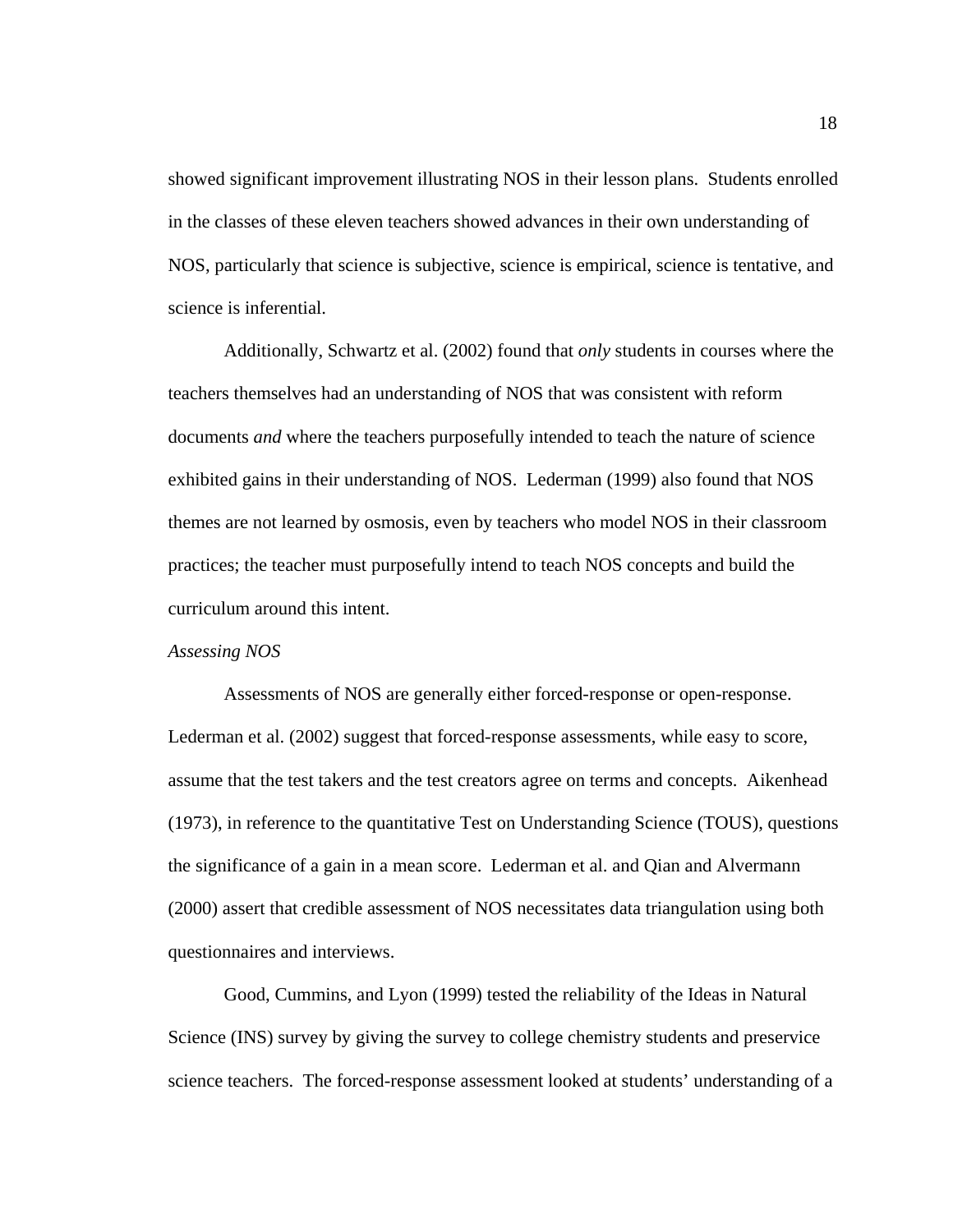variety of NOS themes including the tentativeness of scientific knowledge, the empirical nature of scientific knowledge, and the "scientific method." Based on follow-up interviews, Good et al. found the survey to be invalid; students applied different meanings to certain words (such as *confident*, *assume*, and *reliable*) than those intended by the test creators.

Similarly, while field testing the Views of Nature of Science survey (VNOS-Form B) using semistructured interviews, researchers discovered that students often misunderstood the meaning of a word or a set of words (Lederman et al., 2002). The researchers noted that the words *prove* and *creative* held different meanings for the students than for the questioners. The word *science* itself is sometimes referred to as a process and other times referred to as content knowledge (Good, 2000).

# *Modeling Instruction*

*Theoretical underpinnings*. Hestenes (1992) distinguishes between the *Conceptual World* and the *Physical World*. He argues that students cannot begin to understand Newtonian theory until they firmly understand the concepts of space, time, particles, mass, and force. All other concepts in Newtonian theory are explicitly defined in terms of these primary concepts. Hestenes further argues that the process by which students make sense of these concepts is through a constructivist epistemology where meaning is constructed and matched with experience. The constructivist approach contrasts with the positivist approach, which states that meaning is extracted solely from physical experience (Hestenes, 1992).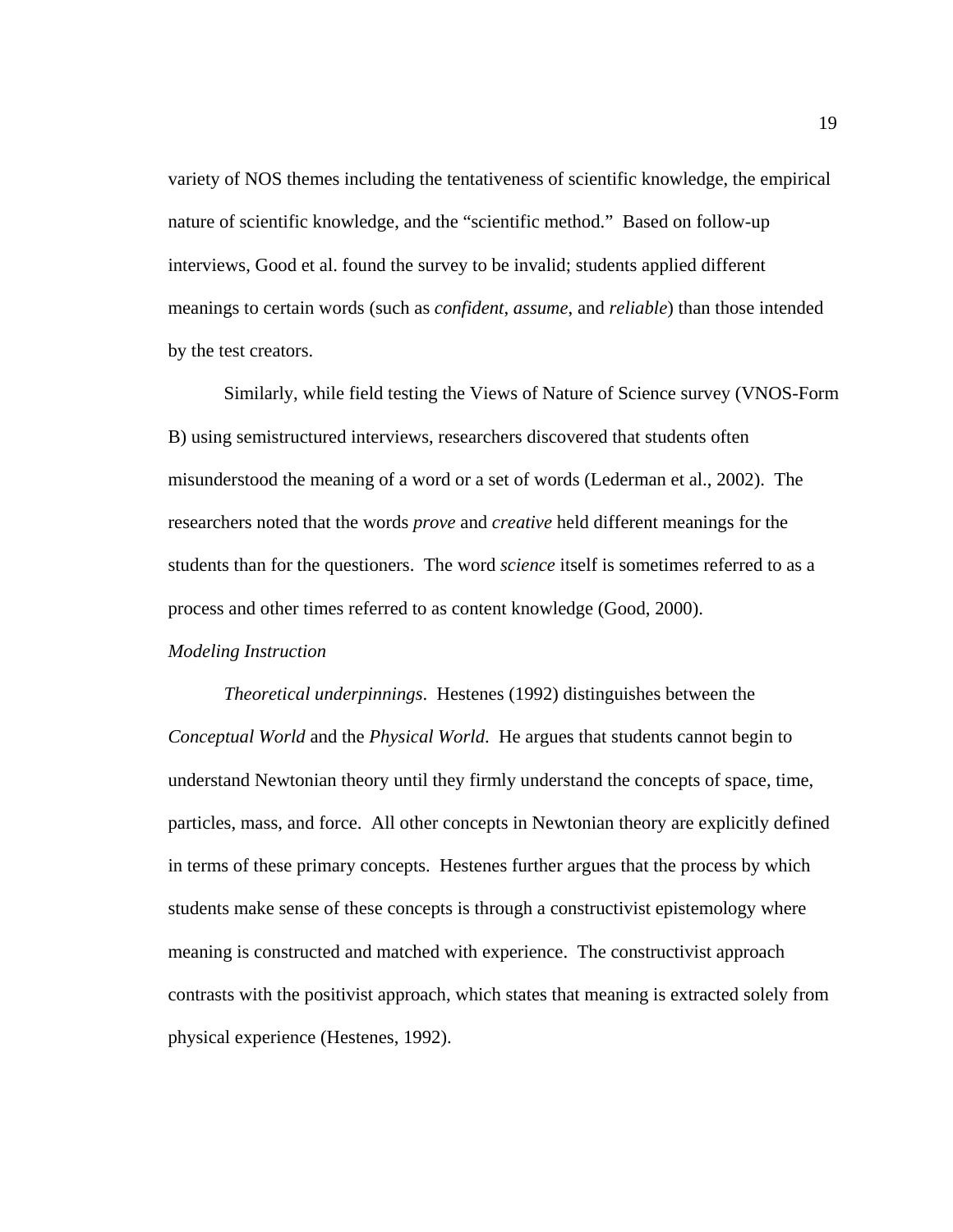Students build meaning in the Conceptual World, Hestenes (1992) claims, by constructing models that represent phenomenon in the Physical World. Experiments provide the link between these two worlds. It is through the Conceptual World, Hestenes argues, that students cyclically interact with the Physical World. Experience provides the empirical observations that undergird the creation of models, and students deploy these models to explain and predict additional phenomenon and to generate additional empirical evidence (Hestenes, 1992).

Hestenes (1992) states that conventional lecture-lab physics instruction is inefficient because although students can state basic kinematic and dynamic concepts after such instruction, they can't apply these concepts correctly. Hestenes additionally states that the biggest reason for the failure of conventional instruction is that it doesn't address student misconceptions. The two main misconceptions that Hestenes identifies are the Impetus Principle, which states that force is an inherent property of objects, and the Dominance Principle, which states that a larger and more active object exerts greater force over a lesser one. In creating cognitive conflict, Hestenes argues that students can begin to address these two misconceptions and later create and adopt a more coherent explanation that fits with Newtonian mechanics. Hestenes further asserts that students must realize that understanding is a creative act and that in order to create models that represent the Physical World, students need to be adept at pattern recognition.

*Application*. Modeling instruction (Wells et al., 1995) teaches students new concepts using a variation of Karplus' (1977) learning cycle. Karplus determined that the learning cycle originally created for elementary students could be used to help secondary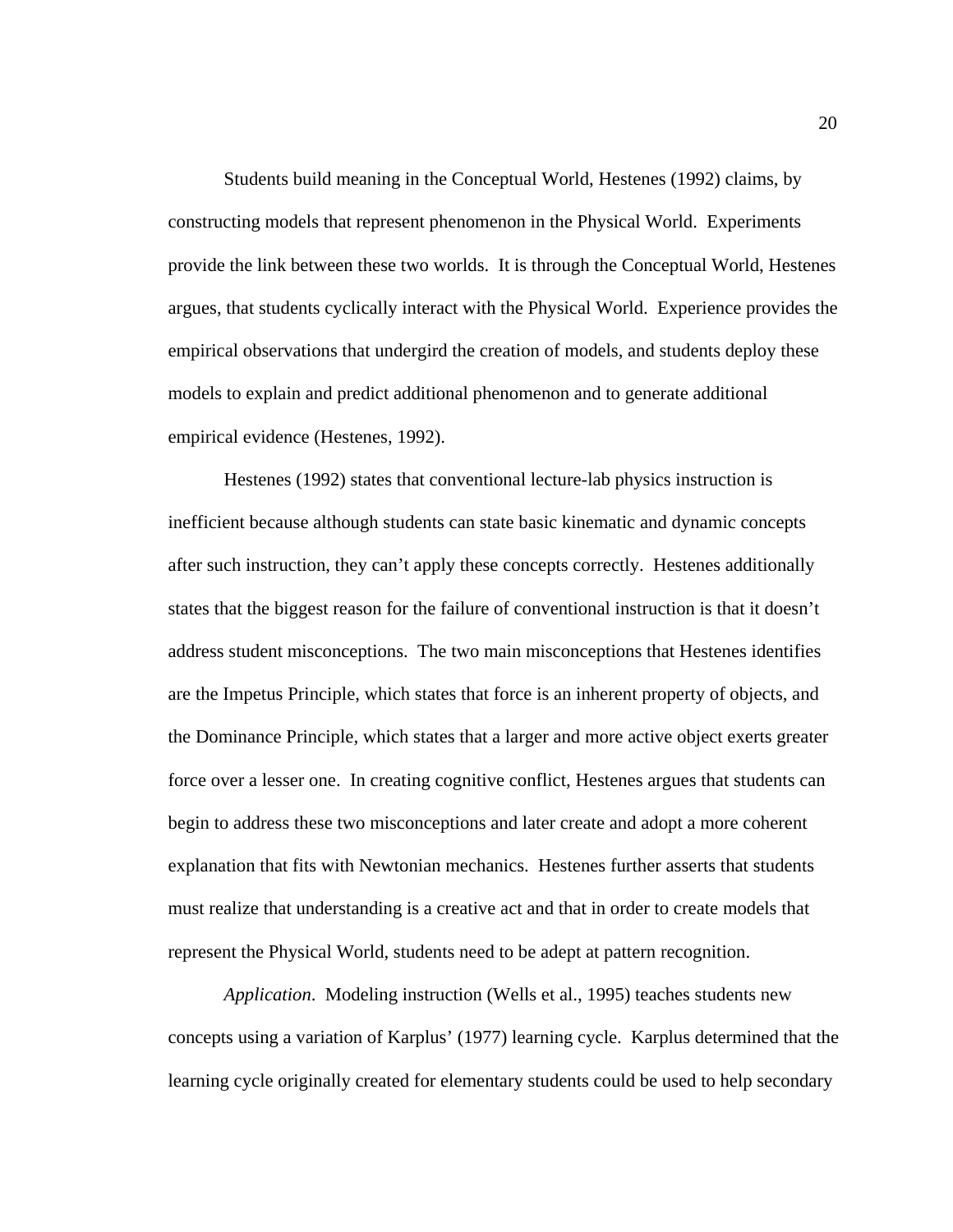students move from concrete patterns of thought to more formal patterns of thought. The learning cycle has three stages: exploration, concept introduction, and concept application. During exploration, students gain experience with an environment that creates a mental dissonance. During concept introduction, the instructor invokes new patterns of reasoning that resolve the mental dissonance. Finally, during concept application, students apply the new reasoning patterns to new situations, giving the students more time for exploration and self-regulation.

Modeling instruction guides students through a modeling cycle using an inductive-deductive modeling process. During model development, students observe a new phenomenon, identify variables, plan, conduct, and analyze an experiment, and then present the experimental results. After the class has reached consensus about the results, the instructor guides students to induce a generalized model. During model deployment, students use a deductive process. Students validate the model in novel situations and learn to identify effectively the assumptions of the model through a peer-collaboration problem-solving process. This modeling cycle gives students the opportunity to interpret observations, have discourse on the model, and integrate the model into their knowledge structure. One main goal of modeling is to move students from a declarative understanding of scientific knowledge ("This is true") to an operational understanding of scientific knowledge ("This is true because . . . ").

### *Summary*

 Students plod through their school years with a very limited sense of what the scientific enterprise is all about, often viewing science as a compacted set of "known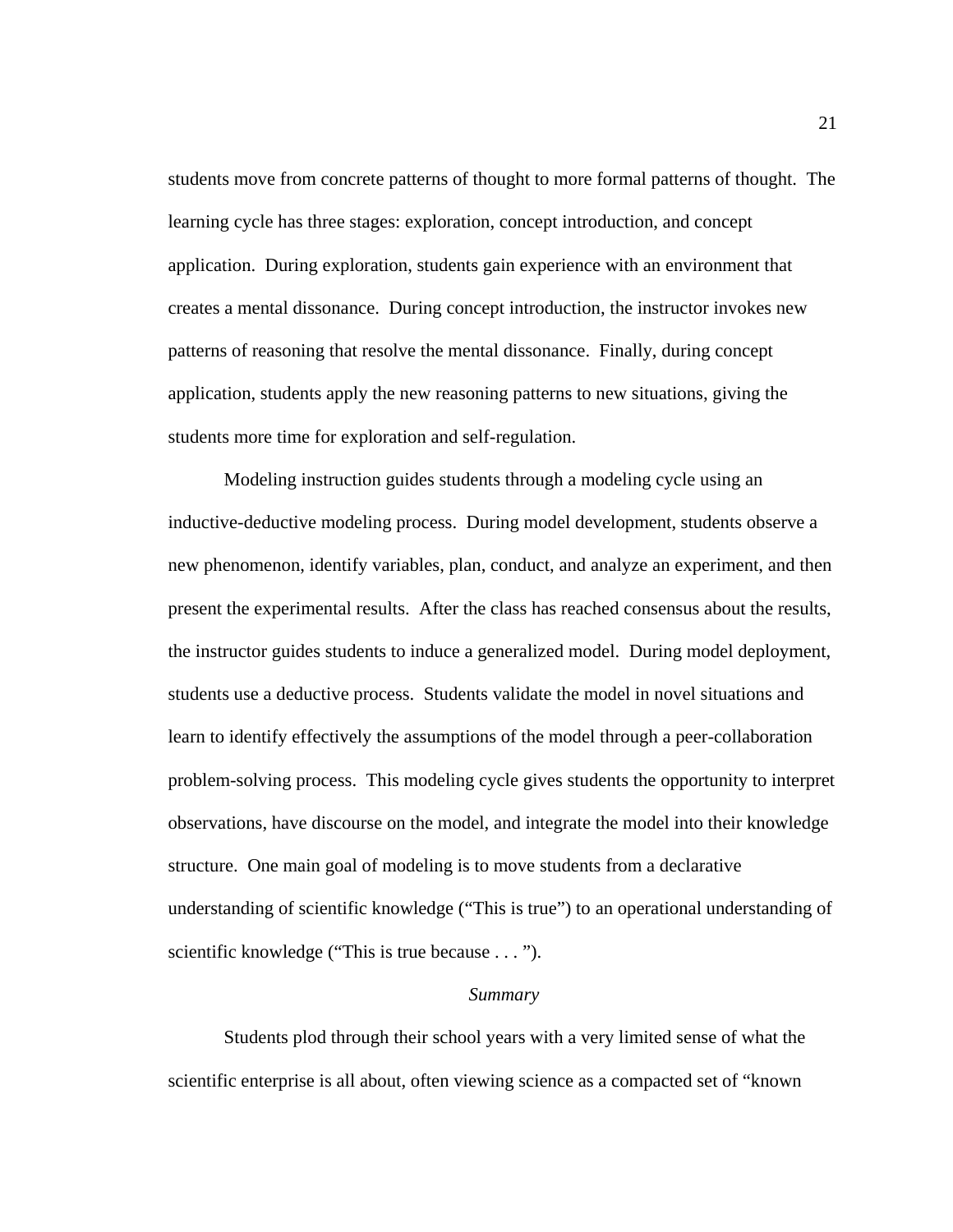facts" because science is not often portrayed authentically in schools (American Association for the Advancement of Science, 1993; Bauer, 1992; Good, 2000; Kuhn, 1970; Smith, 2000). Few students get the sense that science is a human endeavor fraught with uncertainty and influenced by subjective patterns of thought (Dawkins & Dickerson, 2003; Mackay, 1971; Smith 2000). Even after years of formal science education, students often view science as a set of unrelated facts, as a knowledge base that does not change, and as an absolute, objective endeavor that is separate from social influences and personal bias (Abd-El-Khalick & Lederman, 2000; Bell et al., 2003; Feldman, 2003; Halloun & Hestenes, 1998; Matkins et al., 2002; Moss et al., 2001; Schwartz et al. 2004; Tamir, 1994).

Various strategies can be used in the classroom to try to improve student understanding of many NOS themes. Students can learn stories of scientific discoveries (Abd-El-Khalick & Lederman, 2000; Allchin, 2003; Kuhn, 1970; Irwin, 2000), construct scientific knowledge through inquiry-based laboratory experiences (Smith, 2000; Spears & Zollman, 1977), participate in authentic scientific experiences (Bell et al, 2003; Khishfe & Abd-El-Khalick, 2002; Moss et al., 2001; Schwartz et al., 2004), and explicitly reflect on NOS themes (Abd-El-Khalick & Lederman, 2000; Bell et al., 2003; Khishfe & Abd-El-Khalick, 2002; Kurdziel & Libarkin, 2002; Matkins et al., 2002; Schwartz et al., 2004). Often, students lack the ability to synthesize their *knowledge of science* with their *scientific knowledge* (Lederman et al., 2002) and require personal reflection (Halloun & Hestenes, 1998; Qian & Alvermann, 2000) and purposeful intent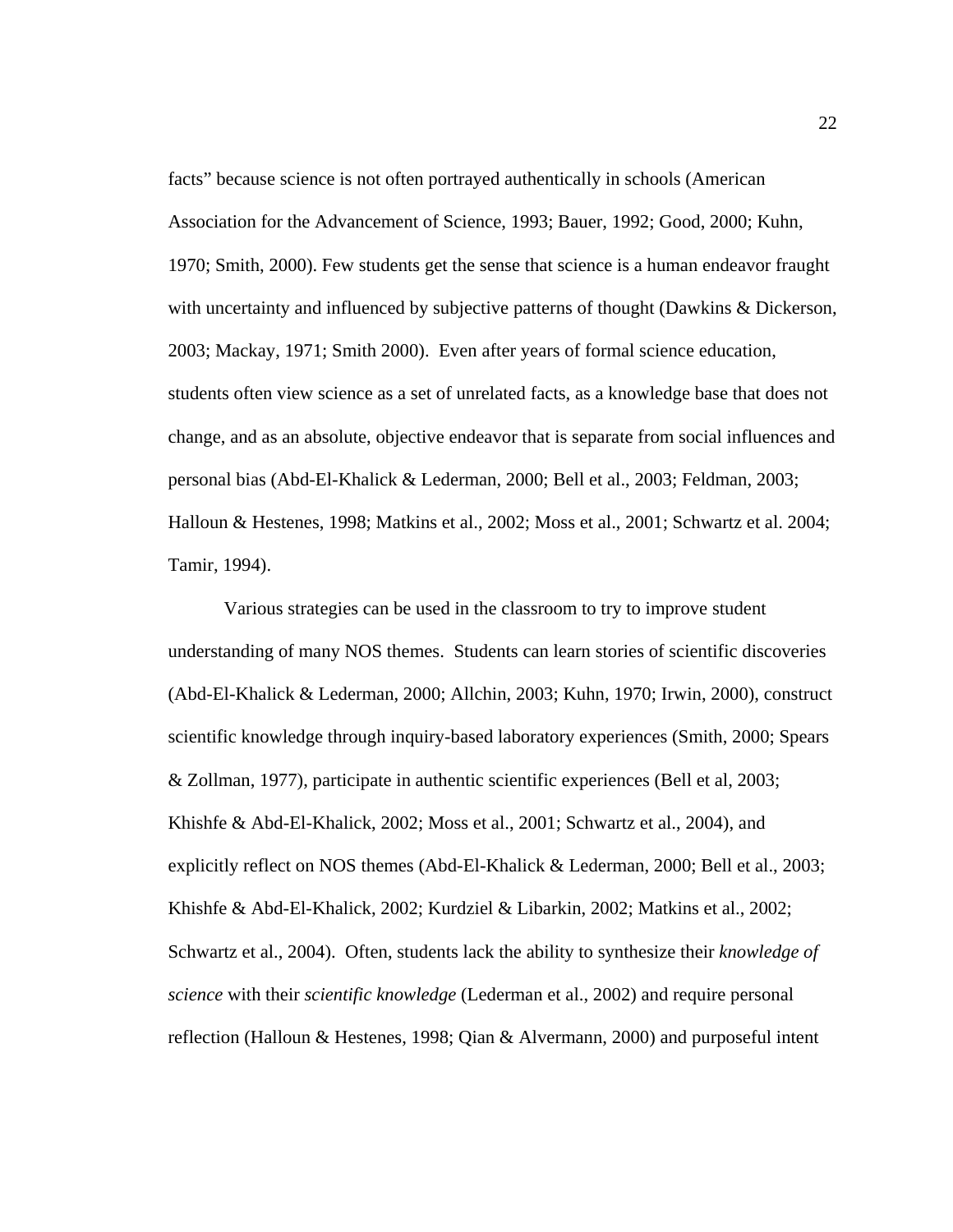(Khishfe & Abd-El-Khalick, 2002; Lederman, 1999; Schwartz et al., 2002) to begin to understand the true nature of science.

Assessing NOS is a difficult task. Forced-response tests do not detail the understanding of individual students, and postassessment interviews suggest that such assessments are unreliable in how well they portray student understanding of NOS themes (Good et al., 1999; Lederman et al., 2002). Face-to-face interviews help to clarify student thoughts on this complex cognitive structure (Good, 2000; Lederman et al., 2002; Qian & Alvermann, 2000).

Modeling instruction (Wells et al., 1995) is a pedagogy that requires students to create kinematic and dynamic models and deploy the models to explain a broader range of phenomena. This teaching strategy is grounded in constructivism and utilizes the same scientific modeling processes used by physical scientists (Hestenes, 1992).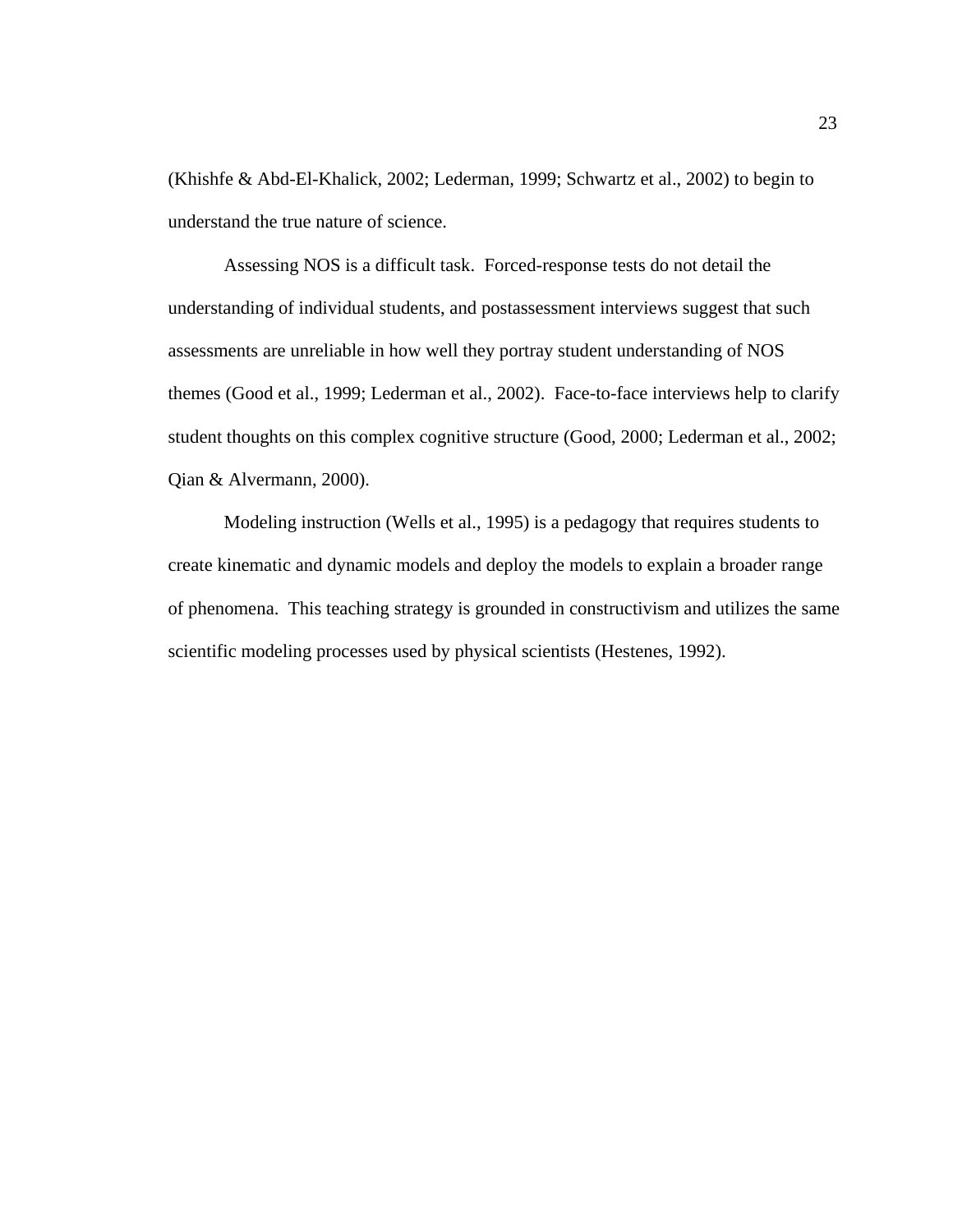# Chapter 3

## *Introduction*

The purpose of this study was to test the viability of incorporating explicit references to NOS themes within the modeling program context. This study investigated the following research question: How do student gains in understanding the nature of science vary with the type of physics instruction?

# *Design*

This was a quasi-experimental study. A convenience grouping of two general physics classes and one honors physics class comprised the treatment group (*n* = 33) and one general physics class and one honors physics class comprised the comparison group (*n* = 32). The independent variable was the type of instruction; the forms were *Standard Modeling* (comparison) and *Modeling Plus* (treatment). Student pretest and posttest scores on the Views of Nature of Science-Form C questionnaire were the dependent variable. As a check, I measured the content knowledge of each student using the Force Concept Inventory (FCI) (Hestenes et al., 1992). The FCI was given as a pretest and as a posttest to determine whether students in the treatment group exhibited lower content knowledge of Newtonian mechanics than the comparison group.

#### *Subjects*

All physics students ( $N = 65$ ) at a Wisconsin high school participated in this study for an academic school year. Approximately 1,100 students are enrolled at this suburban, four-year high school. Two honors courses  $(n = 33)$  and three general courses  $(n = 32)$ took part in this study. Honors physics students typically have a strong math background,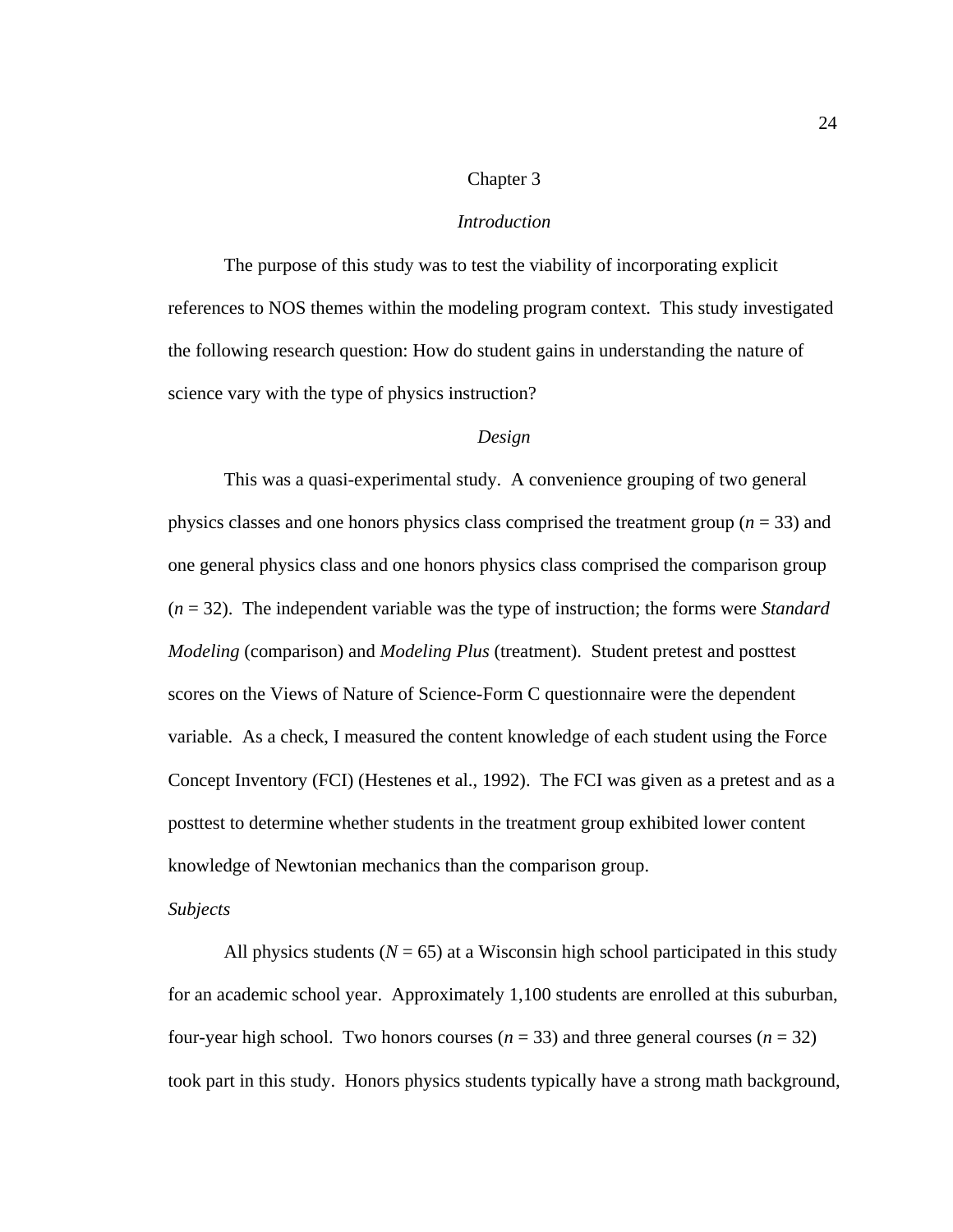take advanced-placement courses, and complete most of the science courses offered by the school. General physics students typically are weaker in their math skills and view the course as a necessary requirement for admission to college or as an alternative to taking other offerings in the science department. Males ( $n = 36$ ) and females ( $n = 29$ ) participated in the study and most students held either junior or senior status. The high school principal designed the master schedule of classes so that students were enrolled in the same section of physics throughout the school year, which allowed students to stay in the same experimental group for an entire academic year. I taught all sections of physics, and I am also the researcher for this study.

*Comparison Group*. Standard Modeling (Wells et al., 1995) guides students through an inductive-deductive modeling cycle. During model development, students observe a new phenomenon, identify variables, plan, conduct, and analyze an experiment, and present the experimental results. After the class has reached consensus about the results, the instructor guides students to induce a generalized model. Students later deploy models using a deductive process and validate models in novel situations through a peer-collaboration problem-solving process. This modeling cycle gives students the opportunity to interpret observations, have discourse on the model, and integrate the model into their knowledge structure.

*Treatment Group.* Modeling Plus instruction uses Standard Modeling as its base, but it adds frequent explicit reference to NOS themes within the context of authentic laboratory investigations and model validation. As the class creates new knowledge, students reflect on the following four NOS themes: scientific knowledge is tentative,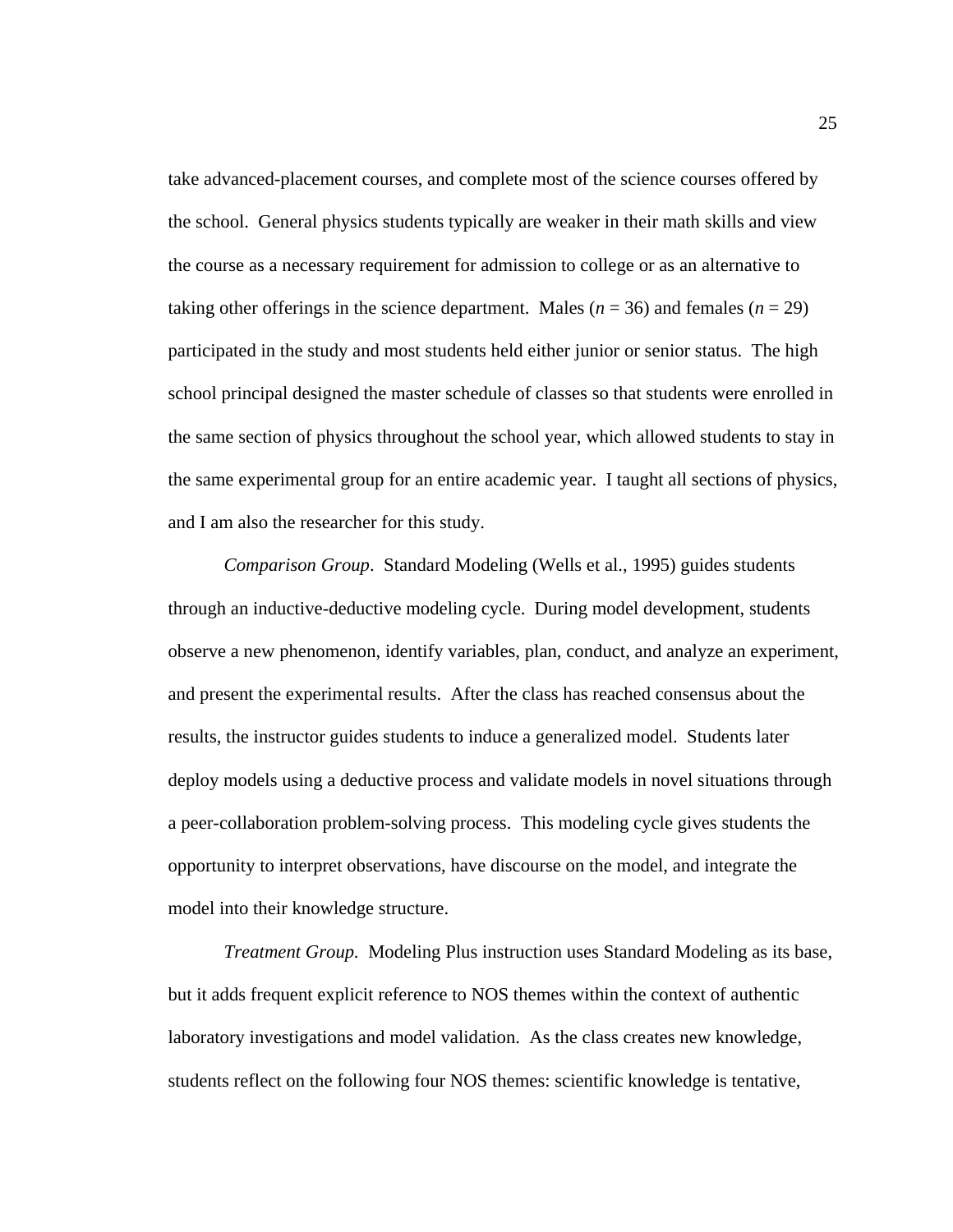fallible, and approximate; scientific knowledge requires repeatable observation to be valid; science is subjective due to personal bias and creativity; science is subjective due to its theory-laden nature. Students create scientific knowledge from their laboratory experiences. For example, when students draw conclusions, the instructor often asks "What is your evidence?" thereby emphasizing the observational nature of science. Students have discourse on the assumptions and the limitations of each model, emphasizing the tentative and approximate nature of science. Data analysis goes beyond the numbers, requiring students to interpret the data, usually within an existing context. Students create knowledge that goes beyond the data, but explicitly discern that this process is done with a bias or within the context of an existing theoretical structure, providing students an authentic context to address the creative side of science as well as the biased and theory-laden nature of science. In addition to reflecting on their laboratory practices in the context of NOS, students also reflected on NOS concepts embedded in quotes from scientists and philosophers (see Appendix C). Students wrote reflections on these quotes in journals that became a means by which each student and I could have discourse on the targeted NOS themes.

## *Measures*

I chose 9 of 10 questions from the VNOS-C questionnaire (Lederman et al., 2002, see Appendix A), which students completed as a pretest and as a posttest. The question from the VNOS-C that was not administered related to the sociocultural aspect of science, which was not one of the NOS themes explicitly addressed in this study. I administered individual semistructured interviews to two students from each section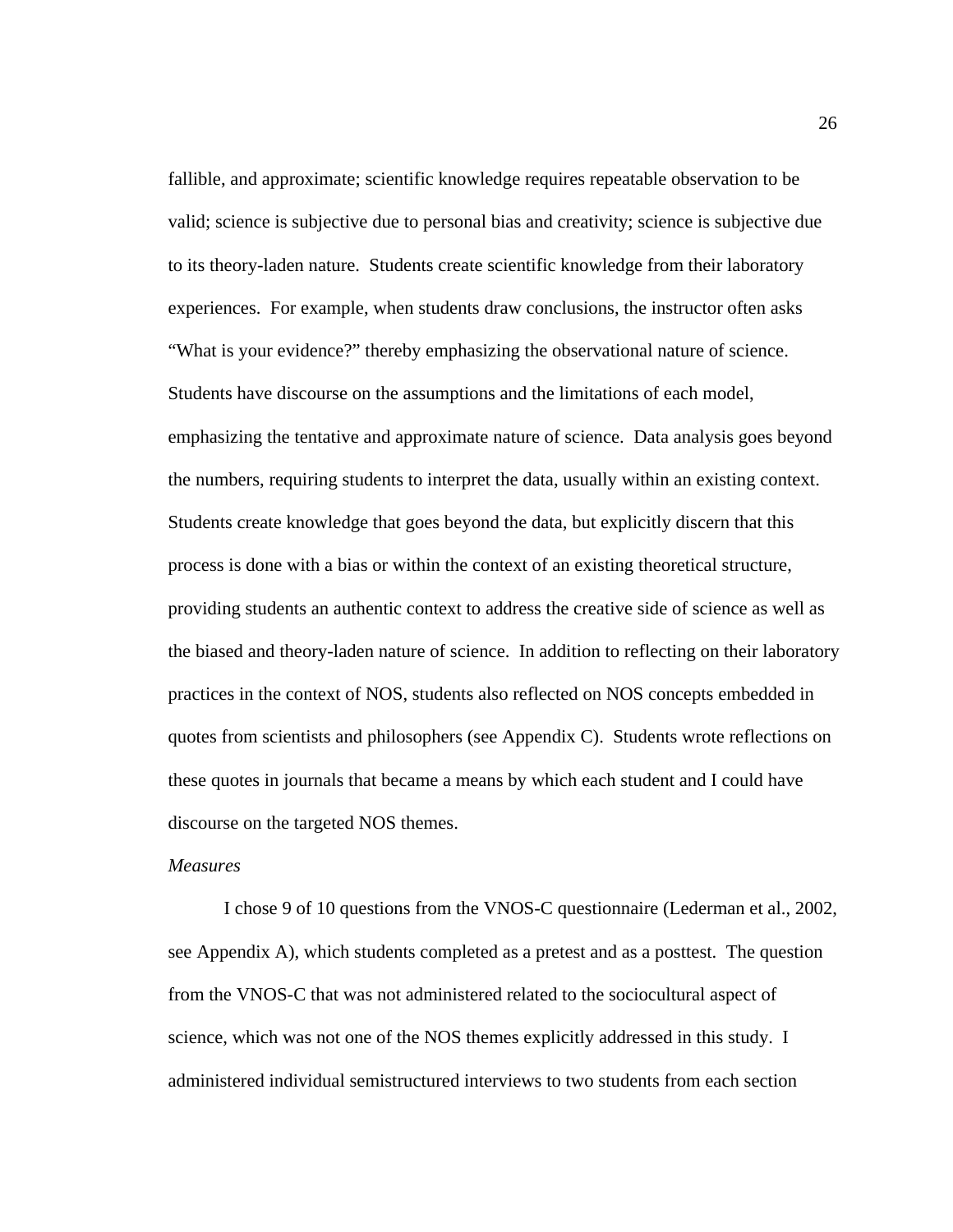following both the pretest and the posttest. I used the results of these interviews to help create a scoring rubric for the VNOS-C (see Appendix B) and also created a syllabus that detailed the interventions used throughout the school year as well as interventions unique to each study group.

The Force Concept Inventory (FCI), developed by Hestenes, Wells, and Swackhamer (1992), is a 30-question multiple-choice assessment used to determine student understanding of basic Newtonian concepts that are typically taught in a first-year physics course.

## *Procedure*

During the first week of school, students completed the FCI pretest. I allowed students to see their raw scores on the test but did not allow students to see which specific questions were missed and did not discuss the answers to the test questions. Several weeks into the school year students also completed the VNOS-C questionnaire. I generated a random sample of two students from each section, and on the school day immediately following administration of the survey, I conducted a semistructured interview with these students to clarify their responses to the survey.

The treatment group contained two sections of general physics ( $n = 10$  and  $n = 10$ ) 13) and one section of honors physics  $(n = 17)$ . The comparison group contained one section of general physics ( $n = 16$ ) and one section of honors physics ( $n = 17$ ). These class sizes are different from the sample size of the study. The reasons for the mortality of students participating in the study are identified in Chapter 4.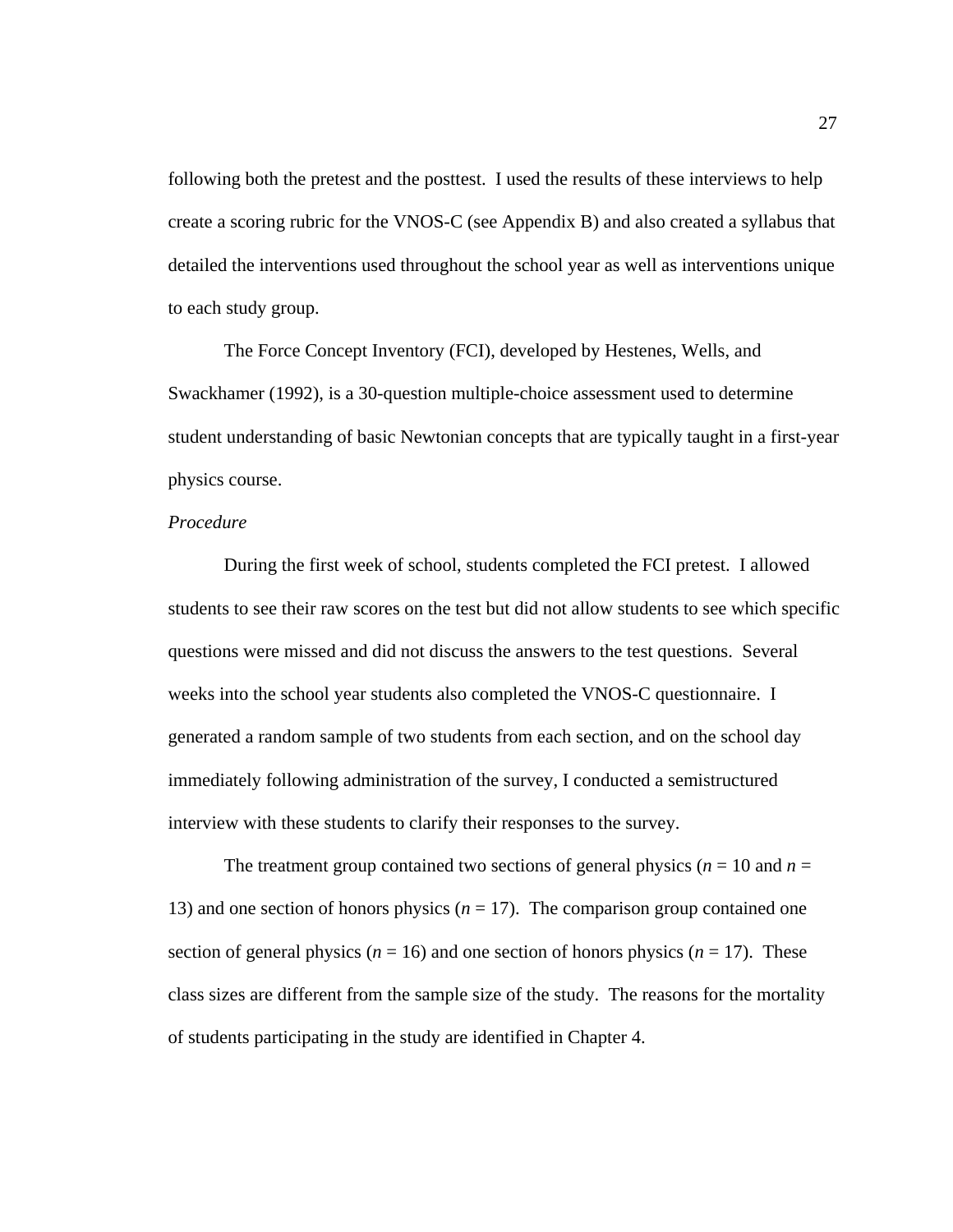In addition to receiving explicit reference to NOS within the context of classroom activities, students in the treatment group also wrote journal entries two to three times each month which focused on various quotes and media presentations (see Appendix C for a list of quotes and media resources used). Students identified the underlying scientific theme behind the quote, stated whether they agreed or disagreed with the quote, and stated their reasoning. In some cases, several different quotes were given together and students looked for a common science theme among them. Students wrote responses for 10 minutes, then I randomly chose students to share their responses. Through the ensuing discussion, I elicited the NOS themes illustrated by the quotes. Three different times during the school year, I graded notebook entries for completeness and also responded to student writings, thus allowing students further opportunity to reflect on their thinking.

Near the end of the academic school year, all students completed the VNOS-C questionnaire. I generated a random sample of two students from each section, but did not include students who were interviewed at the beginning of the year. On the school day immediately following the administration of the survey, I conducted semistructured interviews with these students to clarify their responses to the survey; the interview questions were identical to the questions used at the beginning of the school year. Students also completed the FCI posttest at the end of the school year. I did not forewarn students that the FCI would be administered as a posttest. Although I scored the FCI, I told students that their scores would not be included in the course grade.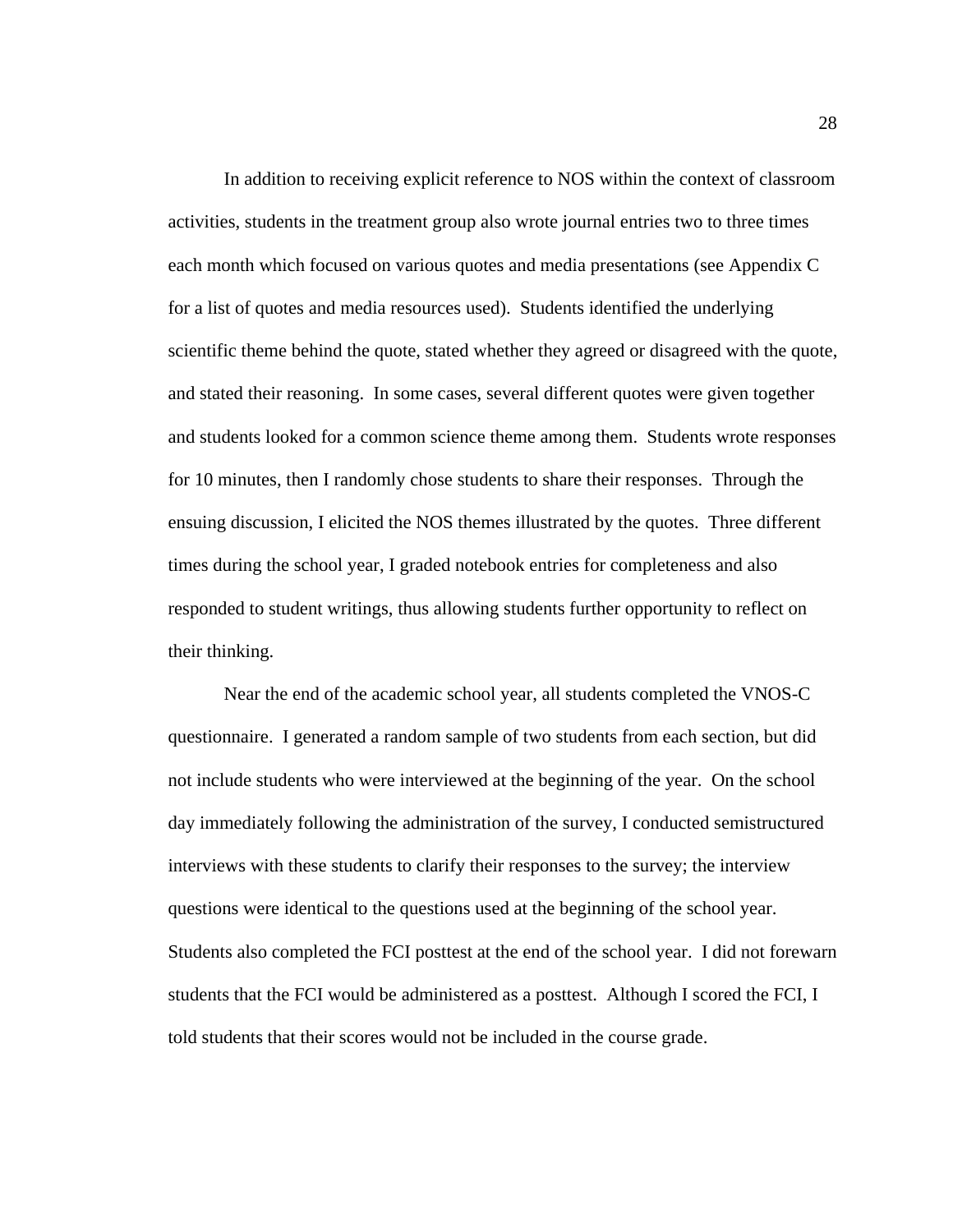### *Analysis*

I created a rubric to facilitate scoring the VNOS-C questionnaire (see Appendix B). In quantifying this tool, I assigned points for positive indications of the targeted NOS themes. The design of the rubric uses some of the findings from Lederman et al. (2002). For example, interviews by Lederman et al. indicate that students often use the word *proof* in the same context as *evidence*. If evidence was the key component being elicited by a question, then I assigned one point to that response. I assigned an additional point if students did not use the term *proof* or *fact* (or any variation of these words). If, instead, students used *validate* to describe the role of evidence, they better addressed the tentative nature of scientific knowledge.

I coded the surveys with a random number generated by Microsoft Excel. A student services employee in the high school held the key that linked each random number with an experimental group, so I scored the surveys in random order without any knowledge of which surveys belonged to which experimental group. In order to facilitate regularity in the scoring process, I scored the pretest and posttest surveys simultaneously, one test item at a time. I scored the FCI via Scantron.

The research question asks how student gains in understanding the nature of science vary with the type of physics instruction. The null hypothesis for this study states that the VNOS-C mean score of the treatment group is significantly lower than or does not differ significantly from the VNOS-C mean score of the comparison group  $(H_0: M_T \leq M_C)$ . The alternative hypothesis states that the VNOS-C mean score of the treatment group is significantly higher than the VNOS-C mean score of the comparison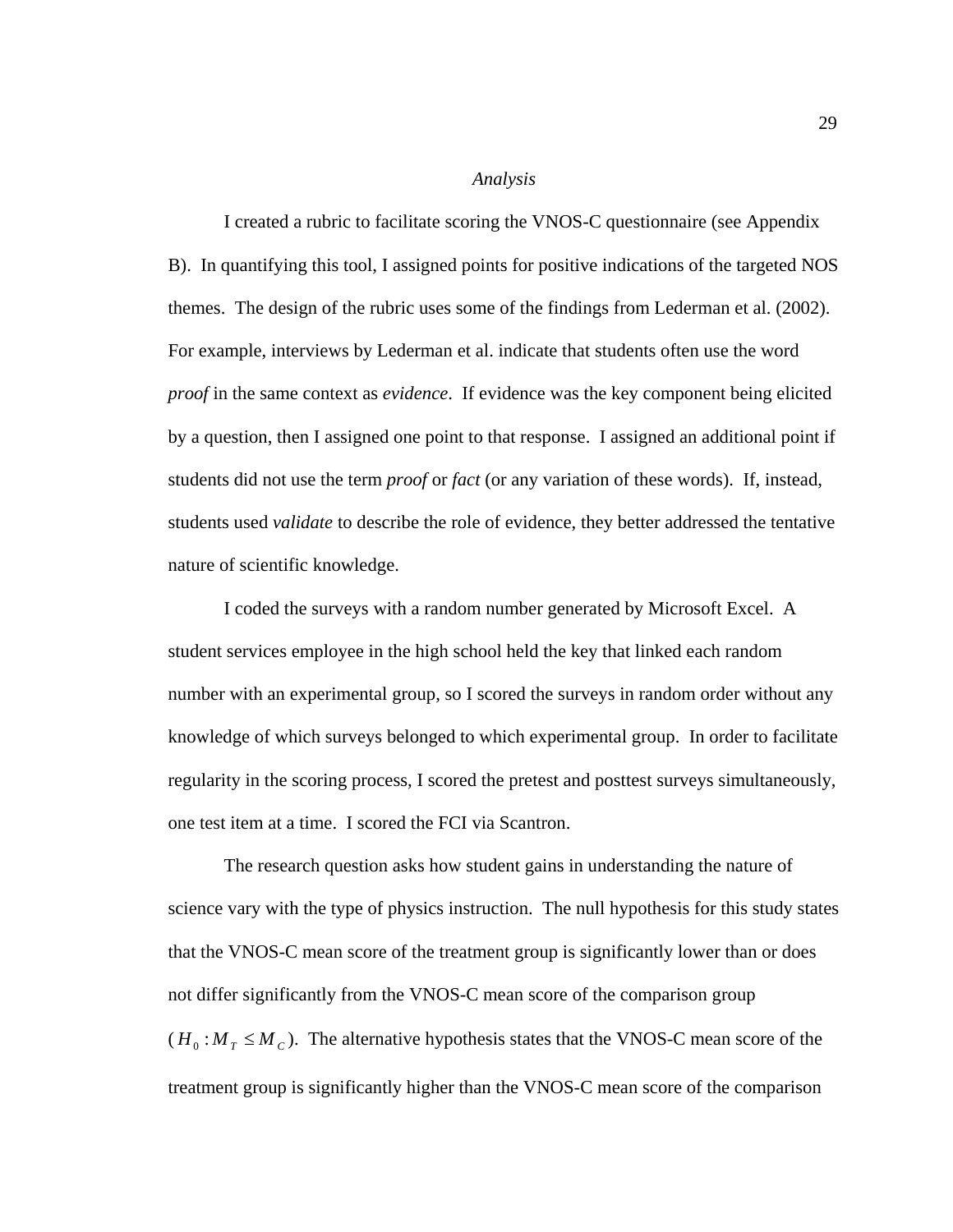group ( $H_A$ :  $M_T > M_C$ ). I used Microsoft Excel to determine the mean VNOS-C score for each experimental group and apply *t* tests to the mean scores. A two-tail *t* test of unequal variance determined whether the pretest mean scores of the two experimental groups were significantly different. A one-tail *t* test of unequal variance determined whether the posttest mean score of the treatment group was significantly higher than the posttest mean score of the comparison group.

### *Summary*

 I applied this quasi-experimental design to my high school physics students for an academic year. One group of students received explicit instruction and reference to NOS themes within the modeling context while another group of students did not receive explicit instruction in NOS themes. This study measured student understanding of NOS themes using the Views of Nature of Science-Form C questionnaire and student achievement of physics content knowledge using the Force Concept Inventory.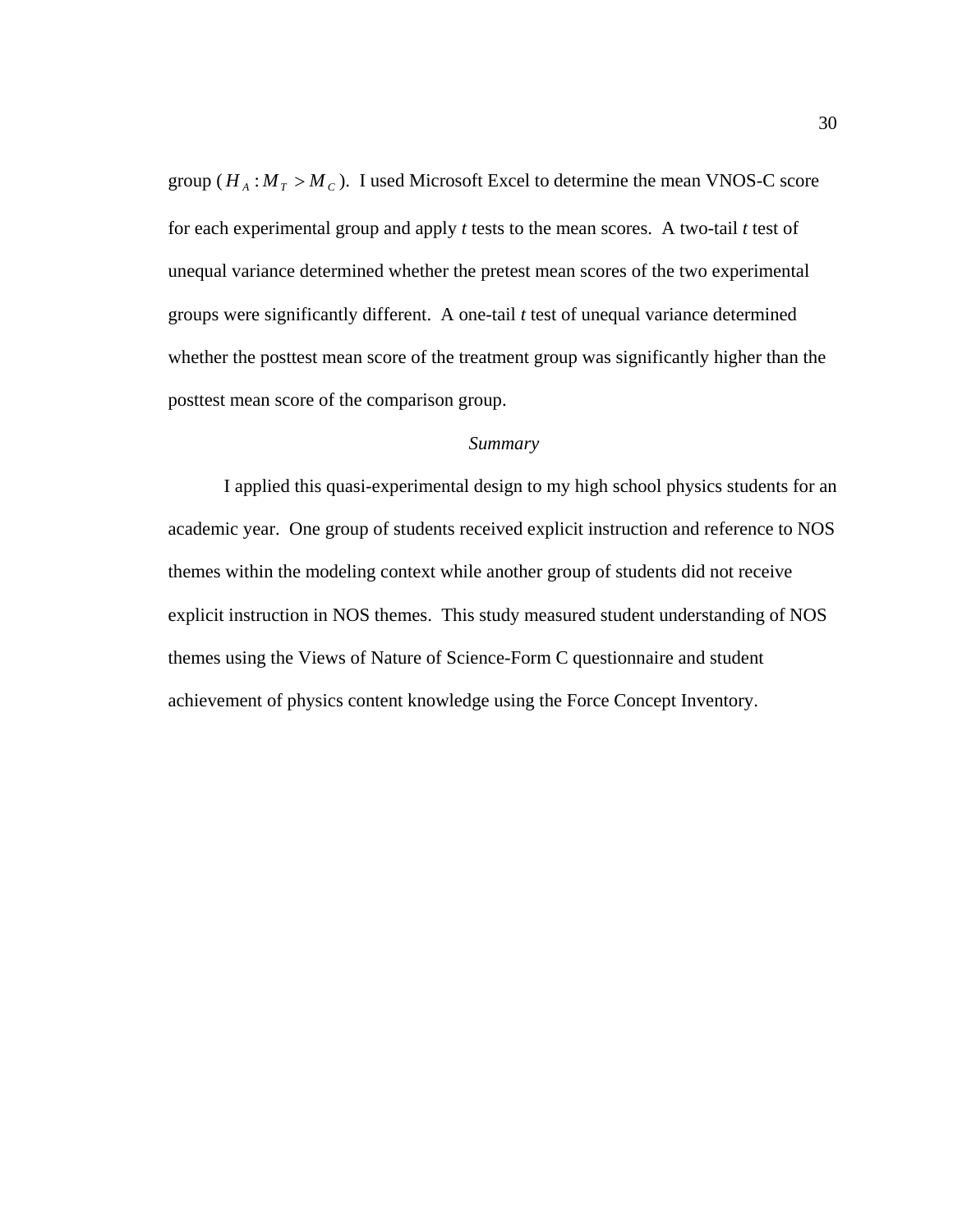### Chapter 4

#### *Introduction*

 Although the high school principal designed the master schedule of classes so that students were enrolled in the same section of physics throughout the school year, the sample population experienced attrition. Seven students dropped the class due to early graduation, scheduling conflicts, or a lack of desire to continue with the course. These numbers are consistent with past years and were evenly distributed between the two experimental groups. Four additional students, predominately from the comparison group, changed experimental groups at the beginning of the second semester due to irreconcilable scheduling conflicts, so I also dropped these students from the study. One additional student switched sections at the beginning of the second semester but was able to switch into a class that received the same treatment, so I retained this student for the study. I dropped three additional students from the final analysis because they left one or more pages of the presurvey or postsurvey blank.

### *Views of Nature of Science (VNOS)*

 The table below shows the pretest and posttest VNOS-C mean scores for the treatment and for the comparison groups. A two-tail *t* test of unequal variance comparing the pretest VNOS-C mean scores of the two experimental groups shows no statistically significant difference ( $p > 0.05$ ). A one-tail *t* test of unequal variance comparing the posttest VNOS-C mean scores shows the higher mean score of the treatment group to be statistically significant ( $p < 0.05$ ), therefore I reject the null hypothesis.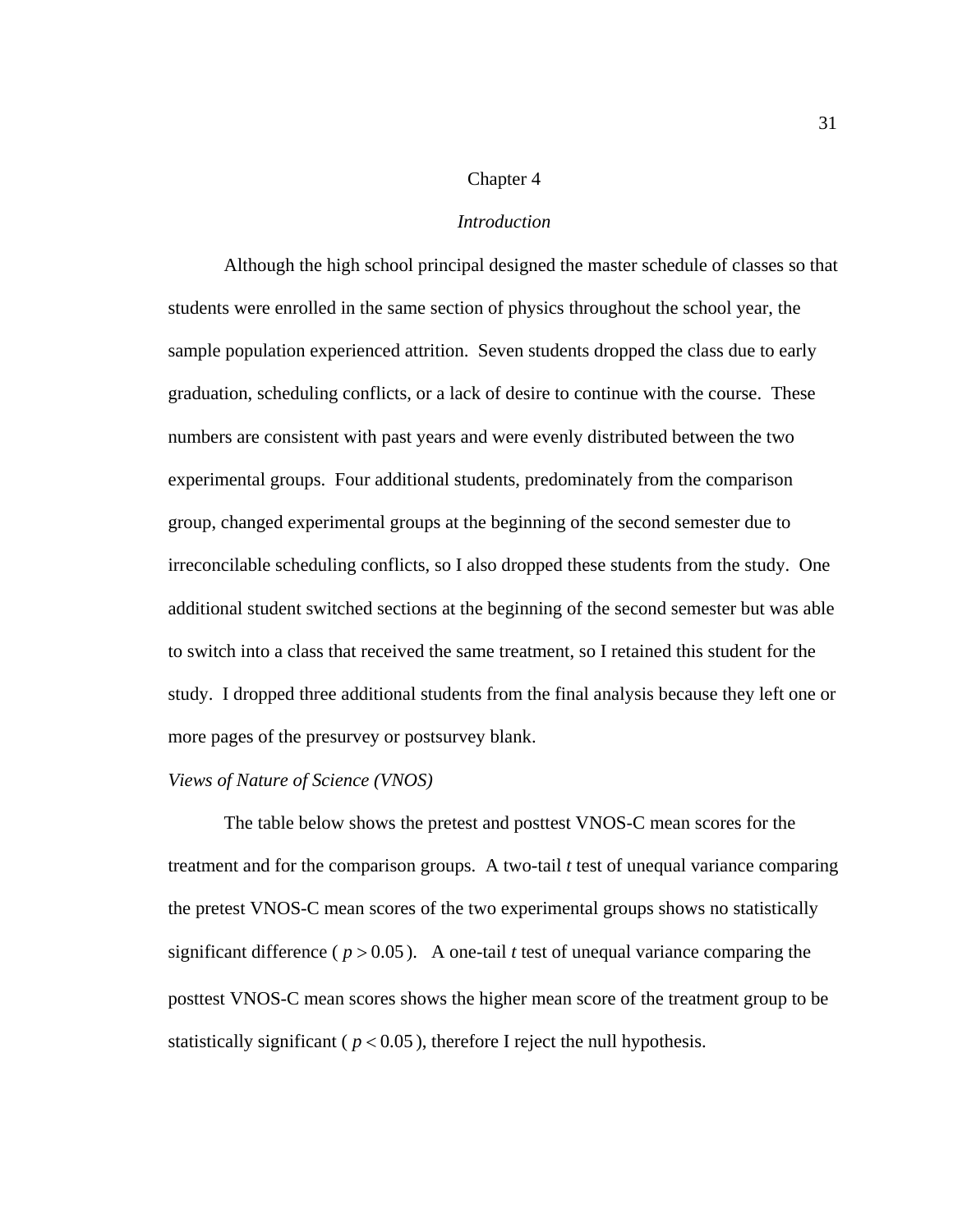# VNOS-C Mean Scores

|            |                  | Pretest        |           | Posttest         |           |
|------------|------------------|----------------|-----------|------------------|-----------|
| Group      | $\boldsymbol{n}$ | $\overline{M}$ | <b>SD</b> | $\boldsymbol{M}$ | <b>SD</b> |
| Treatment  | 33               | 15.4           | 3.1       | $18.5*$          | 3.2       |
| Comparison | 32               | 15.1           | 3.4       | 15.7             | 3.5       |

 $* p < 0.05$ 

See Appendix D for a complete comparison of pretest and posttest mean scores disaggregated by experimental group, course, and gender.

Item analysis of the questionnaire indicates that students in the treatment group showed a marked gain in describing science and how it is different from other forms of inquiry, particularly in delineating that science is based on repeatable observation, a feature missing from many other forms of inquiry, particularly religion. While students in the treatment group showed no appreciable gain in their understanding that theories change, they did show improvement in their understanding that theories and laws are not part of a hierarchy. Student answers to VNOS-C, Question 5 illustrate this finding. For example, some students in the treatment group minimally recognized that theories are continually recrafted whereas laws tend to be more permanent:

"The Laws of Gravity work 99% of the time and the Theory of Relativity works on only a large scale."

"Yes, laws are permanent, theories are not."

"Yes, laws are proven to be true, theories are not proven to be false."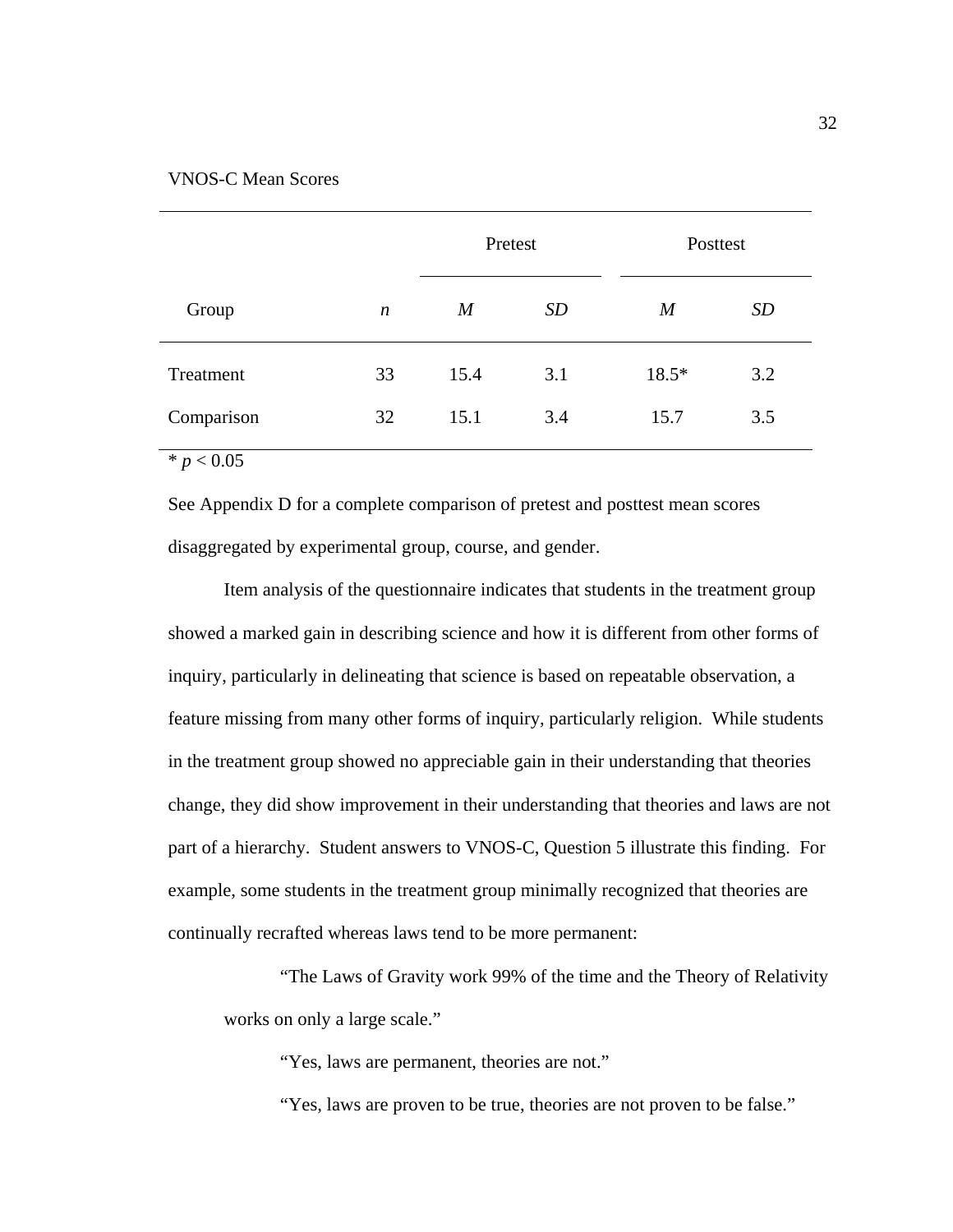"A theory is something we believe is true but have no way of verifying it.

A law is something we know is true and can verify it."

Other students in the treatment group better stated that theories explain broader phenomena and are composed of related laws:

"A theory is a big idea that is made up of, or is the larger picture of, many laws."

"A scientific theory synthesizes many laws to explain the world around us."

"The difference between a theory and a law is that laws provide the structure / basis on which theories are made."

"Yes, a scientific theory is a broad idea of science (like Newtonian

Mechanics), then within that theory, there are different laws."

Students in the comparison group generally implied that theories are unproven and become laws when proven, or they suggested that theories are mere guesses.

"Yes, theories are not yet proven to be true. Laws have been proven."

"Yes, theory isn't proven. Laws are."

"Yes. A scientific theory isn't always recognized as true. It's been disproven . . . A scientific law, like the law of gravity or Newton's laws, is generally recognized as true and accurate."

"A theory is a well-educated guess whereas a law is proven fact."

"A law is based more on evidence (experiments, etc.), rather than a theory, which is more so a 'guess."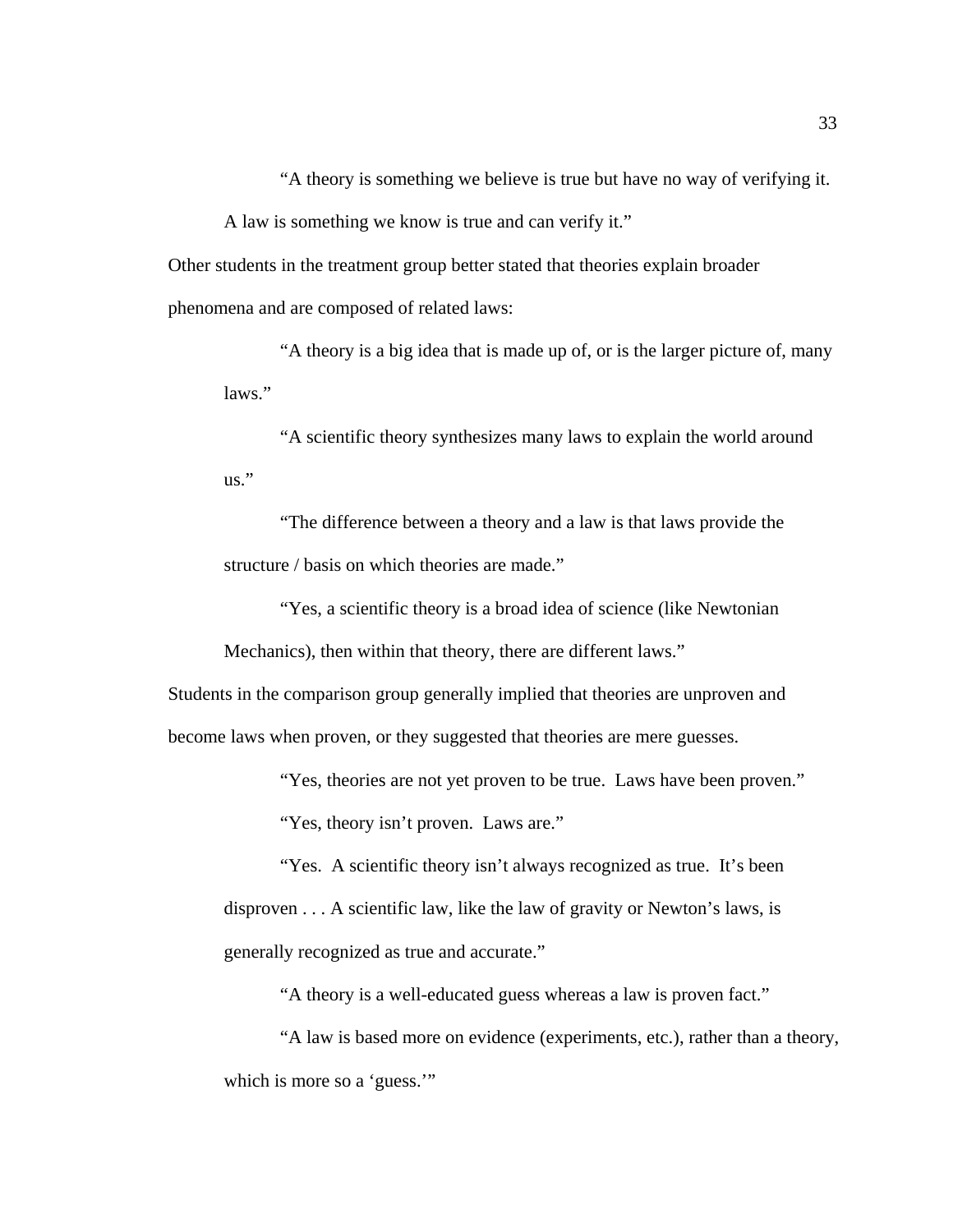Students in the treatment group showed gains in their understanding of the inferential nature of scientific knowledge. They were better at delineating the uncertainty of the structure of the atom because it had not been directly observed, and expressing that our knowledge of atomic structure is based on interpretation of the available evidence. Students showed no greater understanding of the certainty of the definition of *species*. Students stated that scientists are far more certain of the definition of species than they are of atomic structure because unlike the atom, species can be directly observed. Very few students clearly delineated that species, rather than being a real characterization of nature, is a definition created by scientists in order to classify organisms.

Both experimental groups showed marked gains in their understanding of the creative nature of science, indicating that creativity is used not only in the design stage of an experiment, but also in the data collection, analysis, and interpretation stages of an investigation. Both study groups also showed gains in their understanding that imagination and creativity allow scientists to create different theories from the same set of data.

# *Force Concept Inventory (FCI)*

While the pretest FCI mean score of the treatment group  $(M = 7.8)$  was lower than the pretest FCI mean score of the comparison group  $(M = 8.6)$ , the posttest FCI mean score of the treatment group ( $M = 23.2$ ) was higher than the posttest FCI mean score of the comparison group ( $M = 21.6$ ). Although the treatment group received less content instruction than the comparison group so that they could receive interventions relating to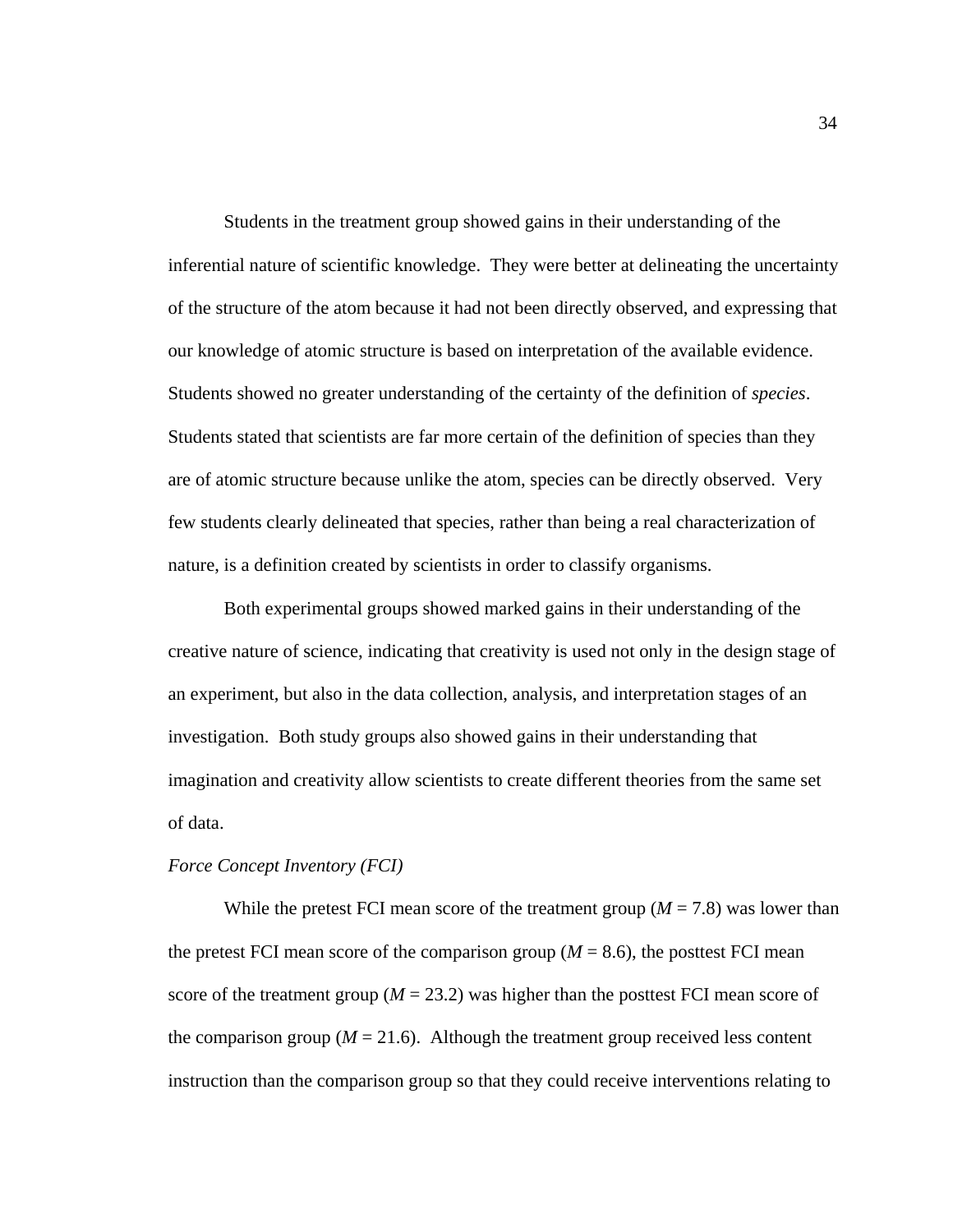NOS, the results of the FCI indicate that the content knowledge of the treatment group was not adversely affected. It should be noted that while the posttest FCI mean score of females ( $M = 16.1$ ) in the comparison group is noticeably lower than for males ( $M =$ 25.8) in the comparison group, the posttest FCI mean scores of the females (*M* = 23.1) and males ( $M = 23.2$ ) in the treatment group are nearly equal. See Appendix E for a complete comparison of pretest and posttest FCI mean scores disaggregated by experimental group, course, and gender.

# *Summary*

 Students who receive modeling instruction with explicit reference to NOS themes articulate a stronger understanding of these themes when compared to students who receive modeling instruction without explicit reference to NOS themes. The results of this study corroborate the findings of Gess-Newsome (2002), Kurdziel and Libarkin (2002), Khishfe and Abd-El-Khalick (2002), and Lederman et al. (2002). Performance of the comparison group on the VNOS-C corroborates the findings of Lederman (1999); students learn NOS themes through purposeful intent rather than through osmosis. Student performance on the Force Concept Inventory suggests that although some content instruction is replaced with NOS instruction, students' content knowledge is not adversely affected.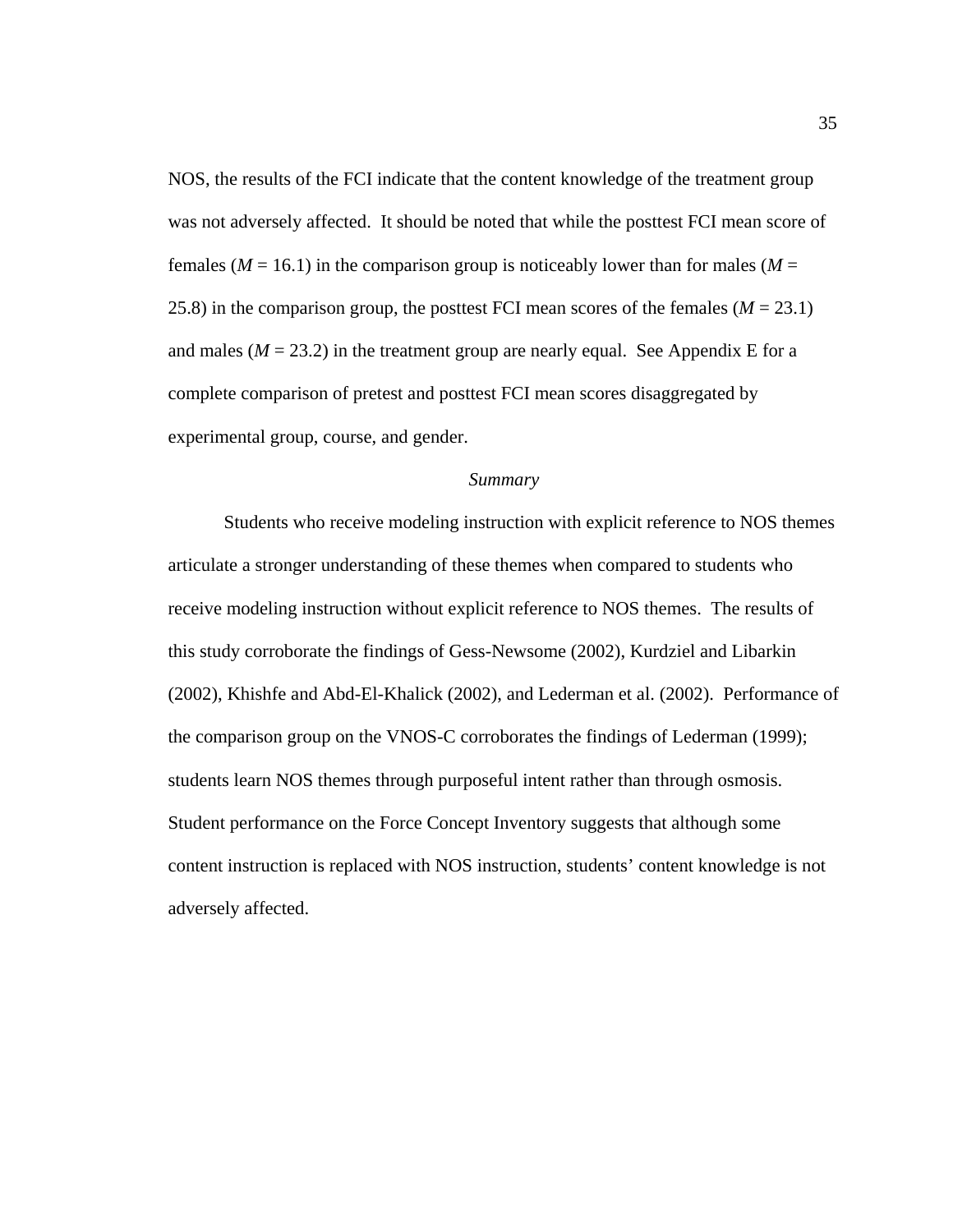### Chapter 5

### *Limitations*

One limitation of this study is that the results cannot be generalized. The sample size was small, the assignment of subjects to experimental groups was convenient rather than random, and the physics students are generally not representative of the general student population.

A second limitation of this study is my dual role as researcher and instructor. Although I took steps to minimize bias during scoring of the VNOS surveys, the grading rubric was based on key points that I accentuated with the treatment group. Students in this group could have chosen to include key words or phrases in their responses that may have superficially inflated their scores.

A third limitation is the small class size in two of the sections in the treatment group. Two sections in the treatment group ( $n = 10$  and  $n = 13$ ) were smaller than each of the sections in the comparison group ( $n = 16$  and  $n = 17$ ). Higher VNOS scores in the treatment group could be the result of a smaller student-teacher ratio than the comparison group.

A fourth limitation is that Lederman, Abd-El-Khalick, Bell, and Schwartz (2002) designed VNOS as a qualitative assessment. They provide evidence of the validity of this assessment, but that is based in part on triangulating data from the questionnaire and from student interviews, allowing the researchers to generate a NOS profile for students. Although I did interview a sample of students, I only used the interviews to validate the findings of prior research (Good et al., 1999; Lederman et al, 2002; Qian & Alvermann,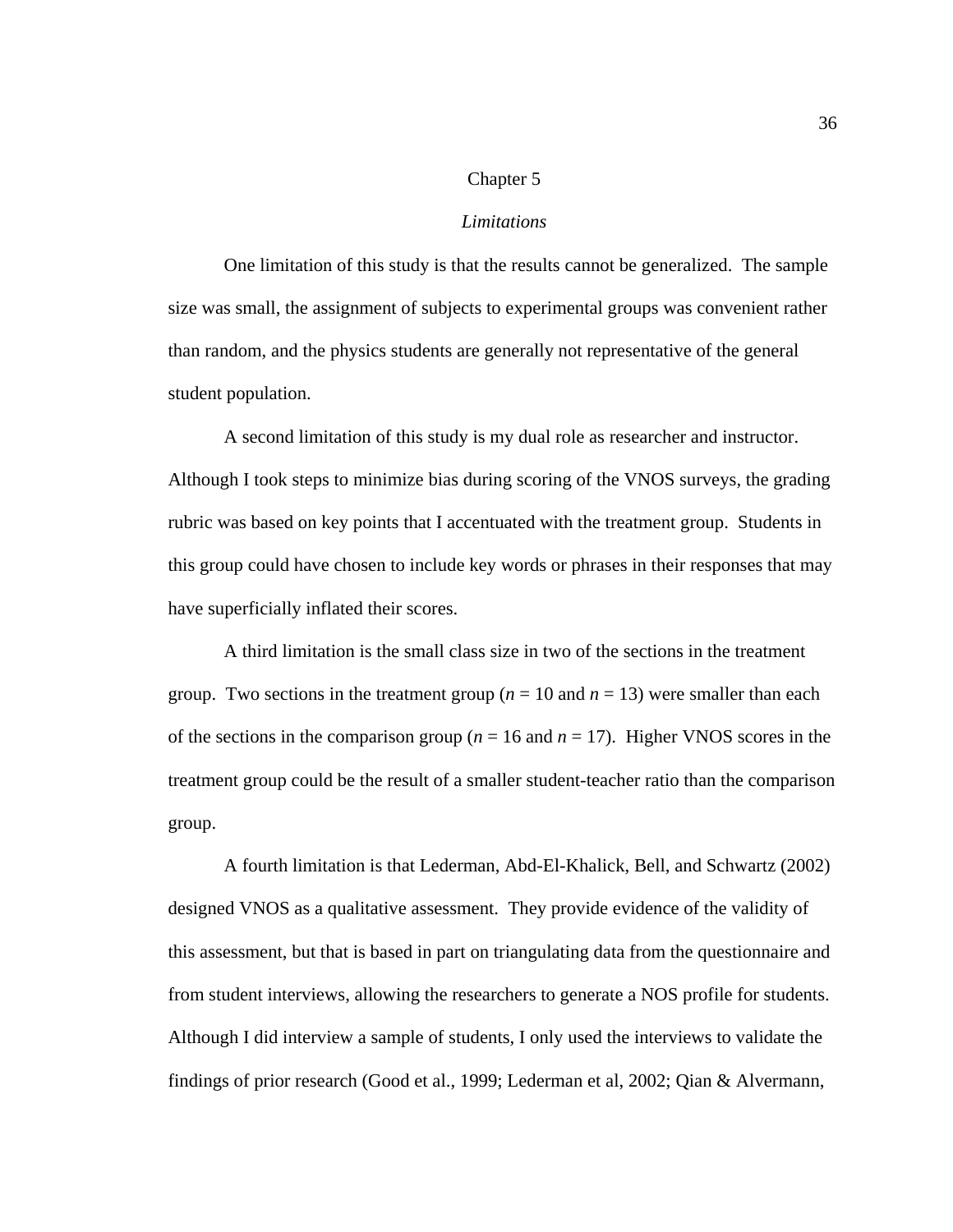2000) and to aid in creating a scoring rubric that reflects proper NOS understanding. One concern derived from this limitation is understanding what a mean score gain really means, particularly when the gain, although statistically significant, is small. Aikenhead (1973) raises this same concern when referencing the quantitative Test on Understanding Science (TOUS).

A fifth limitation of this study is that I assessed student understanding of NOS from within the context of my own understanding. Various studies (Feldman, 2003; Gess-Newsome, 2002; Matkins et al., 2002; Schwartz et al., 2004; Schwartz et al., 2002) show that teachers and preservice teachers have a poor or ill-defined understanding of NOS and that student performance is dictated by the degree of teacher understanding of NOS themes.

### *Implications*

#### *Nature of Science*

Both study groups were able to show gains in their understanding of the creativity of science. This NOS theme seems amenable to being communicated implicitly, possibly due to it being so concretely evident when doing labs in an authentic atmosphere such as Standard Modeling provides. In contrast, the role of evidence in creating scientific knowledge and the tentative nature of this knowledge appears to be a more abstract construct that is only learned through explicit instruction.

While the pretest VNOS mean scores of the experimental groups showed no statistically significant difference, the higher posttest VNOS mean score of the treatment group was statistically significant. But the VNOS mean gain score of the treatment group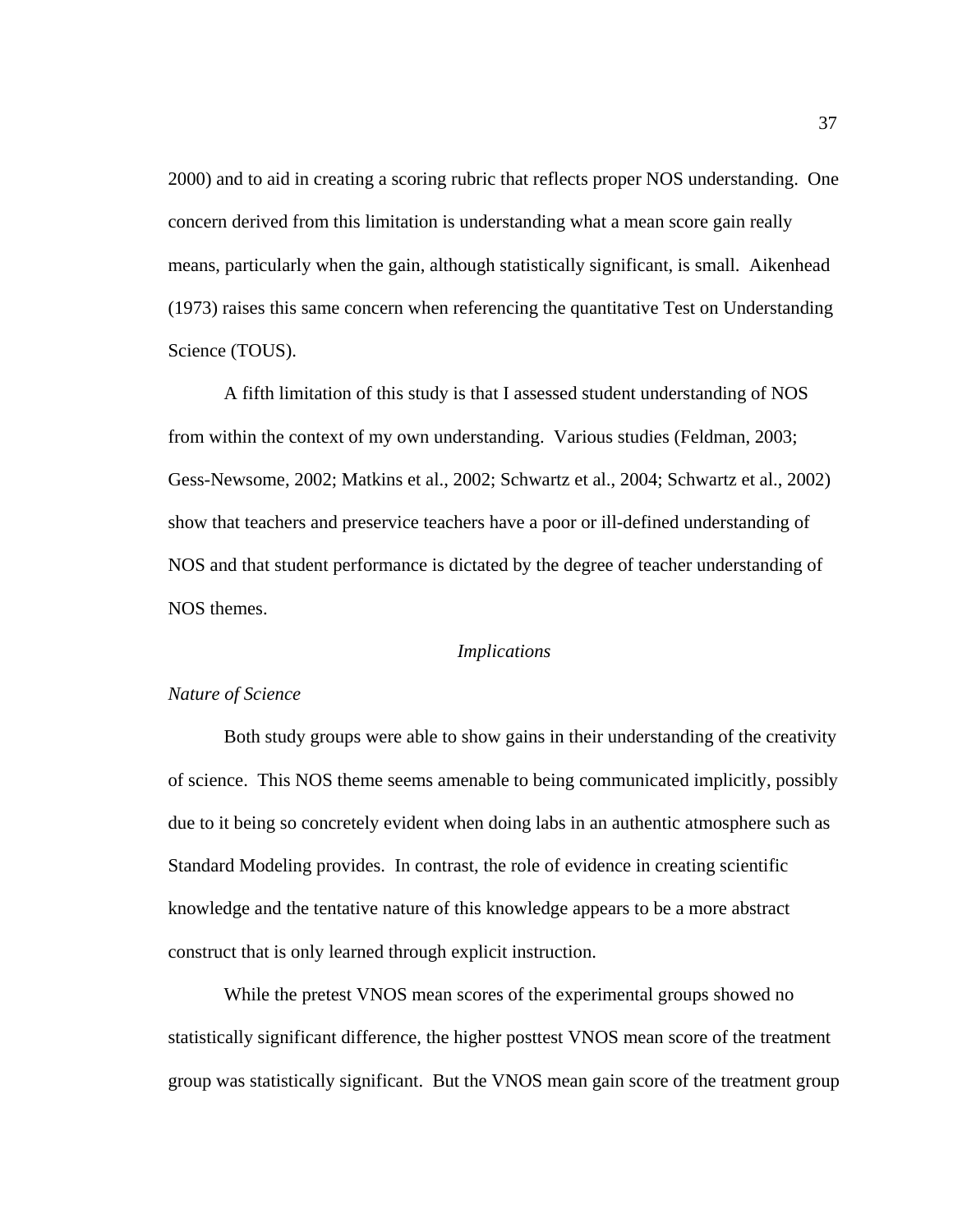was small—3.1 out of 37 points. This small gain could be because students completed the surveys near the end of the year and did not feel compelled to spend adequate time answering their questions completely. This result would highlight a failure of one of the goals of modeling—to move students from declarative knowledge to operational knowledge. The small gain could also be the result of the slow process surrounding student understanding of NOS. I don't expect to overturn quickly years of misunderstanding and misconceptions brought about by an entire career of public school education.

The results of this study are consistent with the findings of other researchers. Gains in understanding of NOS themes are, at best, incremental over small periods of time, but gains are visible when students are given explicit instruction in NOS and when this is done in an authentic environment. Modeling Plus, the treatment used in this study, is different from many other studies in that the interventions occur over an academic year and the NOS interventions are relatively minor. I did not, as a general rule, devote entire classroom periods to NOS themes, nor did I devote large portions of classroom time to these ideas. Exceptions to this occurred when I asked students to respond to the article *Nailing Down Gravity: New Ideas About the Most Mysterious Power in the Universe* and the video *NOVA: The Elegant Universe* (see Appendix C). Rather, 10 minute digressions several times a week, either through journaling on quotes or reflecting on laboratory or analytical practices, seemed sufficient to provide some gains in the understanding of the nature of science, at least when done over an academic year. One final aspect of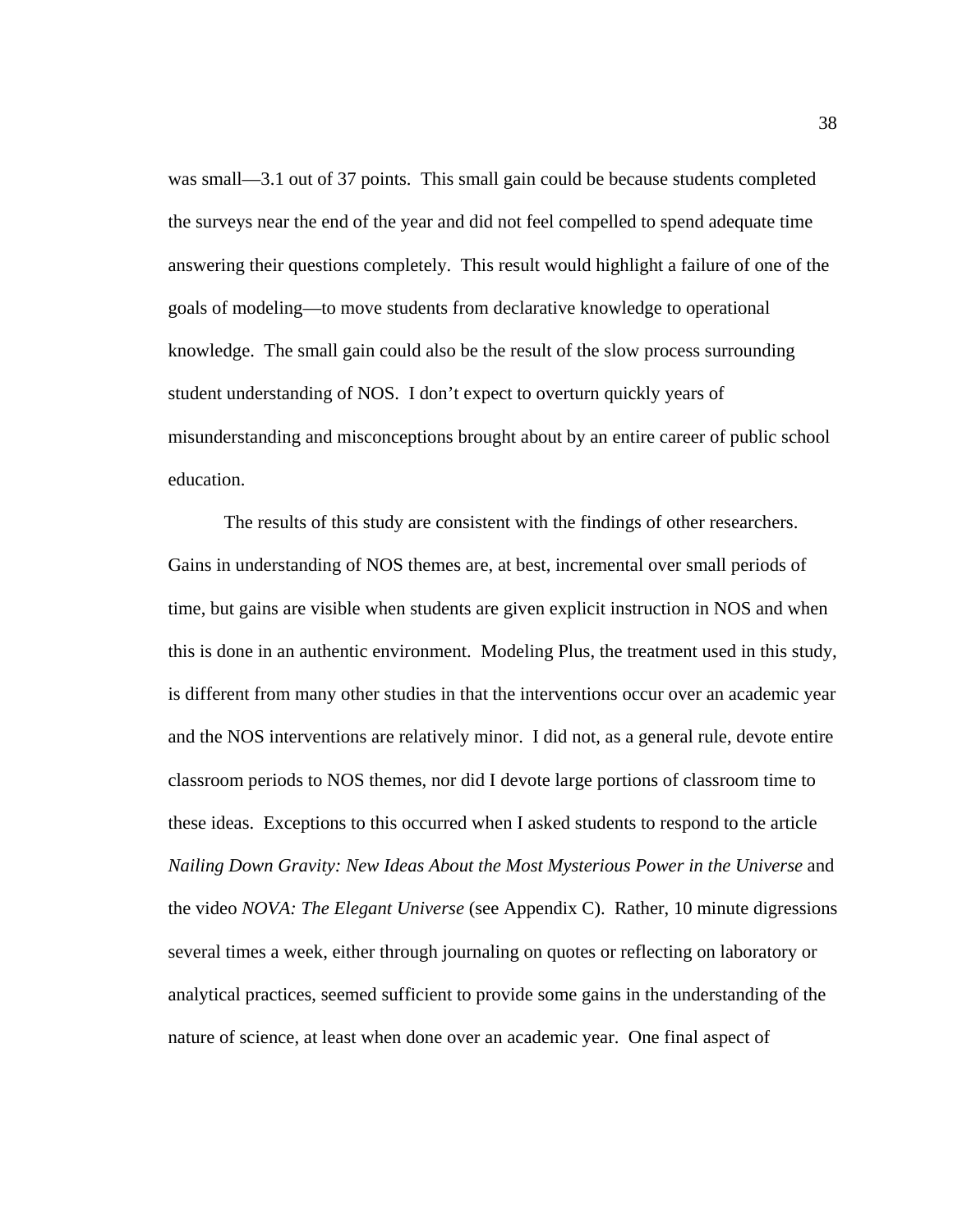Modeling Plus is that I purposefully embedded discussion and reflection of NOS themes within authentic activities already existing in the Standard Modeling curriculum.

When looking at the VNOS mean scores of the experimental groups disaggregated by course and gender, both levels of physics and both genders showed gains. Further research might address whether students in different course levels or whether either gender responds better to the NOS treatment utilized in this study. *Content Understanding*

One potential drawback of explicitly adding NOS into an existing curriculum is that students will receive less content instruction. Some would argue that this is an equitable trade-off in light of the bleak nature of students' understanding of the nature of science. Using the Force Concept Inventory as a basis for measuring student understanding of physics concepts learned over the course of one year, I find that students in the treatment group suffered no ill effects in their understanding of Newtonian mechanics relative to the comparison group. I was not surprised that the honors students in the treatment group scored higher on the posttest  $(M = 25.4)$  than the general physics students in the treatment group  $(M = 21.1)$ . Honors students are, as a rule, more willing to accept new ideas and take extra time to try to learn concepts. They also are able to use greater mathematical rigor to validate scientific models.

Most interesting, and most unexpected, was the gender difference found in the FCI scores. In the comparison group, the pretest FCI mean score of females  $(M = 5.8)$ was noticeably lower than the pretest FCI mean score of males  $(M = 10.7)$ , and the posttest FCI mean score of females  $(M = 16.1)$  was also noticeably lower than the posttest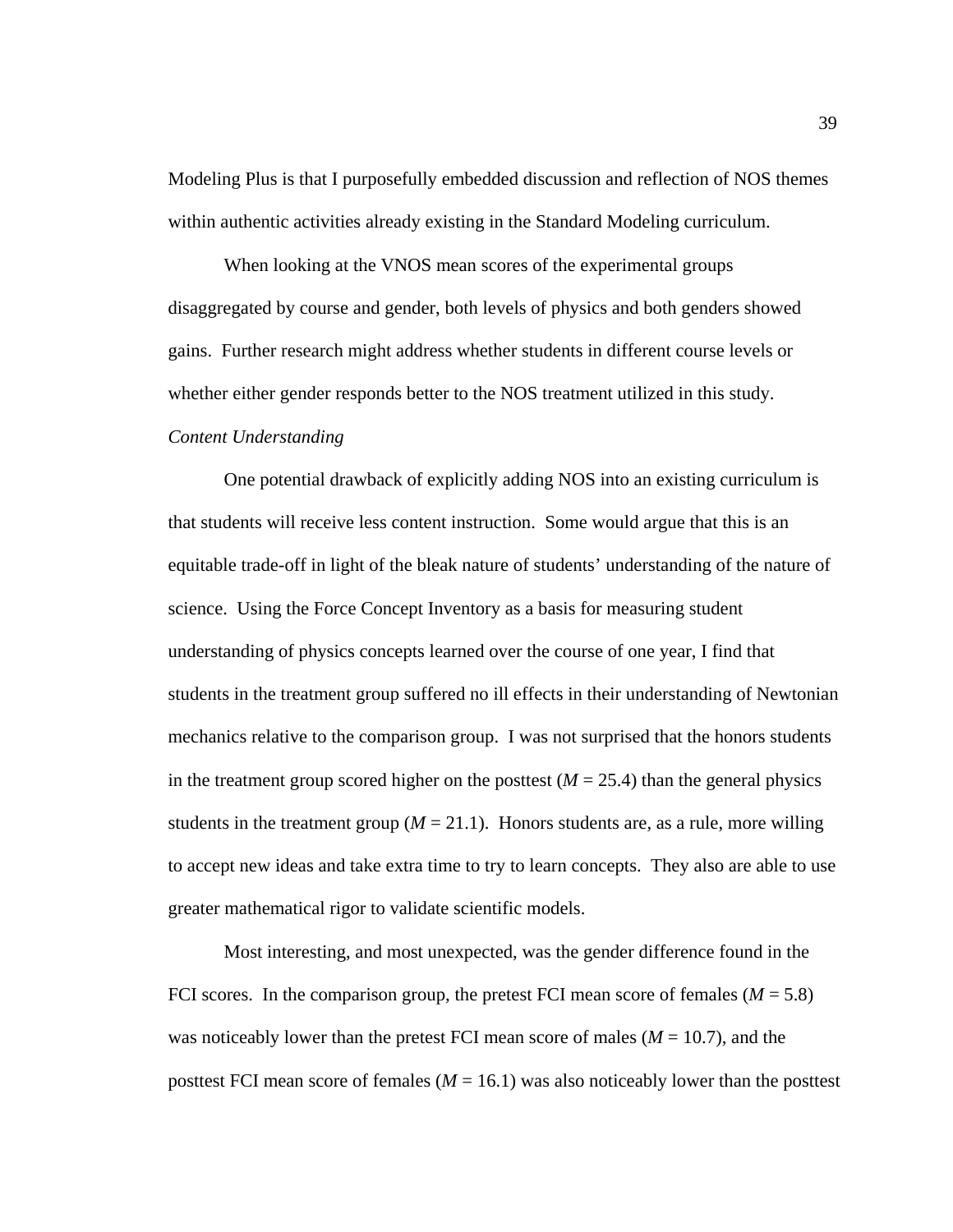FCI mean score of males  $(M = 25.8)$ . In the treatment group, in contrast, while the pretest FCI mean score of females ( $M = 6.7$ ) was lower than the pretest FCI mean score of males ( $M = 8.7$ ), the posttest FCI mean score of females ( $M = 23.1$ ) was nearly equal to the posttest FCI mean score of males  $(M = 23.2)$ . In other words, the treatment females closed the gap on the treatment males with regard to their performance on the FCI, while the comparison females lost ground when compared with the males.

A historical comparison of FCI posttest scores aggregated by gender within my classroom reveals a similar trend. The posttest FCI mean scores by gender are as follows: 1999-2000,  $M_M = 21.2, M_F = 17.8$ ; 2001-2002,  $M_M = 24.2, M_F = 19.9$ ; 2002-2003,  $M_M = 24.1, M_F = 18.8$ . Data was not available for the 2000-2001 school year. In my classroom, females have scored lower on the FCI posttest than males, a trend confirmed by females in the comparison group and nullified by females who received Modeling Plus instruction.

While the correlation between increased performance on the FCI and enhanced understanding of science is consistent with the results of the Views About Science Survey (Halloun & Hestenes, 1998), the stronger performance on the FCI for females in the treatment group relative to females in the comparison group was unexpected. I do not suggest that the FCI contains gender bias. Rather, the gender difference in FCI scores may be due to understanding of content or access to content. A further question for research could address whether there is a gender difference in linking the epistemology of science to science content.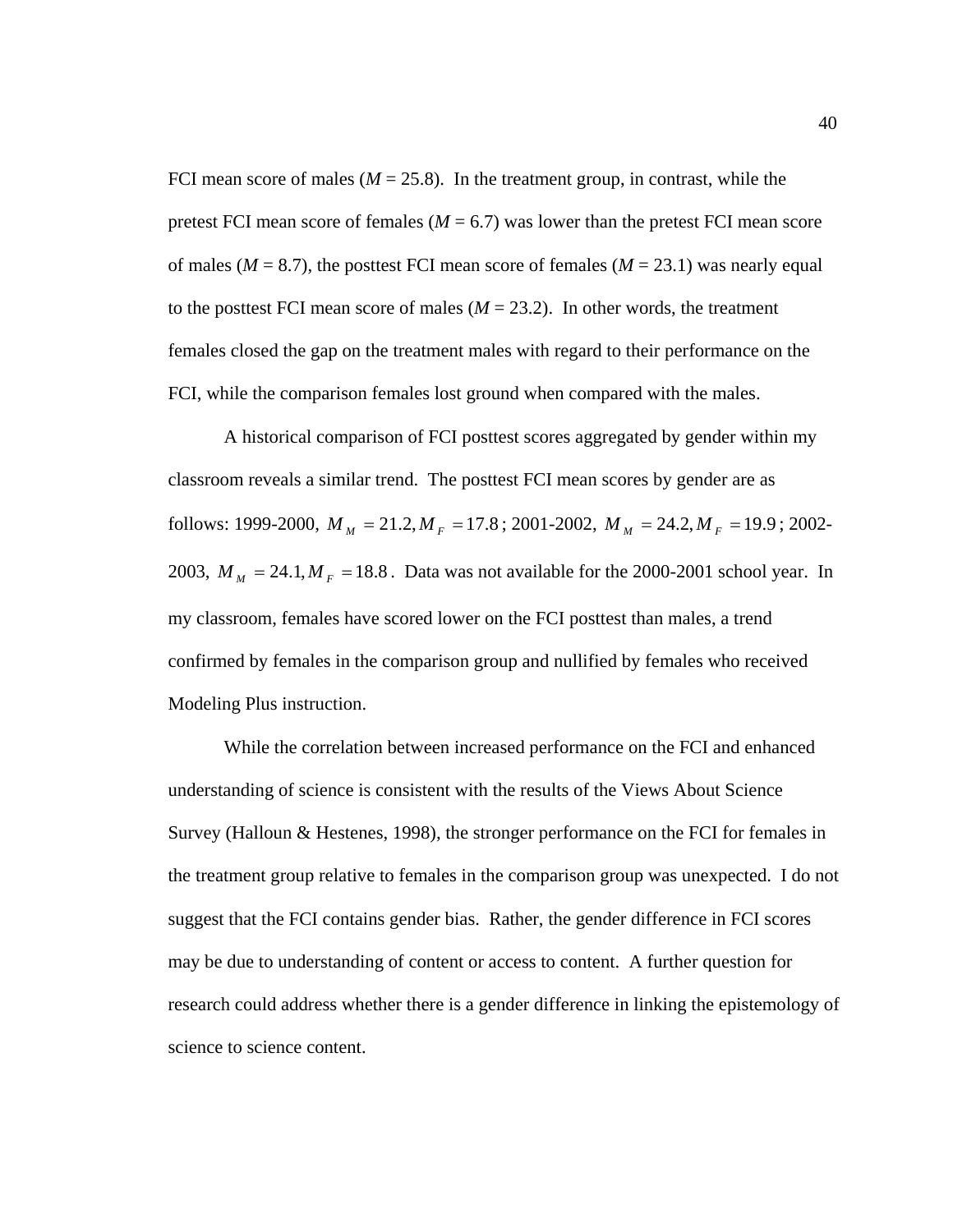# *Summary*

The results of this study corroborate the findings of numerous other studies; students increase their understanding of NOS themes when learning through inquirybased instruction and when receiving explicit reference to NOS themes. Modeling instruction is a teaching pedagogy that has been applied to physics, but which can also be applied to other physical sciences. This teaching methodology allows the teacher to purposefully target NOS themes within the context of the curriculum. Teaching NOS in this context does not compromise the fundamental content knowledge of the course.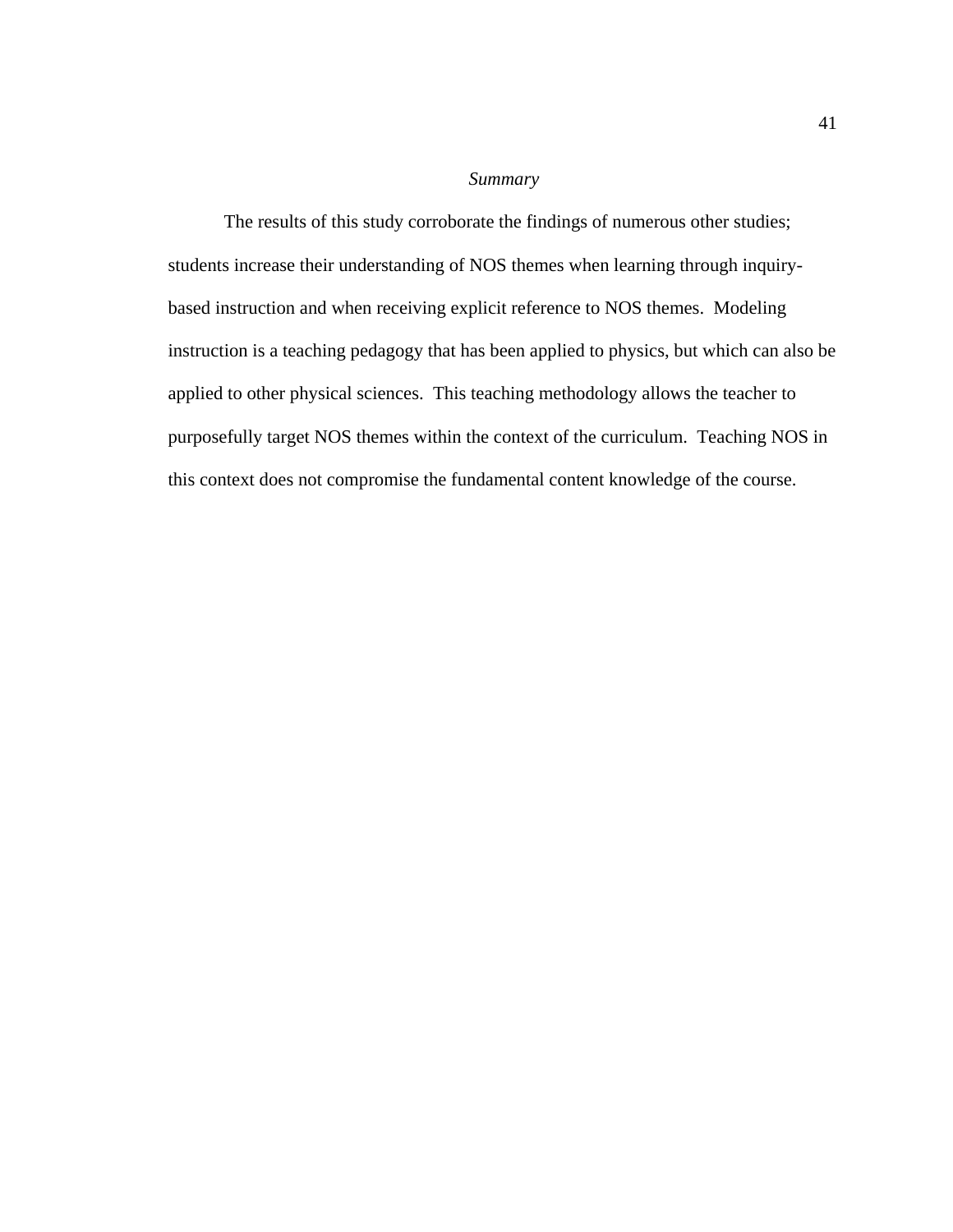# References

- Abd-El-Khalick, F., & Lederman, N.G. (2000). The influence of history of science courses on students' views of nature of science. *Journal of Research in Science Teaching, 37*, 1057-1095.
- Aikenhead, G. (1973). The measurement of high school students' knowledge about science and scientists. *Science Education, 57*, 539-549.
- Allchin, D. (2003). Scientific myth-conceptions. *Science Education, 87*, 329-351.
- American Association for the Advancement of Science. (1989). *Science for all Americans: A Project 2061 report on literacy goals in science, mathematics, and technology*. Washington, D.C.: Author.
- American Association for the Advancement of Science. (1993). *Benchmarks for science literacy: Project 2061*. New York: Oxford University Press.
- Bauer, H.H. (1992). *Scientific literacy and the myth of the scientific method*. Urbana: University of Illinois Press.
- Bell, R.L., Blair, L.M., Crawford, B.A., & Lederman, N.G. (2003). Just do it? Impact of a science apprenticeship program on high school students' understandings of the nature of science and scientific inquiry. *Journal of Research in Science Teaching, 40*, 487-509.
- Dagher, Z.R., Brickhouse, N.W., Shipman, H., Letts, W.J., & Sturt, C. (2004). How some college students represent their understandings of the nature of scientific theories. *International Journal of Science Education, 26*, 735-755.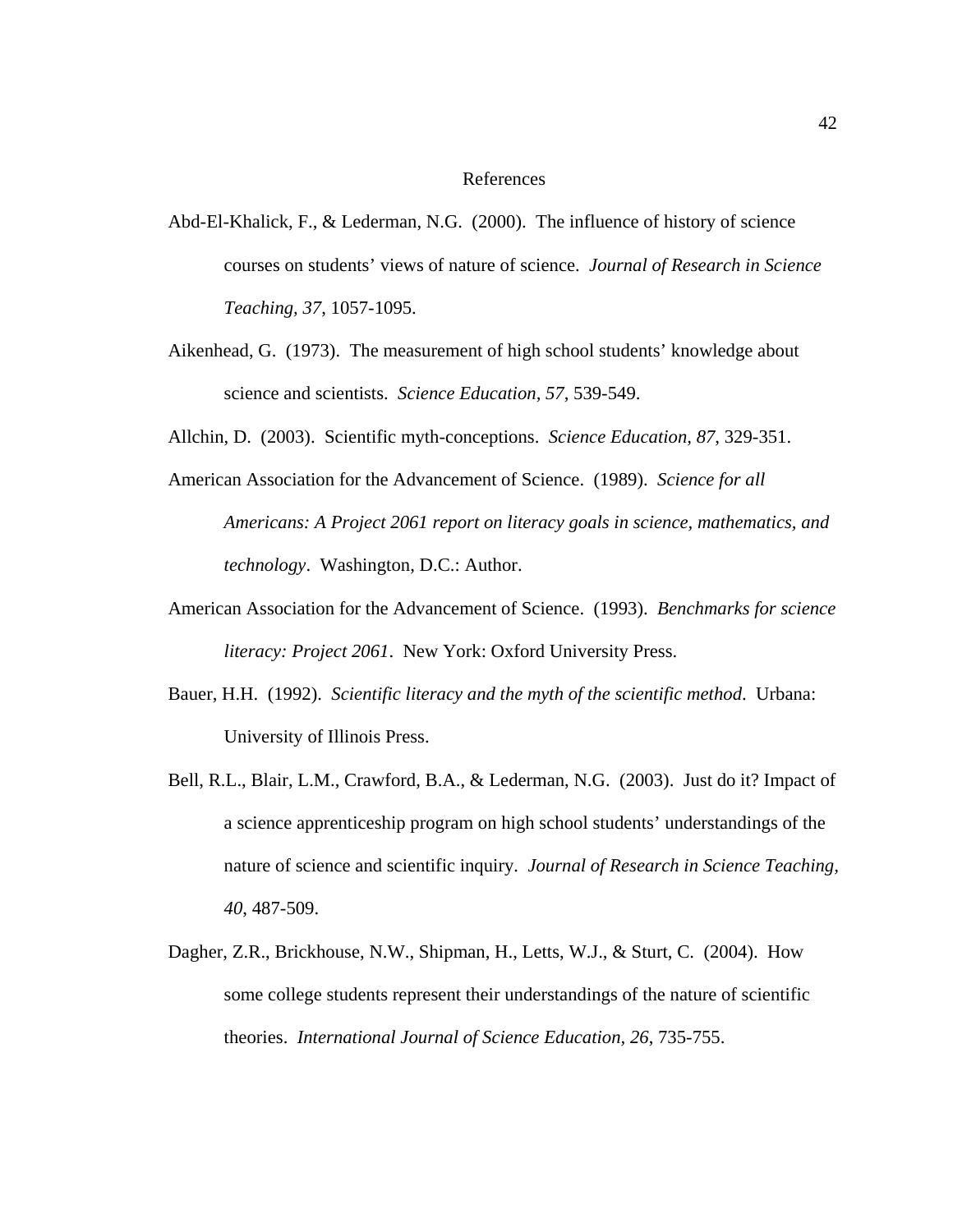- Dawkins, K.R., & Dickerson, D.L. (2003). *Students' conceptions regarding scientific theories*. (ERIC Document Reproduction Service No. ED 477306).
- Feldman, A. (2003, April). *The nature of science as an academic discipline and school subject*. Paper presented at the Annual Meeting of the American Educational Research Association, Chicago, IL. (ERIC Document Reproduction Service No. ED 476658).
- Gess-Newsome, J. (2002). The use and impact of explicit instruction about the nature of science and science inquiry in an elementary science methods course. *Science & Education, 11*, 55-67.
- Gilbert, S.W. (1991). Model building and a definition of science. *Journal of Research in Science Teaching, 28*, 73-79.
- Good, R.G. (2000). Cautionary notes on assessment of understanding science concepts and nature of science. In J.J. Mintzes, J.H. Wandersee & J.D. Novak (Eds.), *Assessing science understanding: A human constructivist view* (pp. 343-354). San Diego: Academic Press.
- Good, R., Cummins, C.L., & Lyon, G. (1999). *Nature-of-science assessment based on "benchmarks" and "standards."* (ERIC Document Reproduction Service No. ED 442644)
- Griffiths, A.K., & Barman, C.R. (1995). High school students' views about the nature of science: Results from three countries. *School Science & Mathematics, 95*, 248- 255.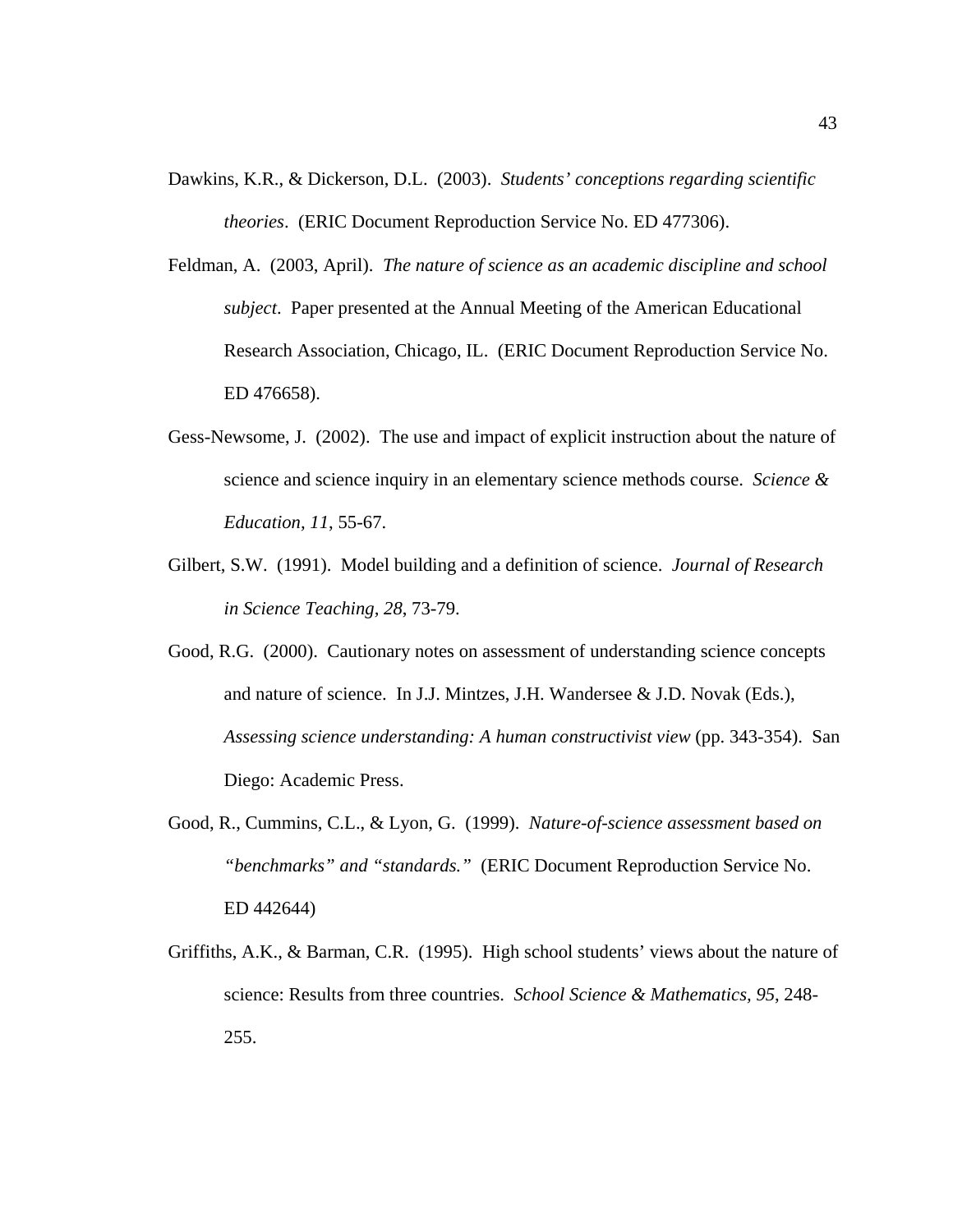- Halloun, I., & Hestenes, D. (1998). Interpreting VASS dimensions and profiles for physics students. *Science & Education, 7*, 553-577.
- Hestenes, D. (1992). Modeling games in the Newtonian world. *American Journal of Physics, 60*, 732-748.
- Hestenes, D., Wells, M, & Swackhamer, G. (1992). Force Concept Inventory. *The Physics Teacher, 30*, 141-158.
- Hogan, K. (2000). Exploring a process view of students' knowledge about the nature of science. *Science Education, 84*, 51-70.
- Irwin, A.R. (2000). Historical case studies: Teaching the nature of science in context. *Science Education, 84*, 5-26.
- Karplus, R. (1977). Science teaching and the development of reasoning. *Journal of Research in Science Teaching, 14*, 169-175.
- Khishfe, R., & Abd-El-Khalick, F. (2002). Influence of explicit and reflective versus implicit inquiry-oriented instruction on sixth graders' views of nature of science. *Journal of Research in Science Teaching, 39*, 551-578.
- Kuhn, T.S. (1970). *The structure of scientific revolutions*. Chicago: University of Chicago Press.
- Kurdziel, J.P., & Libarkin, J.C. (2002). Research methodologies in science education: Students' ideas about the nature of science. *Journal of Geoscience Education, 50*, 322-329.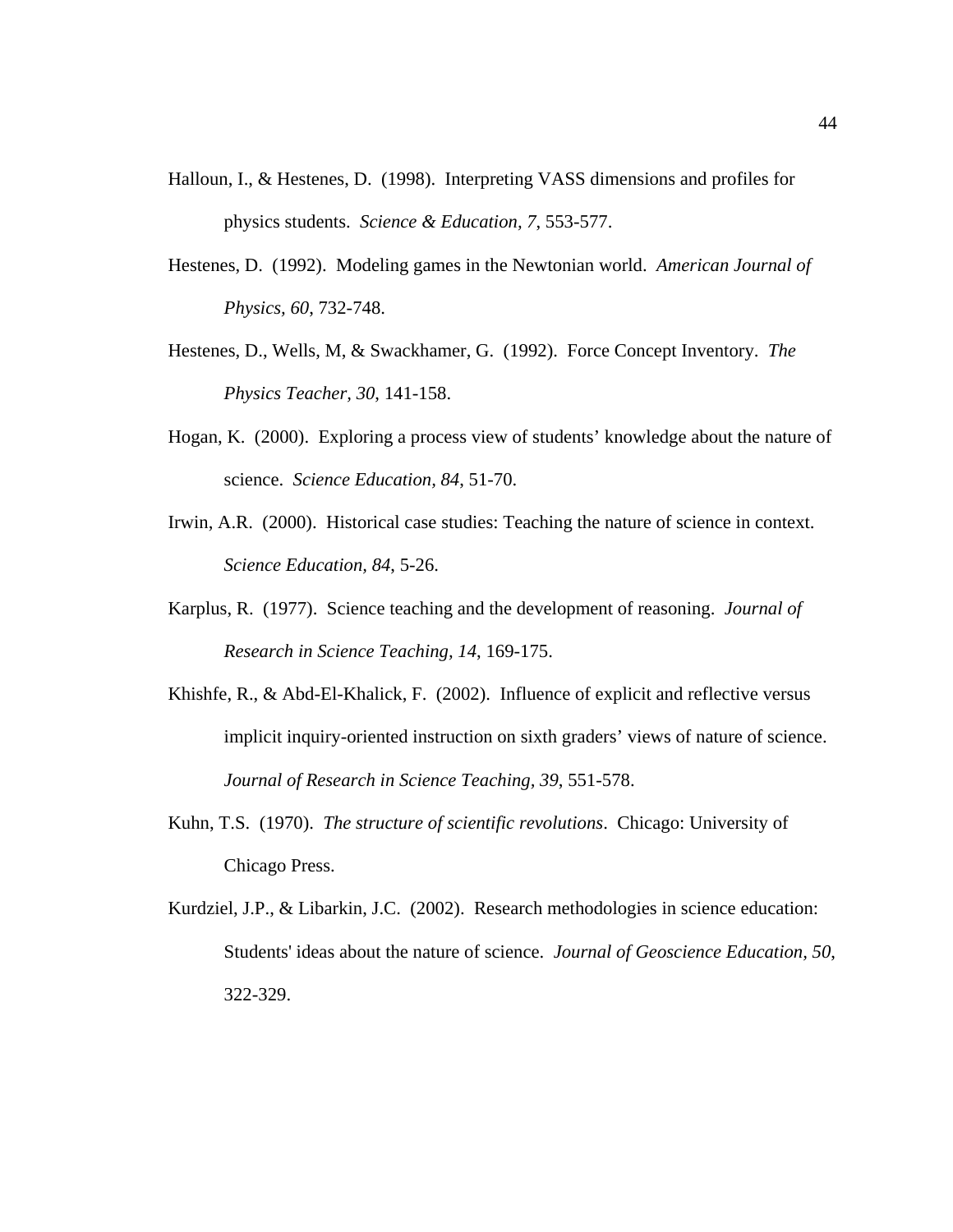- Lederman, N.G. (1999). Teachers' understanding of the nature of science and classroom practice: Factors that facilitate or impede the relationship. *Journal of Research in Science Teaching, 36*, 916-929.
- Lederman, N.G., Abd-El-Khalick, F., Bell R.L., & Schwartz, R.S. (2002). Views of nature of science questionnaire: Toward valid and meaningful assessment of learners' conceptions of nature of science. *Journal of Research in Science Teaching, 39*, 497-521.
- Mackay, L.D. (1971). Development of understanding about the nature of science. *Journal of Research in Science Teaching, 8*, 57-66.
- Matkins, J.J., Bell, R., Irving, K., & McNall, R. (2002, January). Impacts of contextual and explicit instruction on preservice elementary teachers' understandings of the nature of science. *Proceedings of the Annual International Conference of the Association for the Education of Teachers in Science, Charlotte, NC*. (ERIC Document Reproduction Service No. ED 465615).
- Moss, D.M., Abrams, E.D., & Robb, J. (2001). Examining student conceptions of the nature of science. *International Journal of Science Education, 23*, 771-790.
- National Research Council. (1996). *National Science Education Standards: Observe, interact, change, learn*. Washington, D.C: National Academy Press.
- North Carolina State Department of Public Instruction. (2003). *Understanding the nature of science*. [Brochure]. Raleigh, NC: Author. (ERIC Document Reproduction Service No. ED 479743).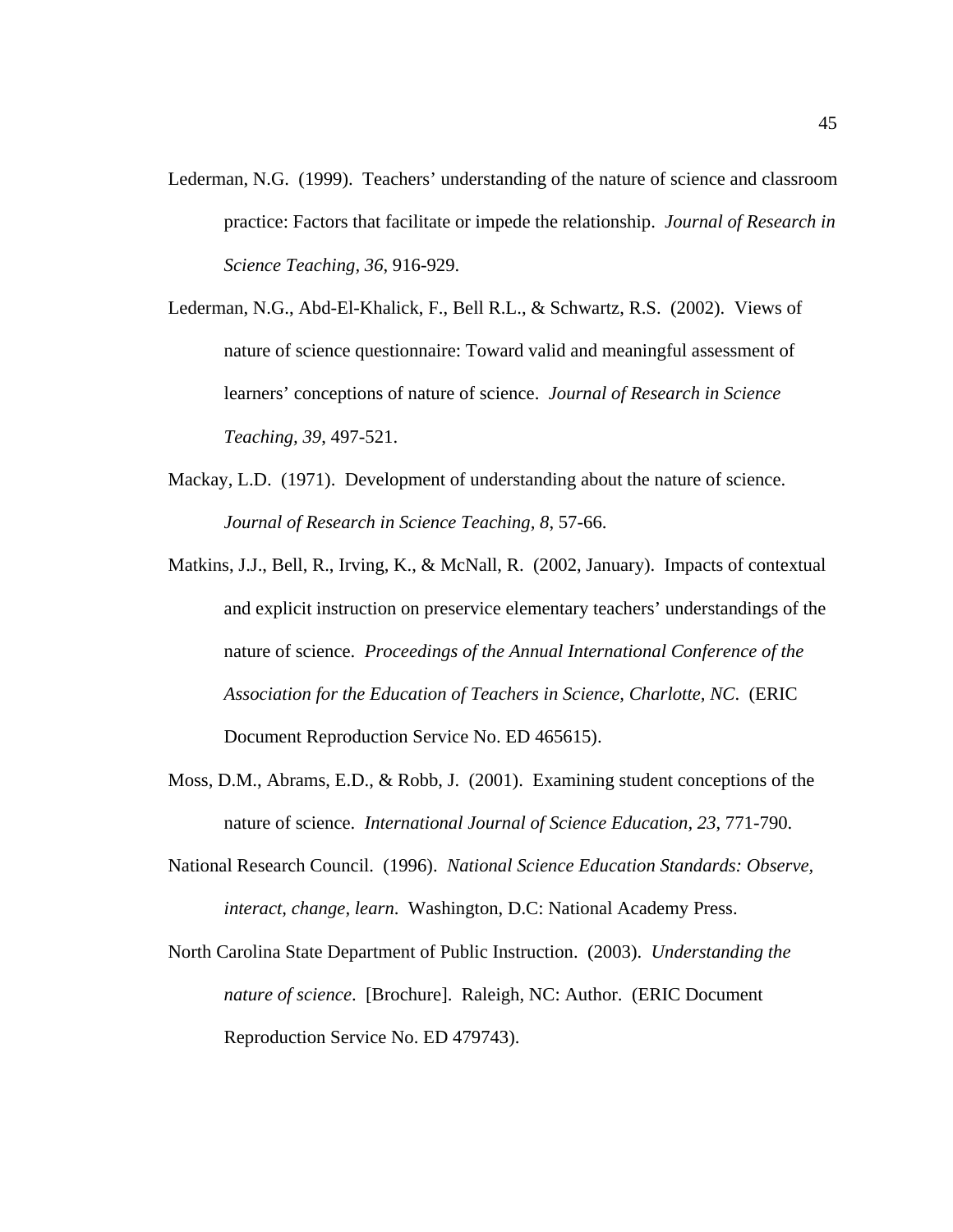- Qian, G., & Alvermann, D.E. (2000). Relationship between epistemological beliefs and conceptual change learning. *Reading & Writing Quarterly, 16*, 59-74.
- Schwartz, R.S., & Lederman, N.G. (2002). "It's the nature of the beast": The influence of knowledge and intentions on learning and teaching nature of science. *Journal of Research in Science Teaching, 39*, 205-236.
- Schwartz, R.S., Lederman, N.G., & Crawford, B.A. (2004). Developing views of nature of science in an authentic context: An explicit approach to bridging the gap between nature of science and scientific inquiry. *Science Education, 88*, 610-645.
- Schwartz, R.S., Lederman, N.G., Khishfe, R., Lederman, J.S., Matthews, L., & Liu, S.-Y. (2002, January). Explicit/reflective instructional attention to nature of science and scientific inquiry: Impact on student learning. *Proceedings of the Annual International Conference of the Association for the Education of Teachers in Science, Charlotte, NC*. (ERIC Document Reproduction Service No. ED 465622).
- Smith, C.L. (2000). Sixth-grade students' epistemologies of science: The impact of school science experiences on epistemological development. *Cognition & Instruction, 18*, 349-422.
- Smith, M.U., & Scharmann, L.C. (1999). Defining versus describing the nature of science: A pragmatic analysis for classroom teachers and science educators. *Science Education, 83*, 493-509.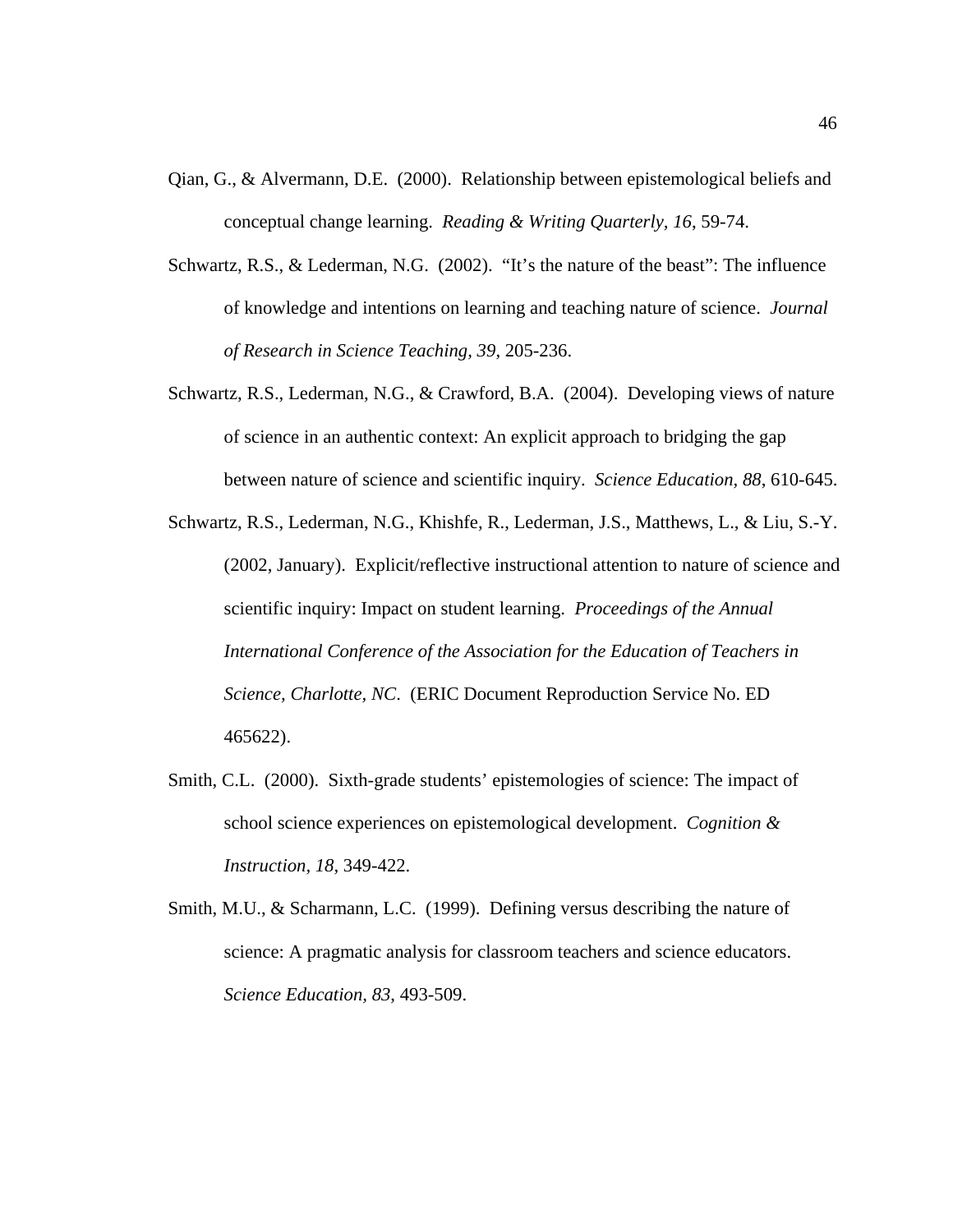Spears, J., & Zollman, D. (1977). The influence of structured versus unstructured laboratory on students' understanding the process of science. *Journal of Research in Science Teaching, 14*, 33-38.

State of Wisconsin Department of Public Instruction. *Wisconsin Model Academic Standards, Nature of Science*. Retrieved July 28, 2004 from http://www.dpi.state.wi.us/standards/scistanb.html

- Tamir, P. (1994). Israeli students' conceptions of science and views about the scientific enterprise. *Research in Science & Technological Education, 12*, 99-116.
- Tao, P.-K. (2003). Eliciting and developing junior secondary students' understanding of the nature of science through a peer collaboration instruction in science stories. *International Journal of Science Education, 25*, 147-171.
- Wells, M., Hestenes, D., & Swackhamer, G. (1995). A modeling method for high school physics instruction. *American Journal of Physics, 63*, 606-619.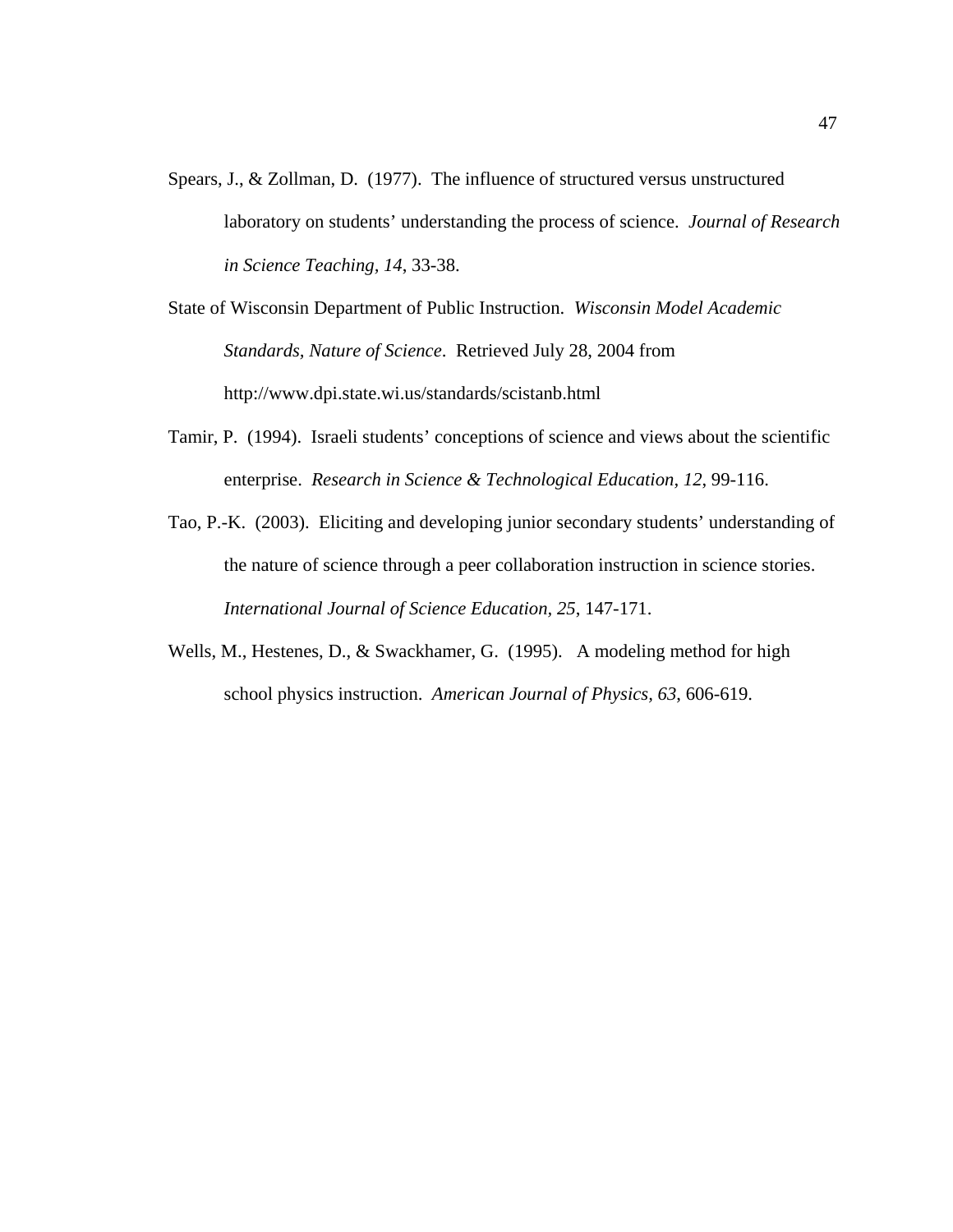Appendix A

Views of Nature of Science-Form C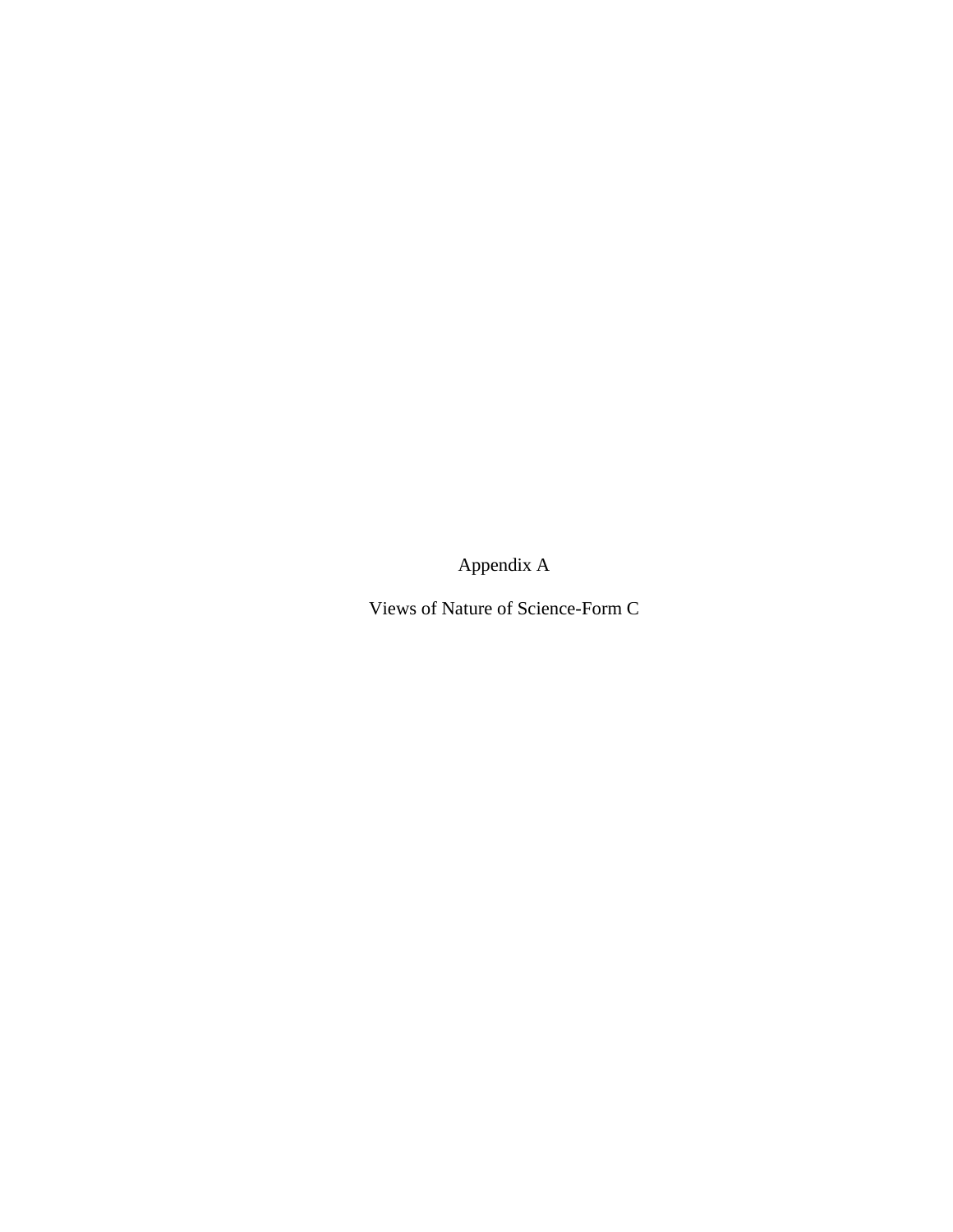- 1. What, in your view, is science? What makes science (or a scientific discipline such as physics, biology, etc.) different from other disciplines of inquiry (e.g., religion, philosophy)?
- 2. What is an experiment?
- 3. Does the development of scientific knowledge **require** experiments?
	- If yes, explain why. Give an example to defend your position.
	- If no, explain why. Give an example to defend your position.
- 4. After scientists have developed a scientific theory (e.g., atomic theory, evolution theory), does the theory ever change?
	- If you believe that scientific theories do not change, explain why. Defend your answer with examples.
	- If you believe that scientific theories do change: (a) Explain why theories change? (b) Explain why we bother to learn scientific theories? Defend your answer with examples.
- 5. Is there a difference between a scientific theory and a scientific law? Illustrate your answer with an example?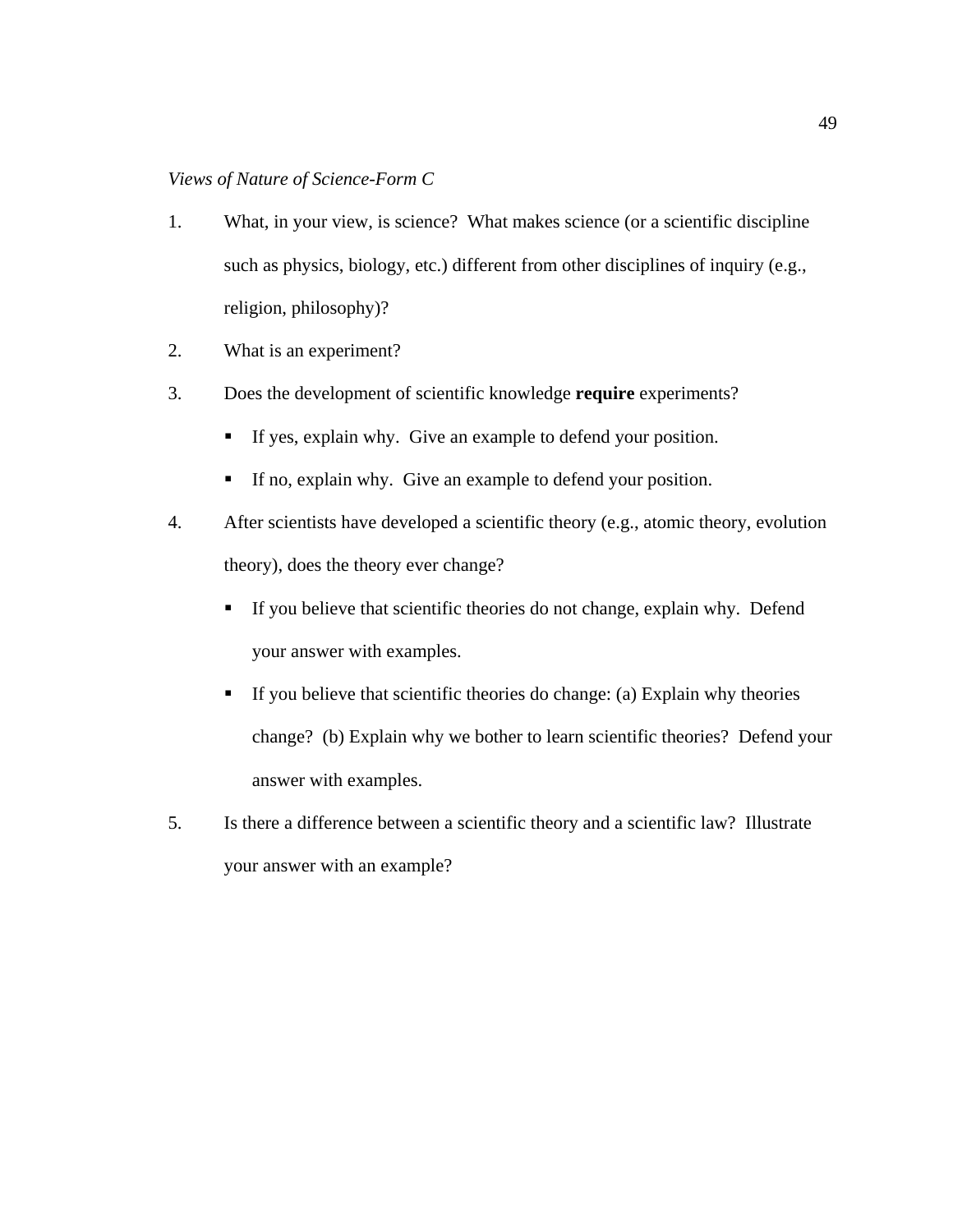- 6. Science textbooks often represent the atom as a central nucleus composed of protons (positively charged particles) and neutrons (neutral particles) with electrons (negatively charged particles) orbiting that nucleus. How certain are scientists about the structure of the atom? What specific evidence **do you think** scientists use to determine what an atom looks like?
- 7. Science textbooks often define a species as a group of organisms that share similar characteristics and can interbreed with one another to produce fertile offspring. How certain are scientists about their characterization of what a species is? What specific evidence **do you think** scientists used to determine what a species is?
- 8. Scientists perform experiments/investigations when trying to find answers to the questions they put forth. Do scientists use their creativity and imagination during their investigations?
	- If yes, then at which stages of the investigations do you believe scientists use their imagination and creativity: planning and designing, data collection, after data collection? Please explain why scientists use imagination and creativity. Provide examples if appropriate.
	- If you believe that scientists do not use imagination and creativity, please explain why. Provide examples if appropriate.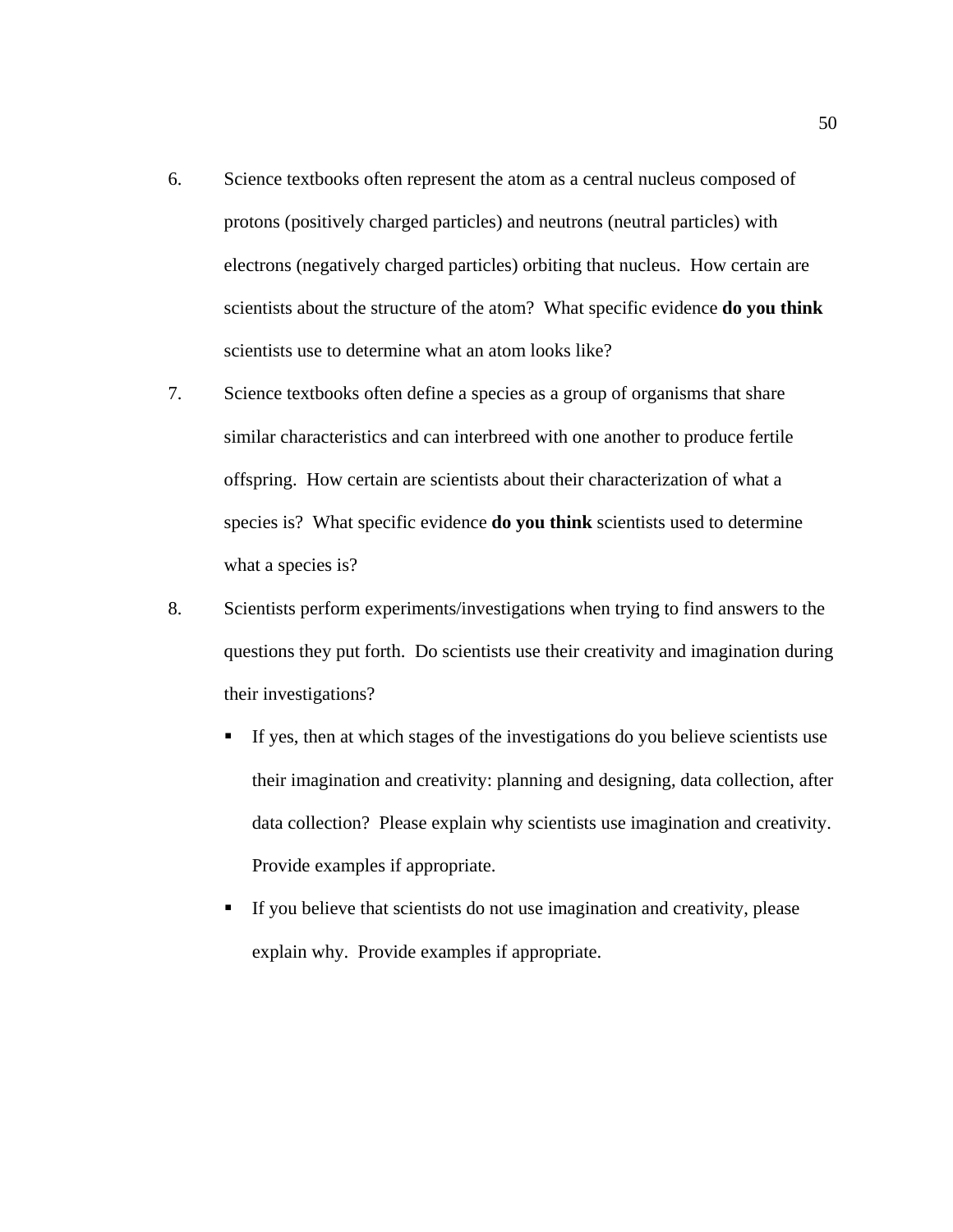9. It is believed that about 65 million years ago the dinosaurs became extinct. Of the hypotheses formulated by scientists to explain the extinction, two enjoy wide support. The first, formulated by one group of scientists, suggests that a huge meteorite hit the earth 65 million years ago and led to a series of events that caused the extinction. The second hypothesis, formulated by another group of scientists, suggests that massive and violent volcanic eruptions were responsible for the extinction. How are these **different conclusions** possible if scientists in both groups have access to and use the **same set of data** to derive their conclusions?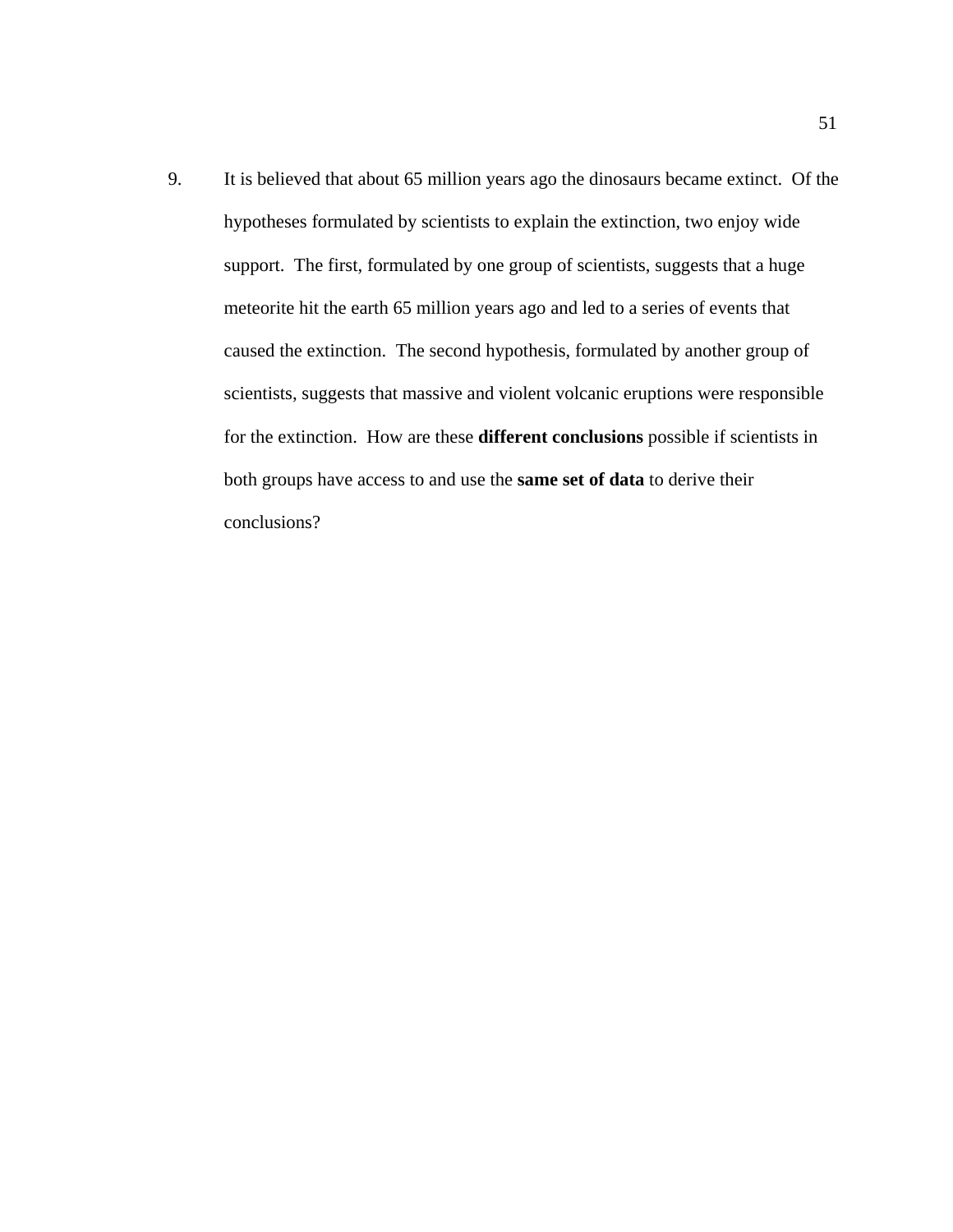Appendix B

Views of Nature of Science Scoring Rubric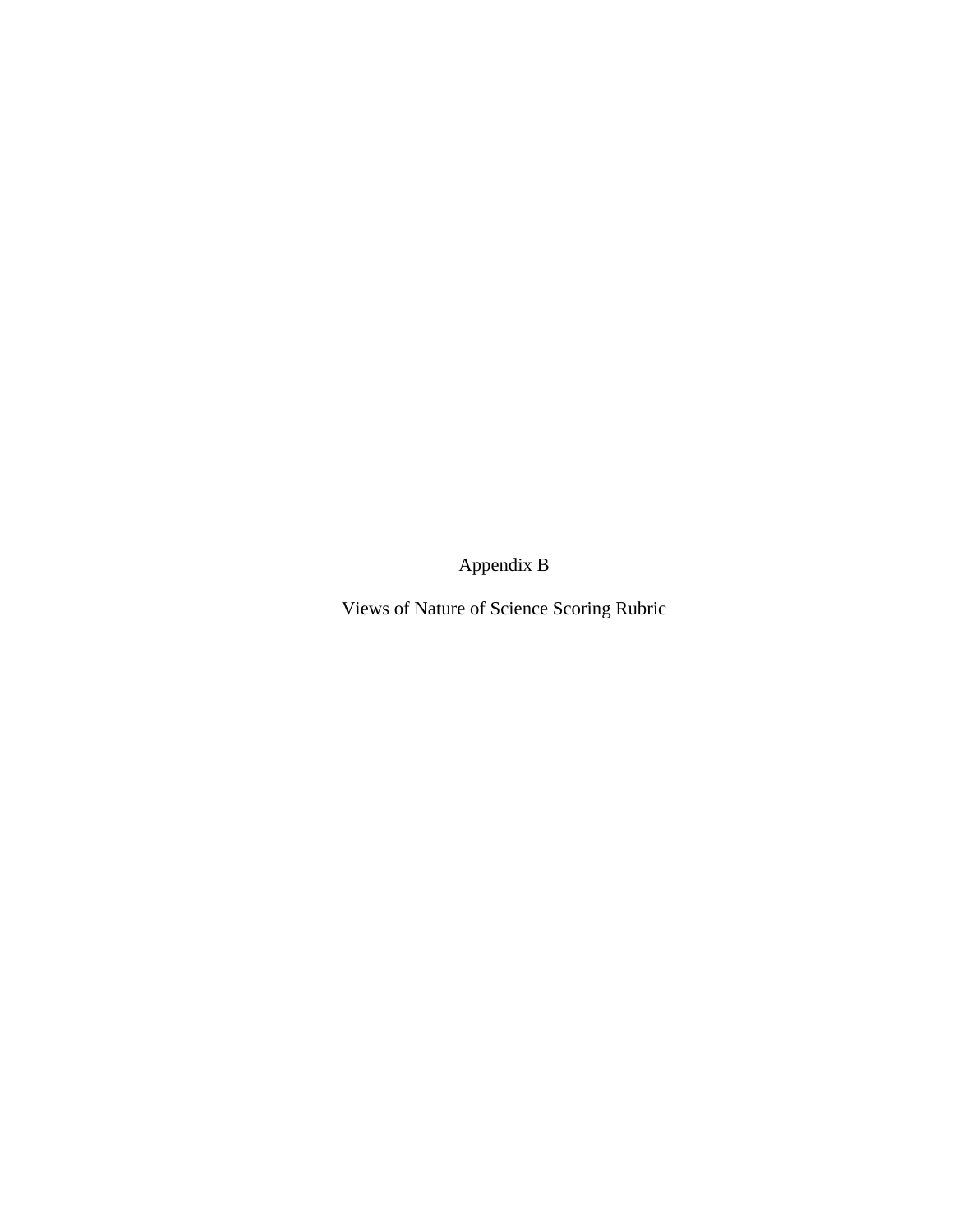- 1. What, in your view, is science? What makes science (or a scientific discipline such as physics, biology, etc.) different from other disciplines of inquiry (e.g., religion, philosophy)? (4 points possible)
	- a. 1 pt = science is study of natural world / universe / things around us or how things work / how things happen or attempt to understand / explain our surroundings.

 $0$  pt = if suggests that science is exclusive to the study of Earth.

- b. 1 pt = science and religion are similar because both require imagination  $\ell$ creativity,
	- $1 pt = BUT$  science requires evidence / experimentation or science makes predictions that must be validated or science must ask an answerable question.

#### or

 $1 pt = science is different from religion / philosophy because it uses$ evidence to create knowledge or must validate predictions based on the knowledge,

1 pt = religion / philosophy are based solely on faith.

c.  $1 \text{ pt} = \text{not using any of the following words: proof, facts, correct, exact, }$ truth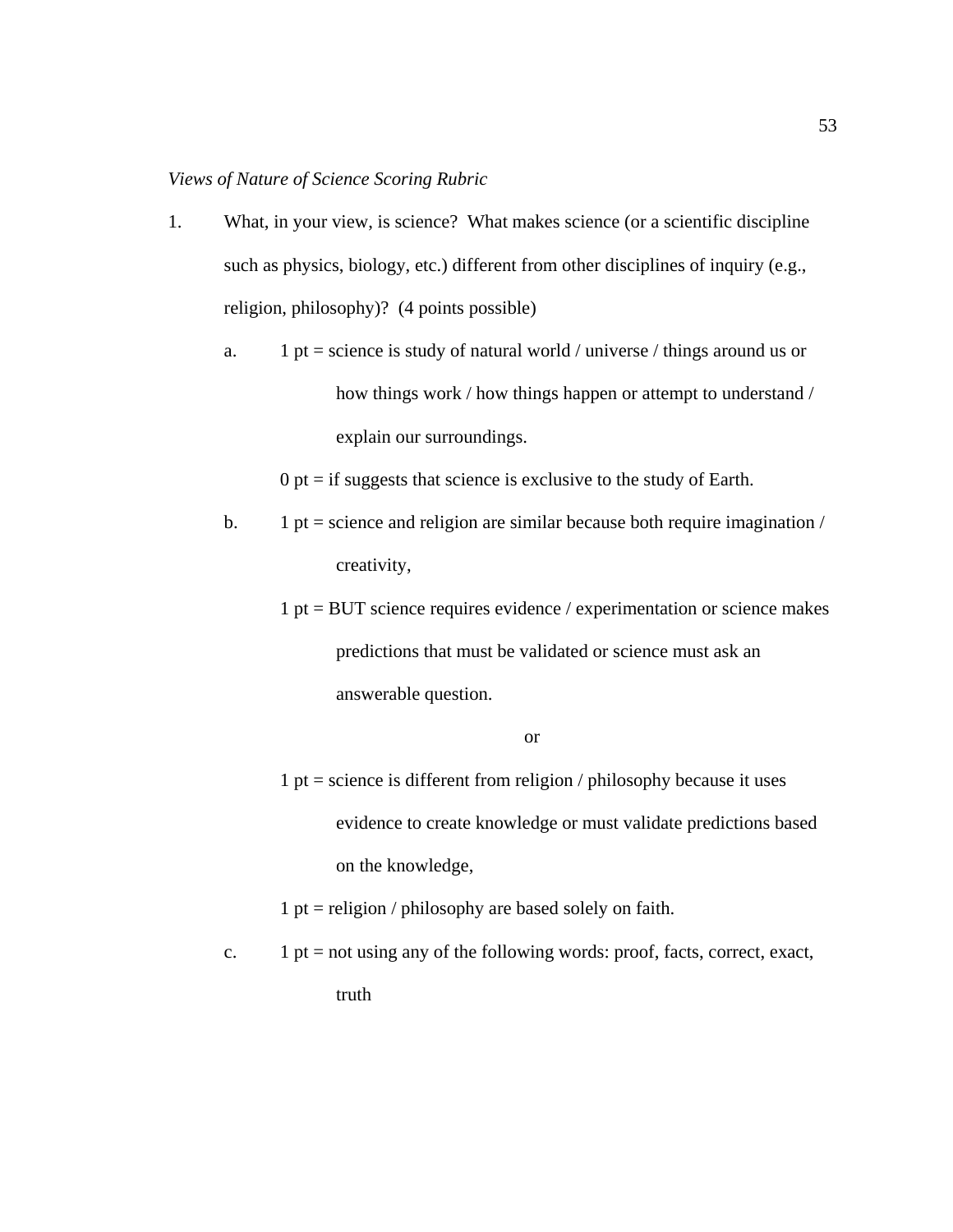Scoring notes:

- "World" was assumed to refer to a broader environment than the earth.
- Words such as "proof" were assumed to mean that evidence was required for an answerable question.
- Did not accept science  $=$  "why things happen."
- 1 point given for saying that science changes and religion does not.
- Did not accept "science asks how" and "religion asks why".
- 2. What is an experiment? (5 points possible)

1 pt = test / demonstration / process / procedure / observation / setup / investigation to answer a question or study of two variables or a way of checking a theory.

1 pt = methodical / reproducible / controlled / systematic / trials

- 1 pt = collect data / evidence / make observations / measure / gather information
- $1 pt =$  conclusions or analyze to reach a conclusion or help predict occurrences or find patterns.

 $1 pt = not using "proof" (or other variations) of knowledge$ 

Scoring notes:

- Did not accept vague references like "something done to check something."
- "Controlled" assumed to imply reproducible.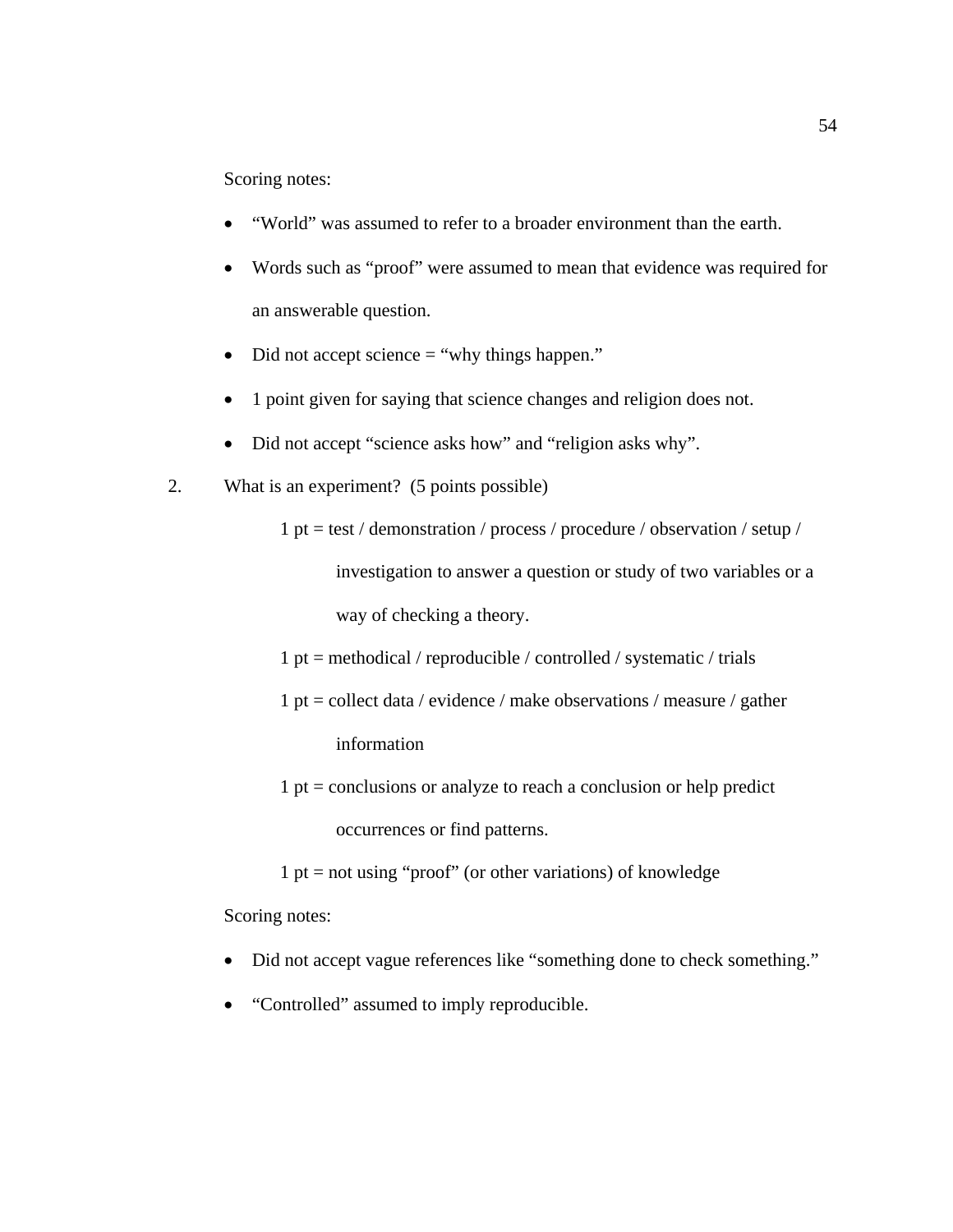- 3. Does the development of scientific knowledge require experiments?
	- If yes, explain why. Give an example to defend your position.
	- If no, explain why. Give an example to defend your position.
	- (4 points possible)
		- $1 pt = yes$  (stated or implied)
		- $1 pt = data / observations are the basis of scientific knowledge or provides$ a basis for making further predictions.
		- $1$  pt = example or illustration that is clear, pertinent, and illustrates the use of data / evidence or illustrates drawing a specific knowledge claim.

1 pt = not using the words prove, facts, truth, etc.

Scoring notes:

- "Prove" was accepted in the context that data is necessary to support the knowledge.
- Some answers were "No" because they indicated the development of knowledge could be in lecture form; I did not accept this as development of knowledge.
- It was very difficult to evaluate the example piece. I did not accept math examples (1 apple + 1 apple = 2 apples) or sailing around the world to show that it is not flat. I did accept examples showing the advancement of medicine or specific technology that have a basis in fundamental science.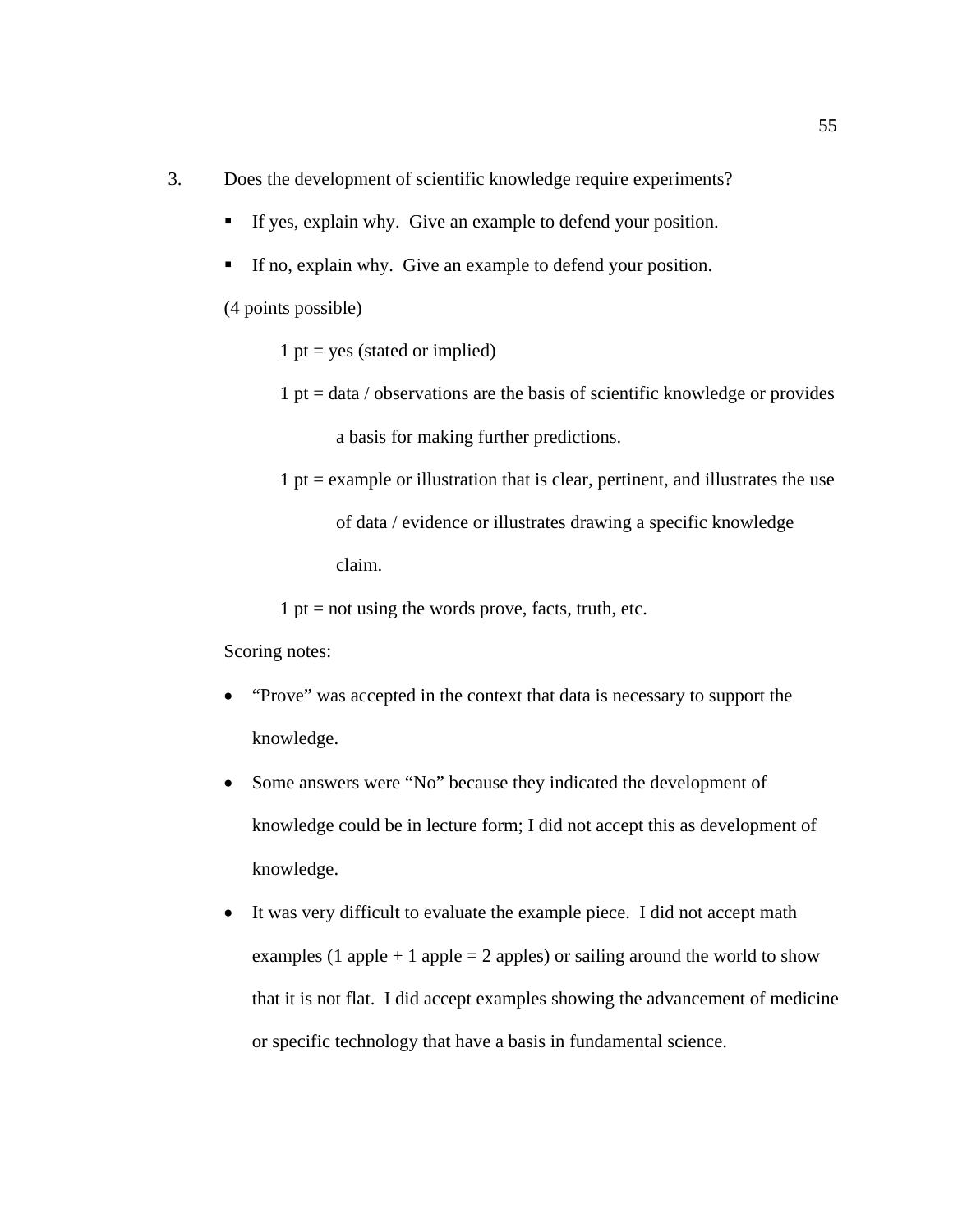- To say that they're necessary because science is changing was not accepted because it was not clear whether nature was changing or our approach was changing.
- 4. After scientists have developed a scientific theory (e.g., atomic theory, evolution theory), does the theory ever change?
	- If you believe that scientific theories do not change, explain why. Defend your answer with examples.
	- If you believe that scientific theories do change: (a) Explain why theories change? (b) Explain why we bother to learn scientific theories? Defend your answer with examples.
	- (4 points possible)

1 pt = yes (not static)

- 1 pt = change because of new observations  $\ell$  information that don't fit with current theory
- $1$  pt = theories provide basis / guideline for further experimentation or put knowledge together to broaden our understanding or to answer the "how" and "why" or to generate new ideas

 $1$  pt = example that illustrates why change or why learn theories

Scoring notes:

- Did not accept the idea that old theories continue to exist, we just add new theories.
- Accepted as a changed theory the idea that an altered theory is a new theory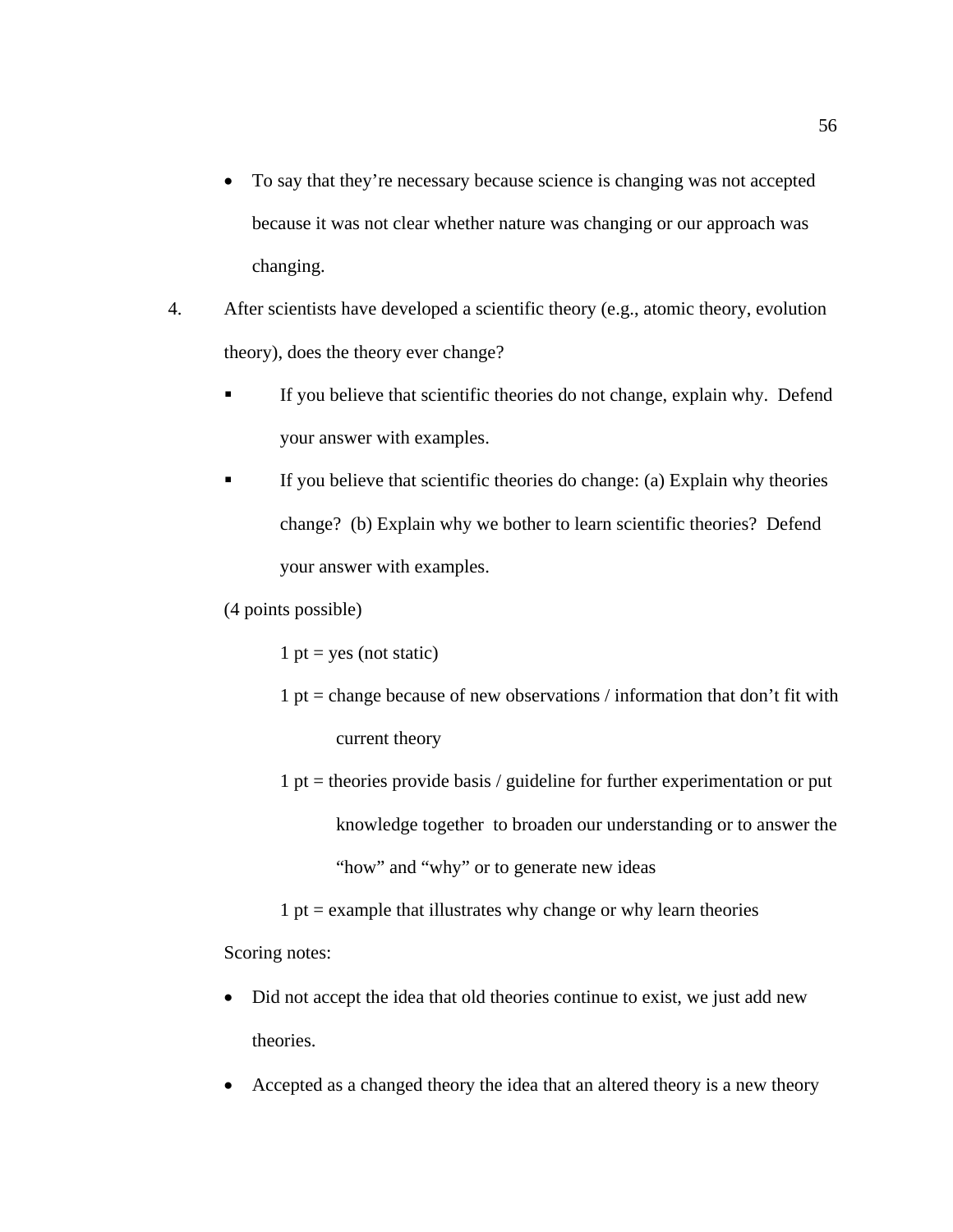- Did not accept a changed hypothesis (flat earth) as an example.
- An example needed a reference for specific evidence; I did not accept that Theory A has changed over time.
- Did not accept new knowledge or new learning as basis for changing theory but did accept new information or new discoveries.
- "Changing world" generally not accepted because unclear whether this reflects a change in nature or a change in how we interact with nature.
- "New way of thinking" usually not accepted as a reason for changing a theory unless it referenced validation by data.
- "More and better technology" may or may not have been accepted for why theories change; it depended on whether this allowed for additional / new data.
- I accepted some technological changes as an example of a changing theory if its foundation was rooted on basic science.
- Did not accept that theories are "as close to the truth as possible" as a reason for learning them.
- 5. Is there a difference between a scientific theory and a scientific law? Illustrate your answer with an example? (5 points possible)
	- a. 1 pt = law is a statement of an observation or on a more solid standing than a theory (generally accepted) because of a large volume of evidence.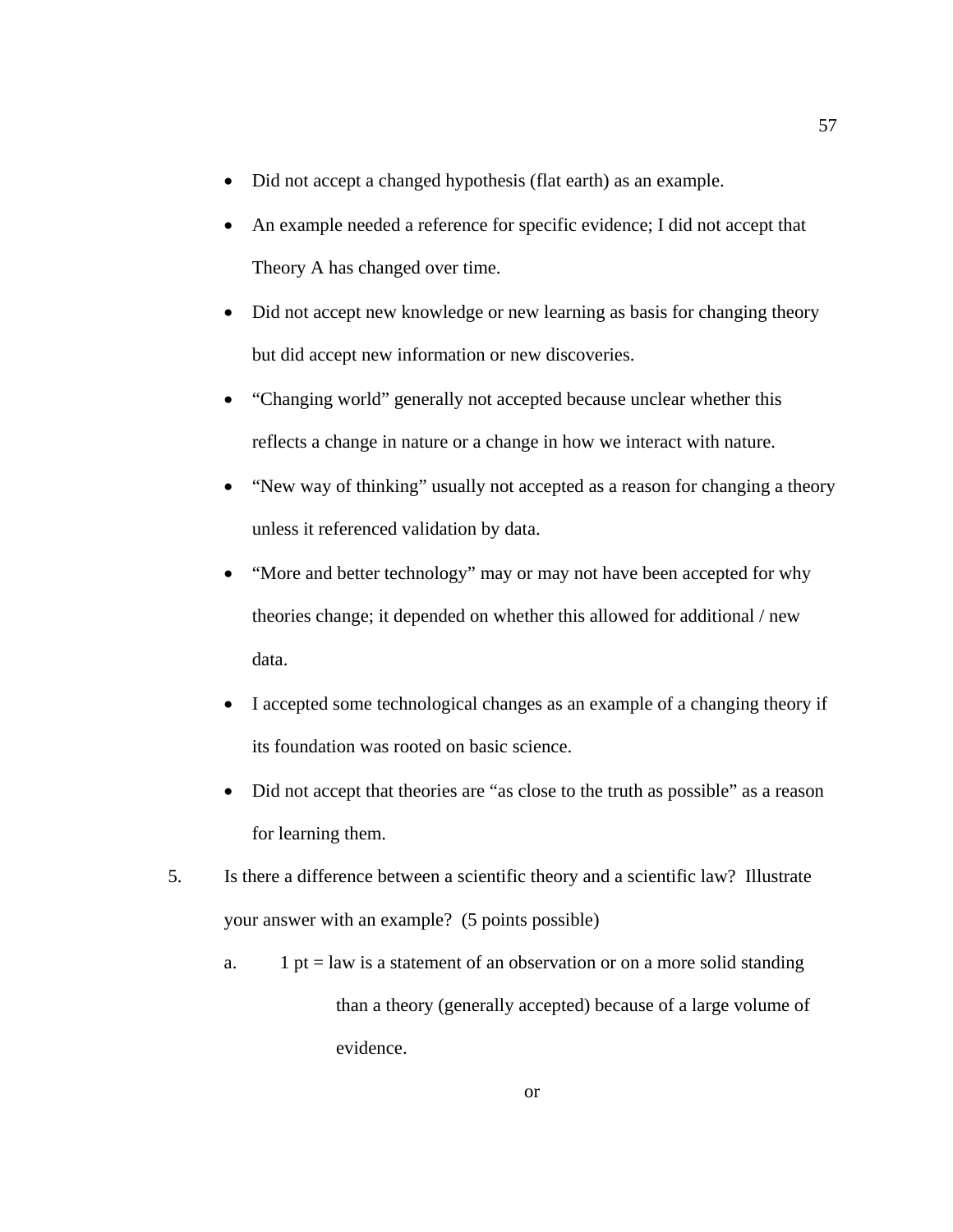$1 pt = law has never been observed to the contrary$ 

- b. 1 pt = theory is based on creativity or is someone's idea / guess / belief / assumption
- c.  $1 \text{ pt} = \text{theory}$  is based on evidence
- d. 1 pt = a theory is composed of laws or attempts to explain "why" or how something works
- e. 1 pt = example that illustrates the difference between law and theory or correctly identifies both a law/model and theory by name or by specific description.

Scoring notes:

- "Law of Gravity" was assumed to mean Law of Universal Gravitation.
- Did not accept "proven" for a description of a law.
- 6. Science textbooks often represent the atom as a central nucleus composed of protons (positively charged particles) and neutrons (neutral particles) with electrons (negatively charged particles) orbiting that nucleus. How certain are scientists about the structure of the atom? What specific evidence do you think scientists use to determine what an atom looks like? (4 points possible)

 $1$  pt = our ideas are still subject to change

- $1$  pt = structure is a product of creatively stringing together experimental results or guess based on experimental results
- 1 pt = we've never seen an atom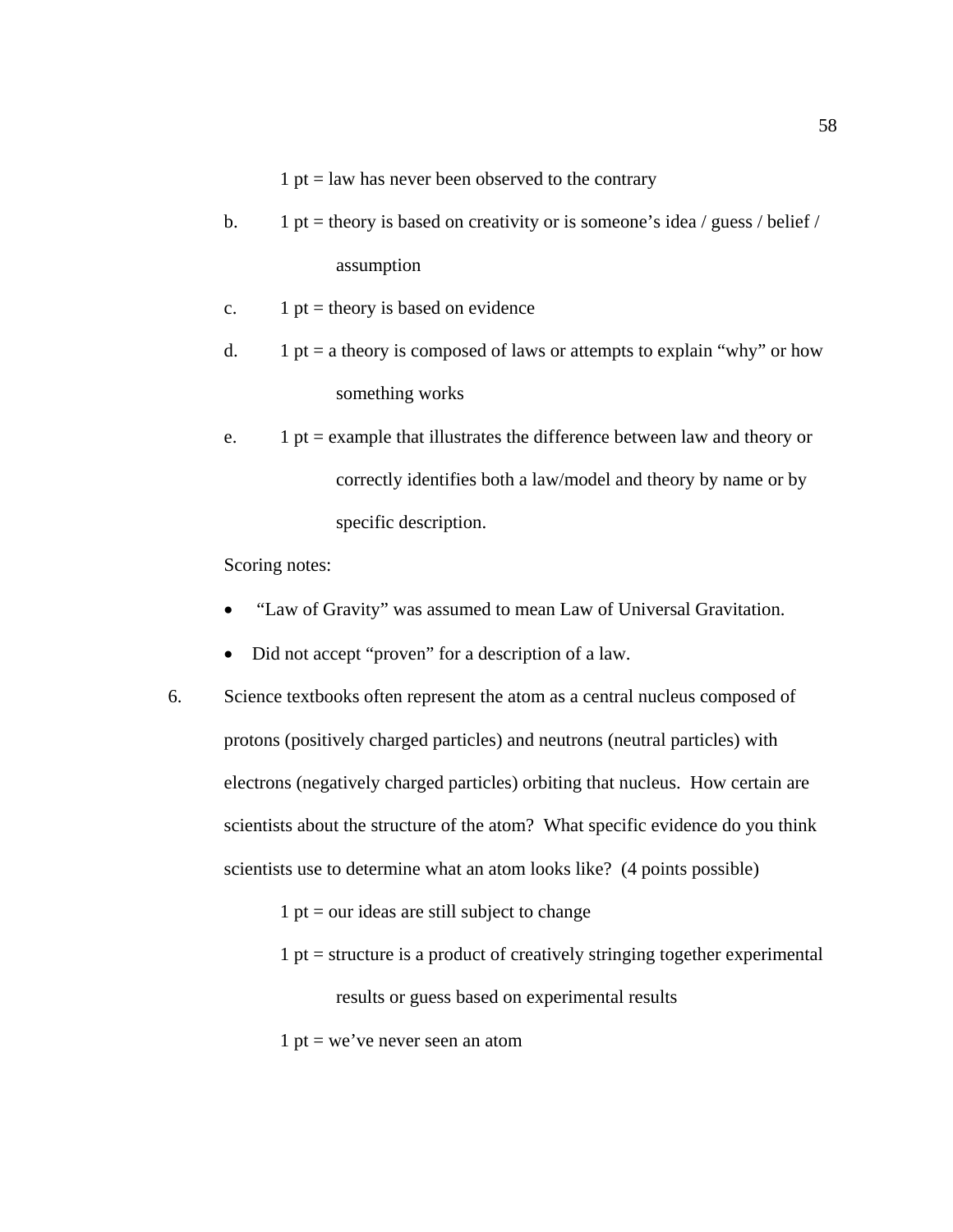1 pt = any 1 of the following: experimental probes, chemical behavior,

behaviors based on prediction, experiment by name Scoring notes:

- I assumed the terms "fairly certain", "relatively certain", and "educated guess" inferred that the idea is still subject to change. Also accepted up to 95 % certain as indicating change was more than remotely possible.
- I did not accept that scientists are certain but the student is uncertain.
- I did not accept atom smasher or particle accelerator as an experiment.
- 7. Science textbooks often define a species as a group of organisms that share similar characteristics and can interbreed with one another to produce fertile offspring. How certain are scientists about their characterization of what a species is? What specific evidence do you think scientists used to determine what a species is? (4 points possible)

1 pt = very or  $100\%$  certain

- $1$  pt = scientists created the definition or scientists agreed upon the definition
- 2 pt = observations (of physical traits/characteristics and reproductive ability) or evidence is not used, but rather concept is defined based on observed physical traits/characteristics and reproductive ability.

Scoring notes:

• Did not accept "developed" as a synonym for "defined".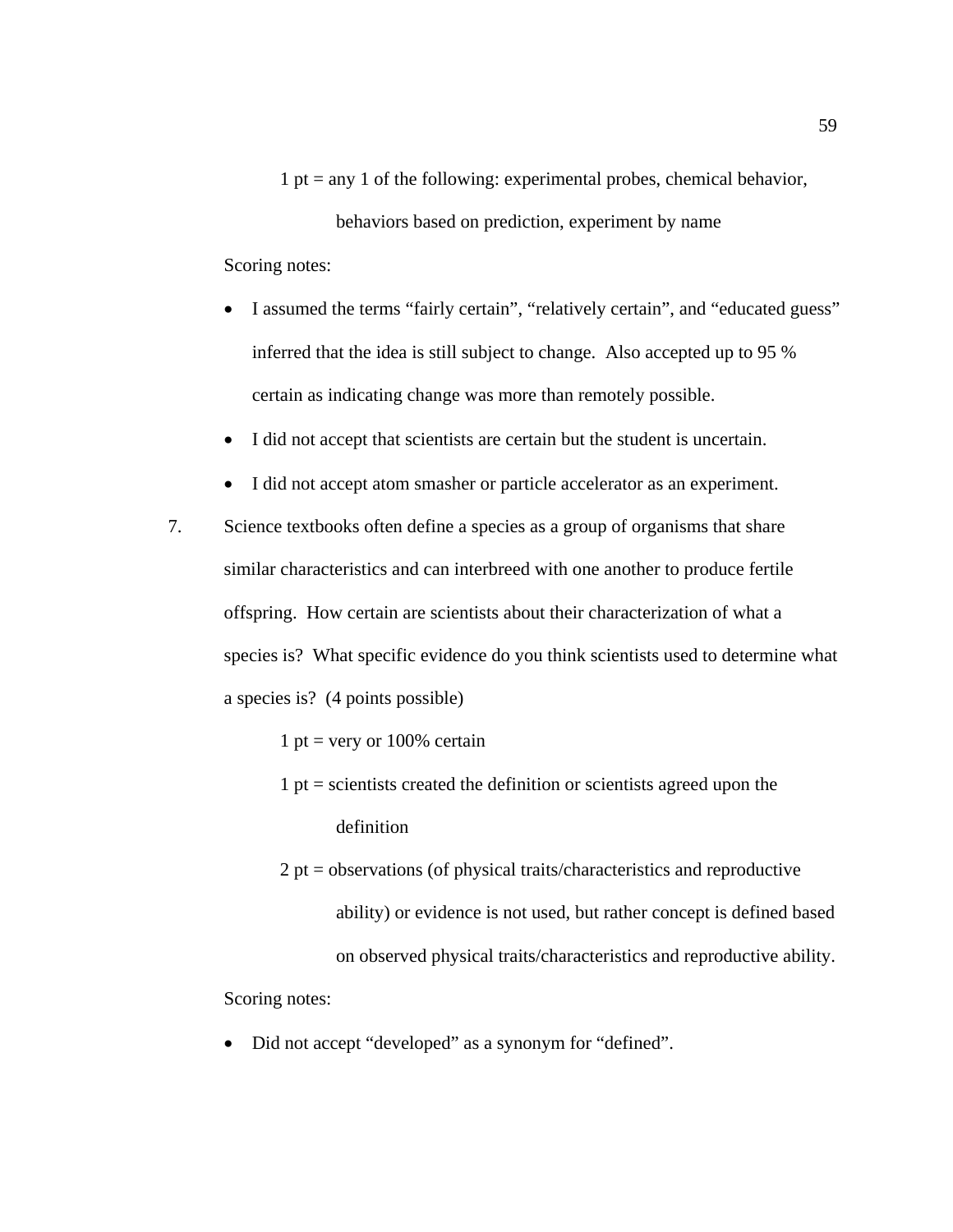- Did not accept the student's certain acceptance of the definition as an answer to the certainty of scientists.
- 8. Scientists perform experiments / investigations when trying to find answers to the questions they put forth. Do scientists use their creativity and imagination during their investigations?
	- If yes, then at which stages of the investigations do you believe scientists use their imagination and creativity: planning and designing, data collection, after data collection? Please explain why scientists use imagination and creativity. Provide examples if appropriate.
	- If you believe that scientists do not use imagination and creativity, please explain why. Provide examples if appropriate.

(4 points possible)

a. 1 pt = yes, for at least one phase (or unclear as to whether it applies to all phases)

#### or

 $2 pt = yes$ , creative in all phases / entire process

- b. 1 pt = choosing a theory / model to work under or interpret / figure out/determine meaning of / come up with results.
- c. 1 pt = any other pertinent examples of how scientists are creative. Scoring notes:
- "whole procedure" not interpreted as "all phases" because it seemed that it might apply to creating the data collection process only.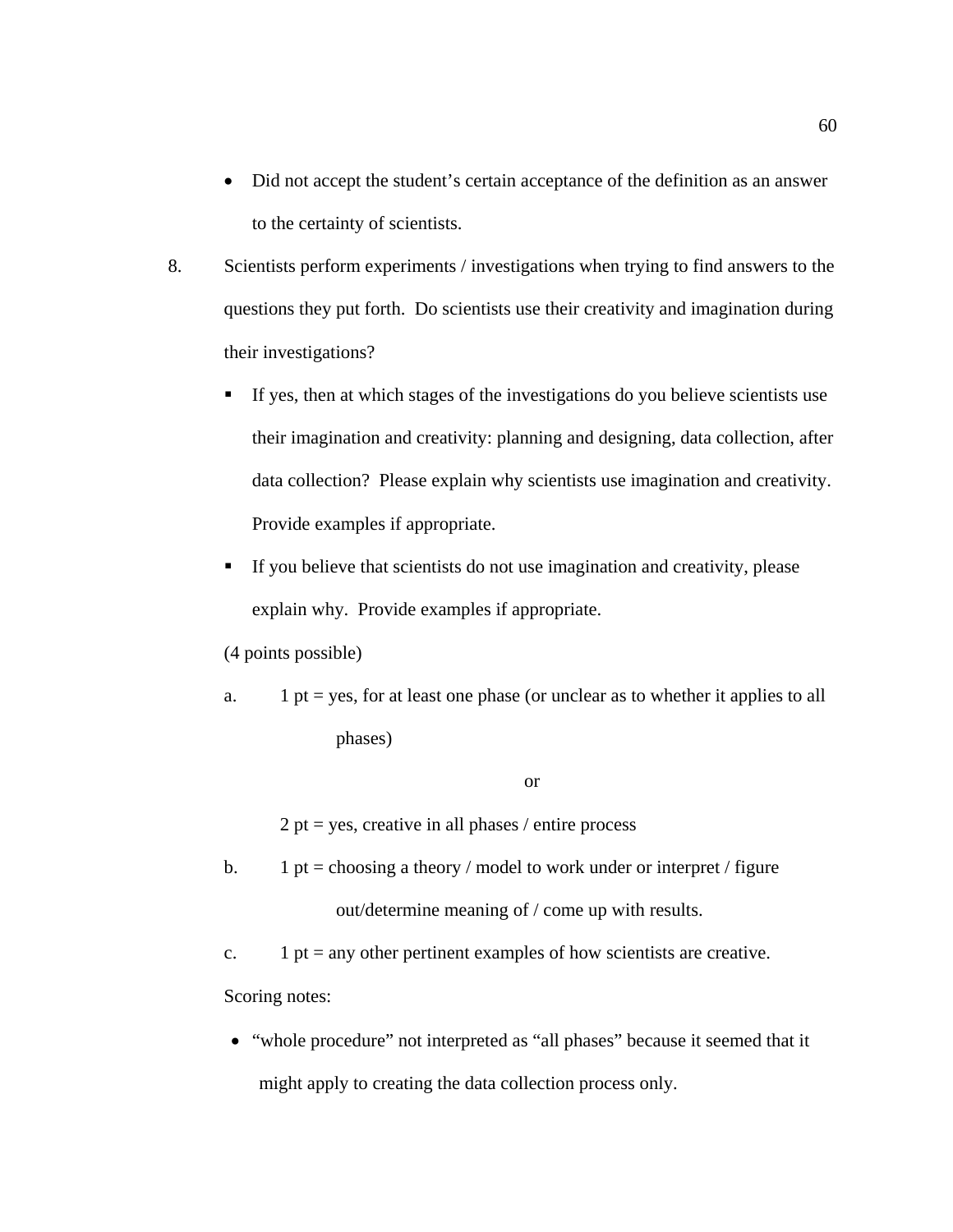- "always using" or "in everything" not interpreted as synonymous with "all phases".
- "writing or producing a conclusion" not accepted as that may be interpreted literally.
- "some" scientists use creativity not accepted as a "yes" answer.
- "creating a theory" not accepted as synonymous with interpreting results because the wording usually implied that scientists are always doing this.
- Accepted for 1 pt. references to new ideas, and uniqueness but did not accept "think outside the box."
- 9. It is believed that about 65 million years ago the dinosaurs became extinct. Of the hypotheses formulated by scientists to explain the extinction, two enjoy wide support. The first, formulated by one group of scientists, suggests that a huge meteorite hit the earth 65 million years ago and led to a series of events that caused the extinction. The second hypothesis, formulated by another group of scientists, suggests that massive and violent volcanic eruptions were responsible for the extinction. How are these different conclusions possible if scientists in both groups have access to and use the same set of data to derive their conclusions? (3 points possible)
	- a. 1 pt = data only approximates the situation or have limited data / facts or both situations have similar characteristics
	- b. 1 pt = conclusion process is the result of creative interpretation of the data or scientists guess / interpret / assume / come up with ideas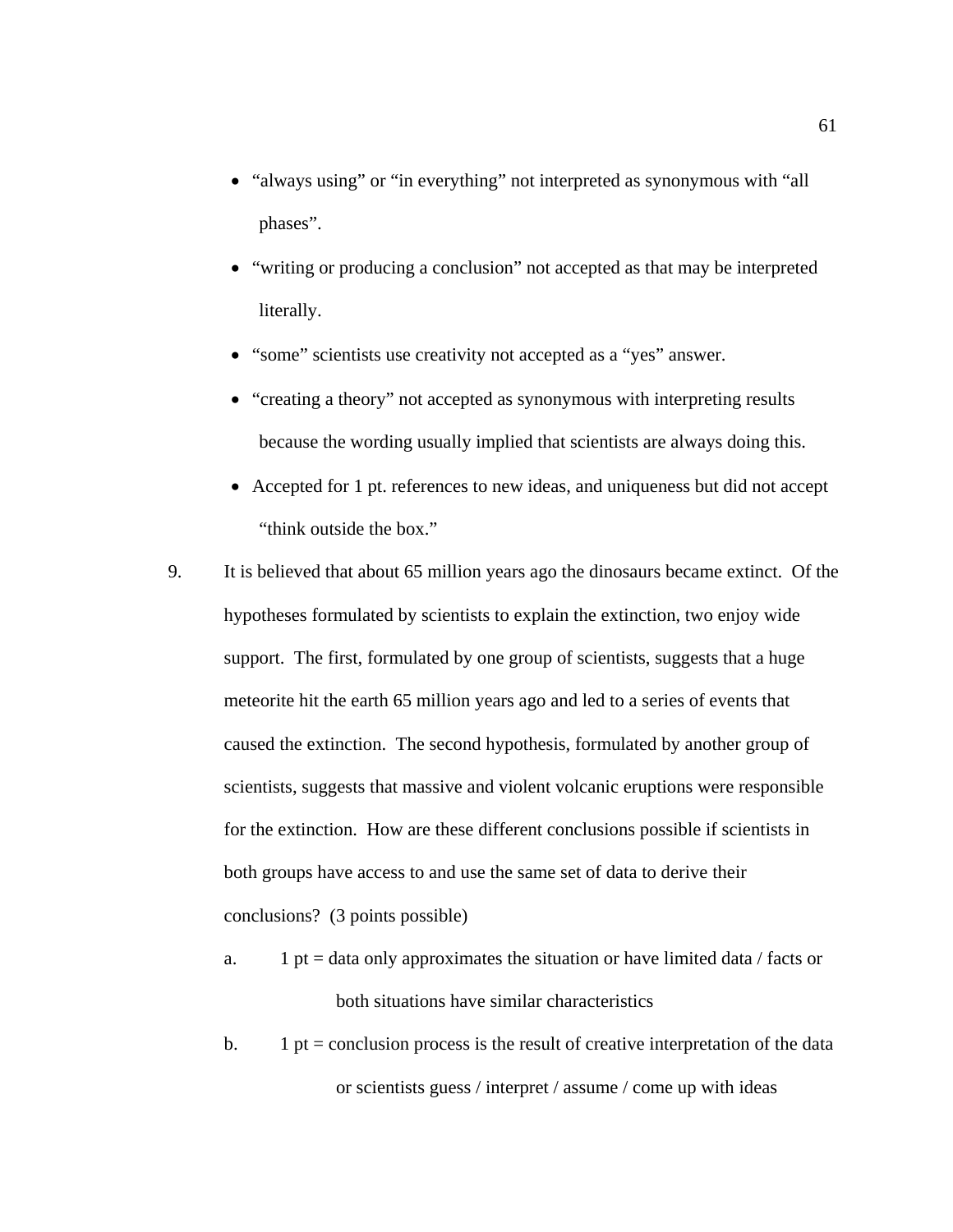c.  $1 pt =$  scientists subjectively choose the camp that best matches their understanding of nature or scientists believe or feel one conclusion is better or scientists choose to focus on one aspect over another or scientists are led by their own bias

#### or

1 pt = both are acceptable until data validates one and disproves the other Scoring notes:

- Did not accept "no one was there" or "both show that the earth was destroyed" or "all they know is that the dinosaurs were wiped out" as a substitute for limited data
- Accepted "pros and cons" for third point because it implies a judgment is needed.
- Did not accept "both fit the data" because it doesn't address WHY both fit the data.
- Did not accept "vague" as a synonym for "approximate"
- Did accept "no solid evidence" as data being approximate.
- Opinion generally interpreted to relate to interpretation of data.
- For point one, accepted any hint that the two events can be linked.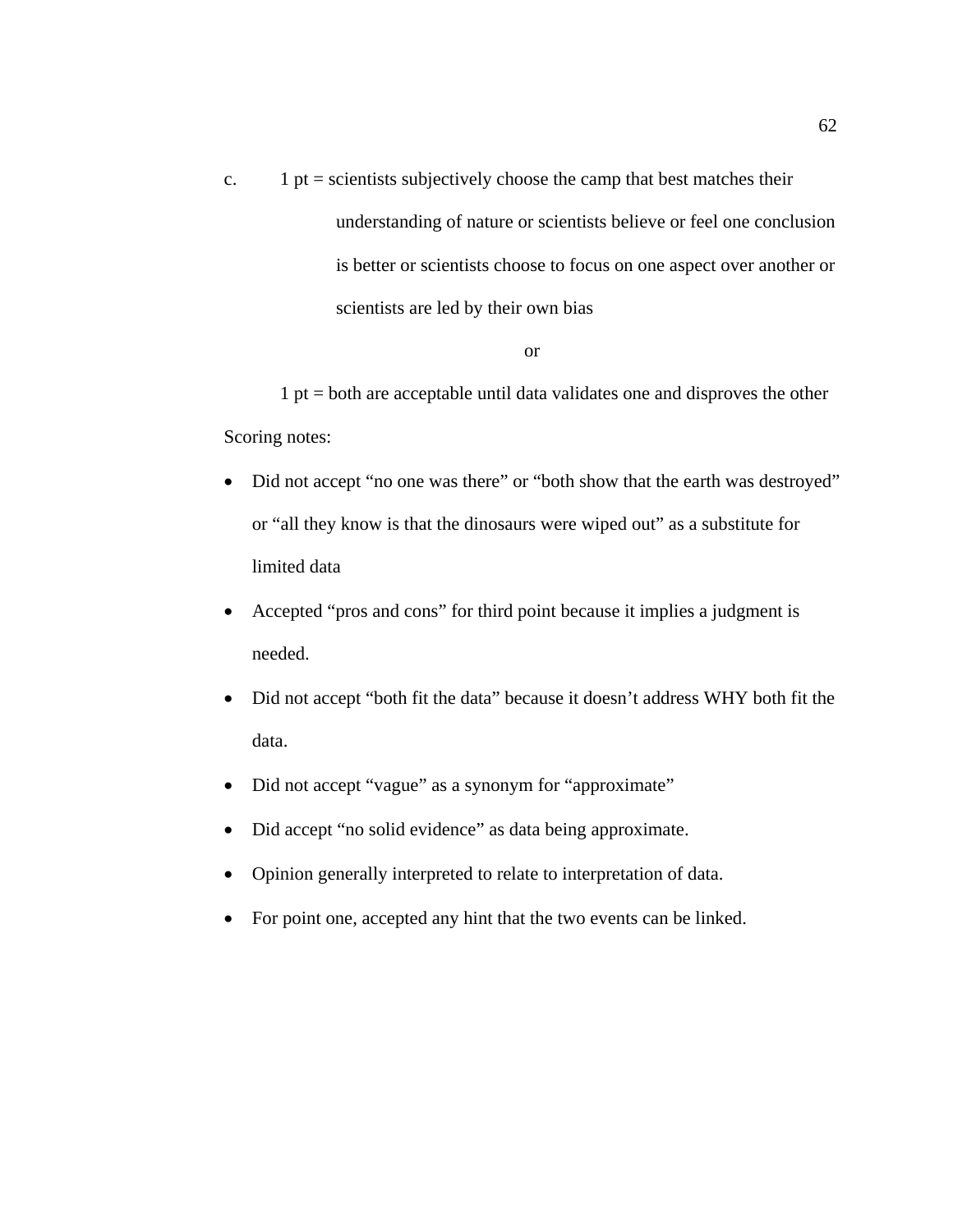Appendix C

NOS Quotes and Media Resources for Journal Reflections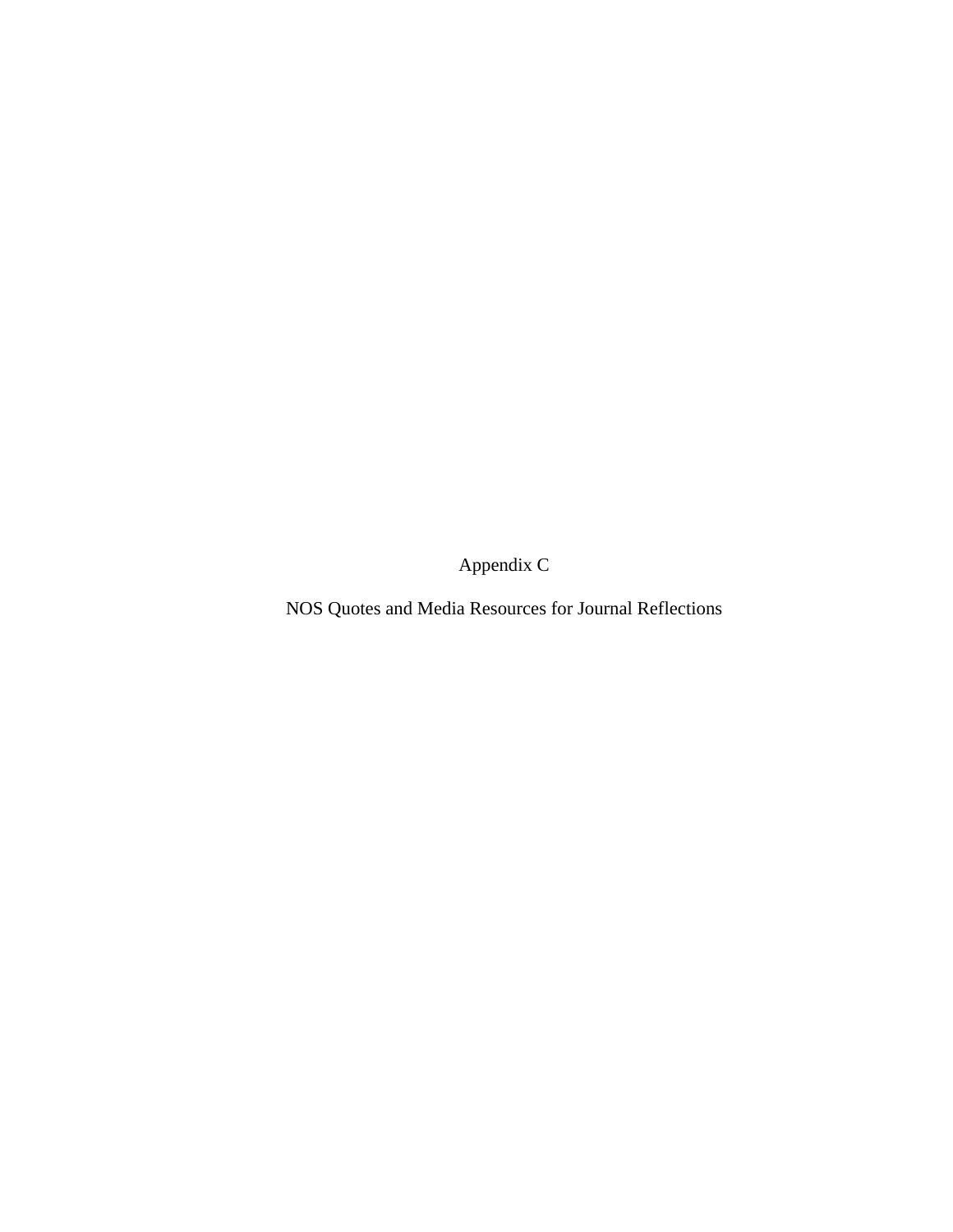## *NOS Quotes and Media Resources for Journal Reflections*

- 1. "What's most depressing is the realization that everything we believe will be disproved in a few years." Sidney Harris cartoon of two scientists standing at a chalkboard
- 2.
- a. "Equipped with his five senses, man explores the universe around him and calls the adventure Science." Edwin Powell Hubble
- b. "Science is nothing but perception." Plato
- 3. "The reason I call myself by my childhood name is to remind myself that a scientists must be absolutely like a child. If he sees a thing, he must say that he sees it, whether it was what he thought he was going to see or not. See first, think later, then test. But always see first. Otherwise you will only see what you were expecting. Most scientists forget that. I call myself Wonko the Sane so that people will think I am a fool. That allows me to say what I see when I see it. You can't possibly be a scientist if you mind people thinking that you're a fool." Adams, D. (1999). *So Long, and Thanks for All the Fish.* New York: Ballantine Books.
- 4. A fuzzy and non-distinct picture of a cow that is usually only distinctive once it is outlined and shown explicitly.
- 5. A drawing that can be interpreted as a young woman with her head turned back to the side or as an old woman with her head looking forward and down.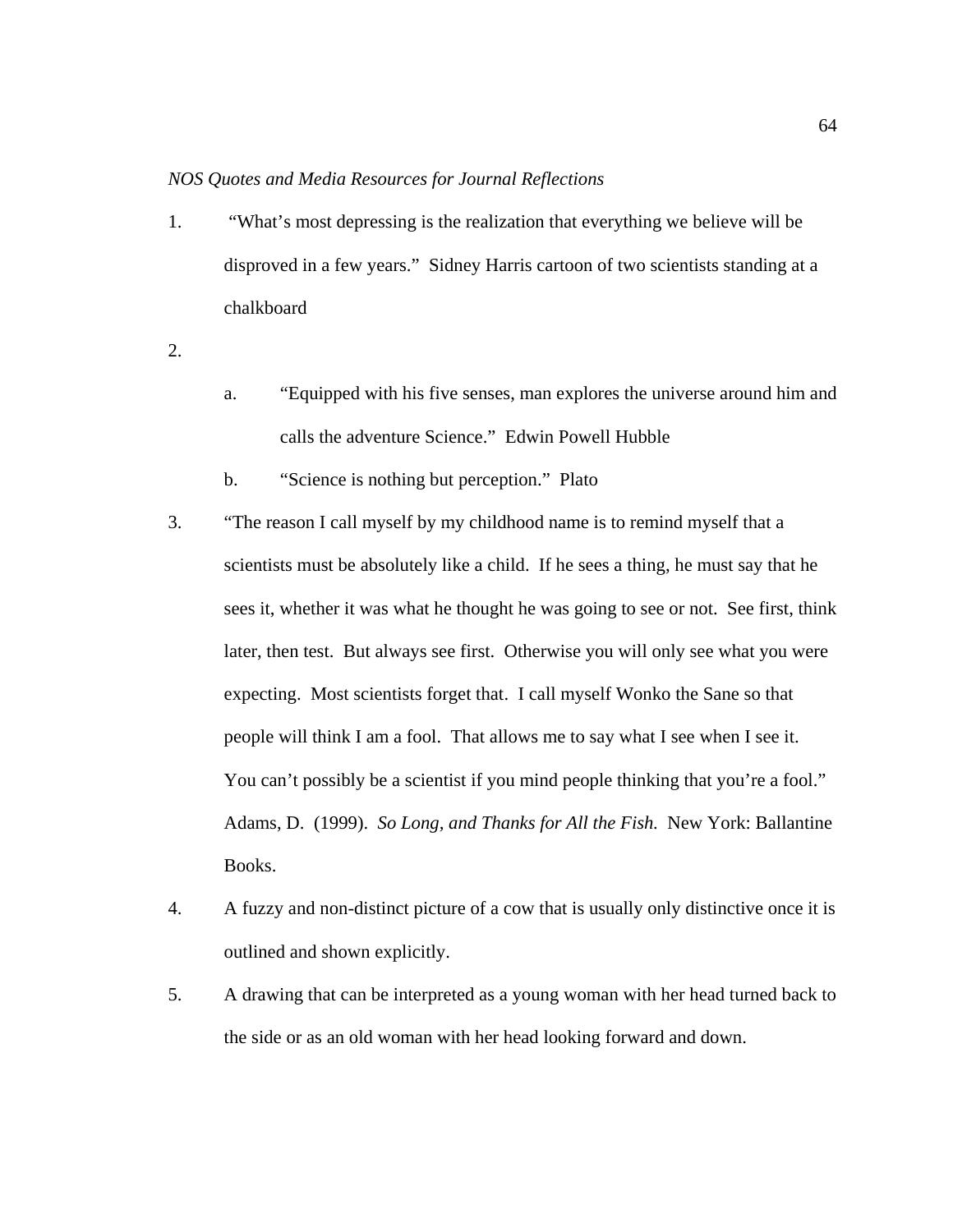a. "The most exciting phrase to hear in science, the one that heralds new discoveries, is not 'Eureka !' (I found it!) but 'That's funny…'" Isaac Asimov

b. "Science is a cemetery of dead ideas." Miguel de Unamuno

- 7. "Science can only ascertain what is, but not what should be, and outside of its domain value judgements of all kinds remain necessary." Albert Einstein
- 8. "Science is built up with facts, as a house is with stones. But a collection of facts is no more a science than a heap of stones is a house." Henri Poincare'

9.

6.

- a. "It is wrong to think that the task of physics is to find out how Nature is. Physics concerns what we say about Nature." Niels Bohr
- b. "Art and science have their meeting point in method." Edward Bulwer-Lytton
- 10. "All scientific men were formerly accused of practicing magic. And no wonder, for each said to himself: "I have carried human intelligence as far as it will go, and yet So-and-so has gone further than I. Ergo, he has taken to sorcery." Montesquieu

11.

a. "True science teaches, above all, to doubt and to be ignorant." Miguel de Unamuno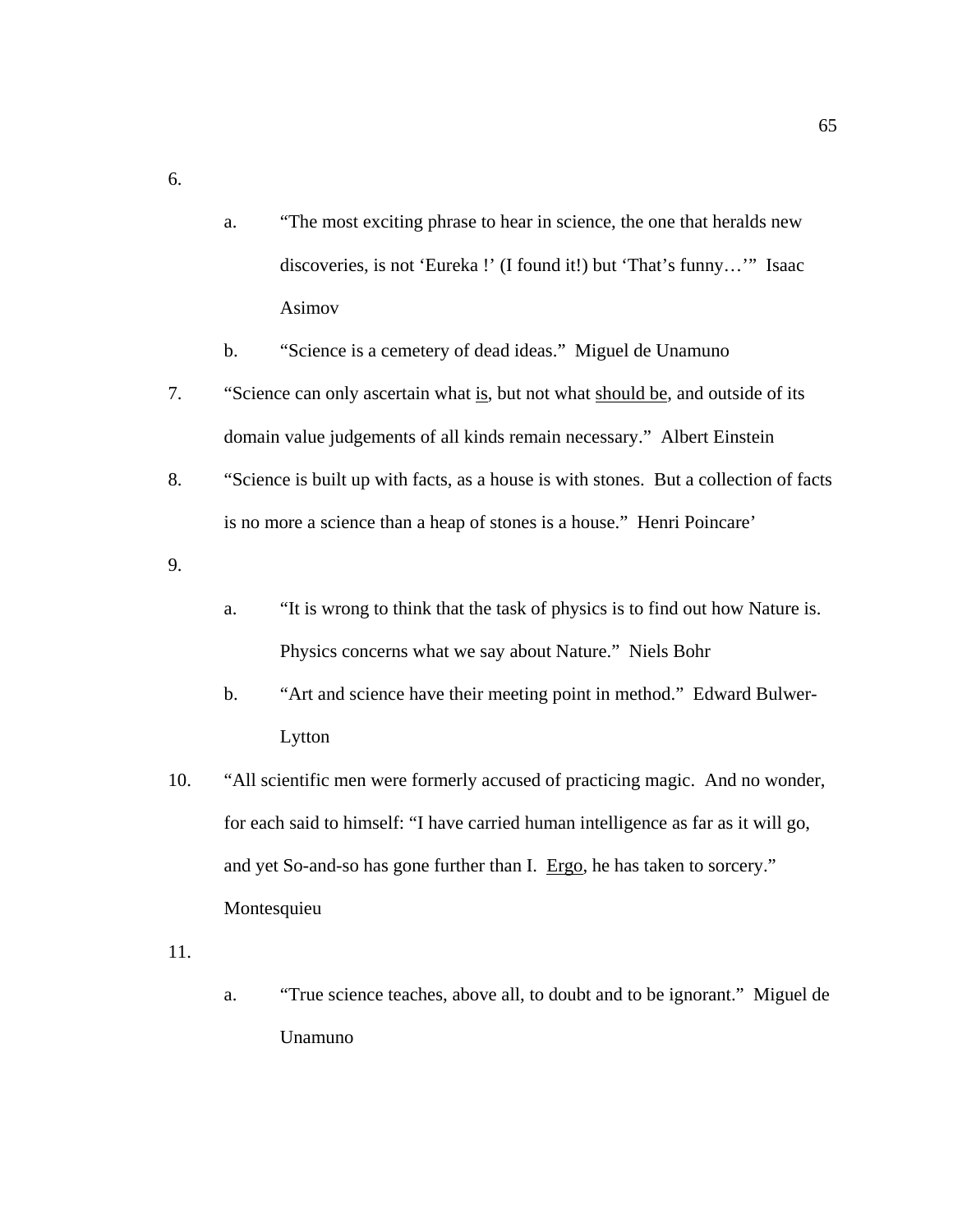- b. Meteorology: the science of being up in the air and all at sea." E.L. Hawke
- c. Human science is uncertain guess." Matthew Prior
- 12. Response to magazine article. Folger, T. (2003, October). Nailing down gravity: New ideas about the most mysterious power in the universe. *Discover, 24*, 34-40.
- 13. Response to reading excerpt. Zukav, G. (1979). *The dancing Wu Li masters: An overview of the new physics*, pp. 30-31. New York: Bantam Books.
- 14. Upon hearing that an experimental result had supported a theory of his, Einstein was asked by a student what he would have done had there been no confirmation. He replied, "Then I would have to pity the dear Lord. The theory is correct anyway."
- 15. Response to the video *NOVA: The Elegant Universe, Part I*.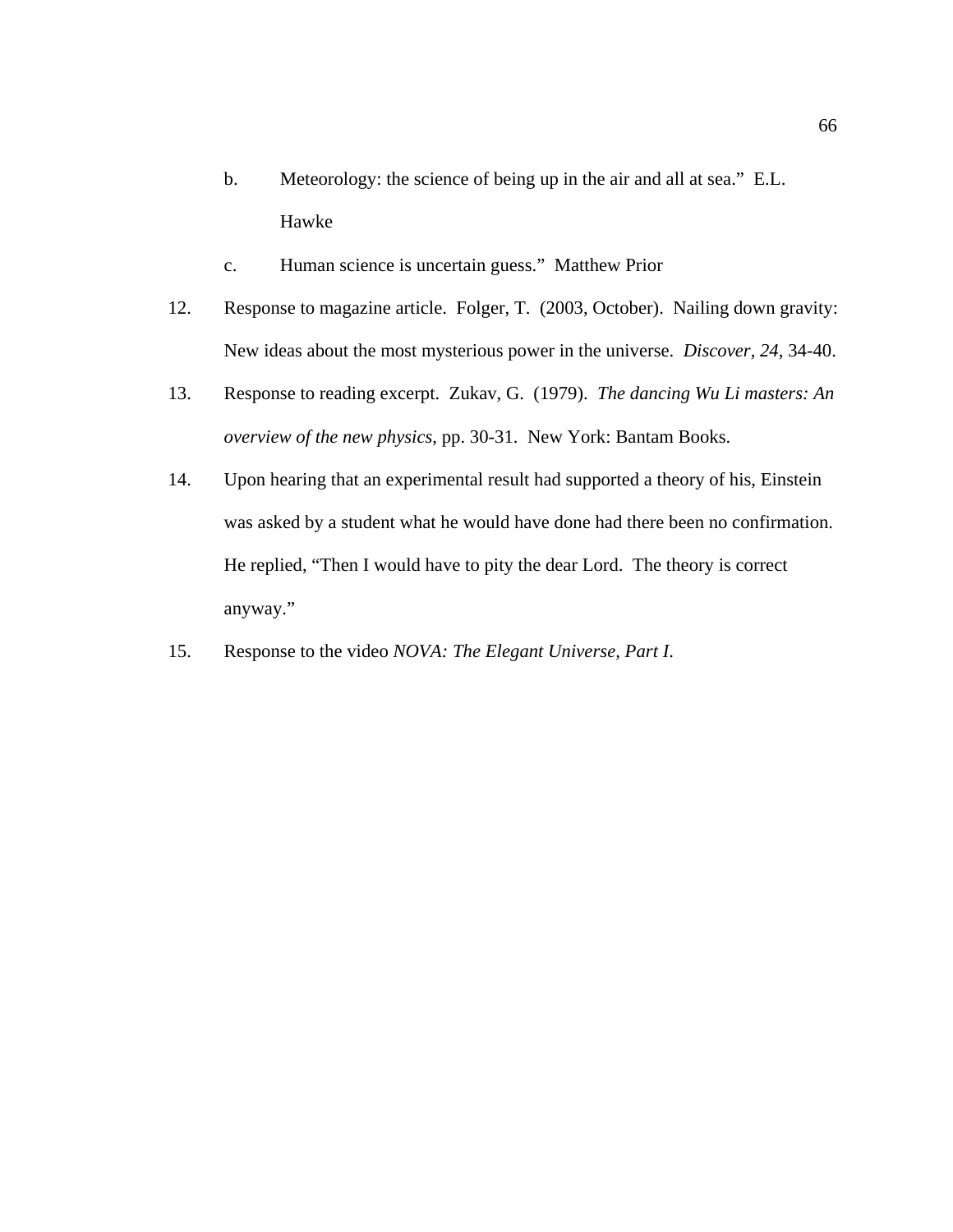Appendix D

VNOS-C Pretest and Posttest Mean Scores by Experimental Group, Course, and Gender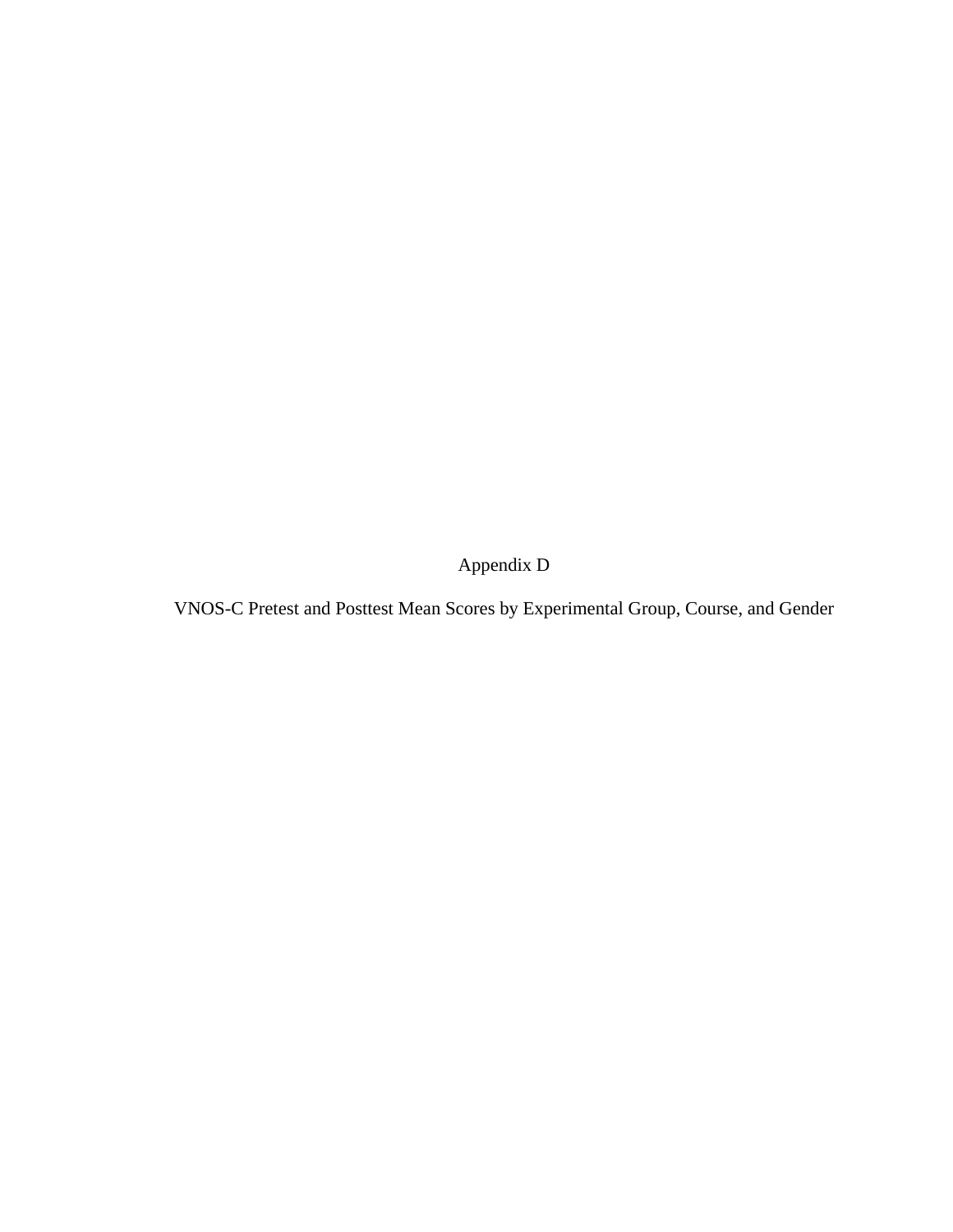|            |                  | Pretest          |     | Posttest |     |
|------------|------------------|------------------|-----|----------|-----|
| Group      | $\boldsymbol{n}$ | $\boldsymbol{M}$ | SD  | M        | SD  |
| Treatment  | 33               | 15.4             | 3.1 | 18.5*    | 3.2 |
| Honors     | 16               | 16.4             | 2.3 | 20.1     | 2.9 |
| General    | 17               | 14.4             | 3.4 | 16.9     | 2.7 |
| Male       | 18               | 14.6             | 3.0 | 17.6     | 3.1 |
| Female     | 15               | 16.3             | 2.9 | 19.6     | 3.1 |
| Comparison | 32               | 15.1             | 3.4 | 15.7     | 3.5 |
| Honors     | 17               | 14.4             | 3.3 | 15.1     | 3.4 |
| General    | 15               | 15.9             | 3.3 | 16.4     | 3.6 |
| Male       | 18               | 14.5             | 3.4 | 15.9     | 3.5 |
| Female     | 14               | 15.9             | 3.2 | 15.5     | 3.5 |

VNOS-C Pretest and Posttest Mean Scores by Experimental Group, Course, and Gender

*\* p < 0.05*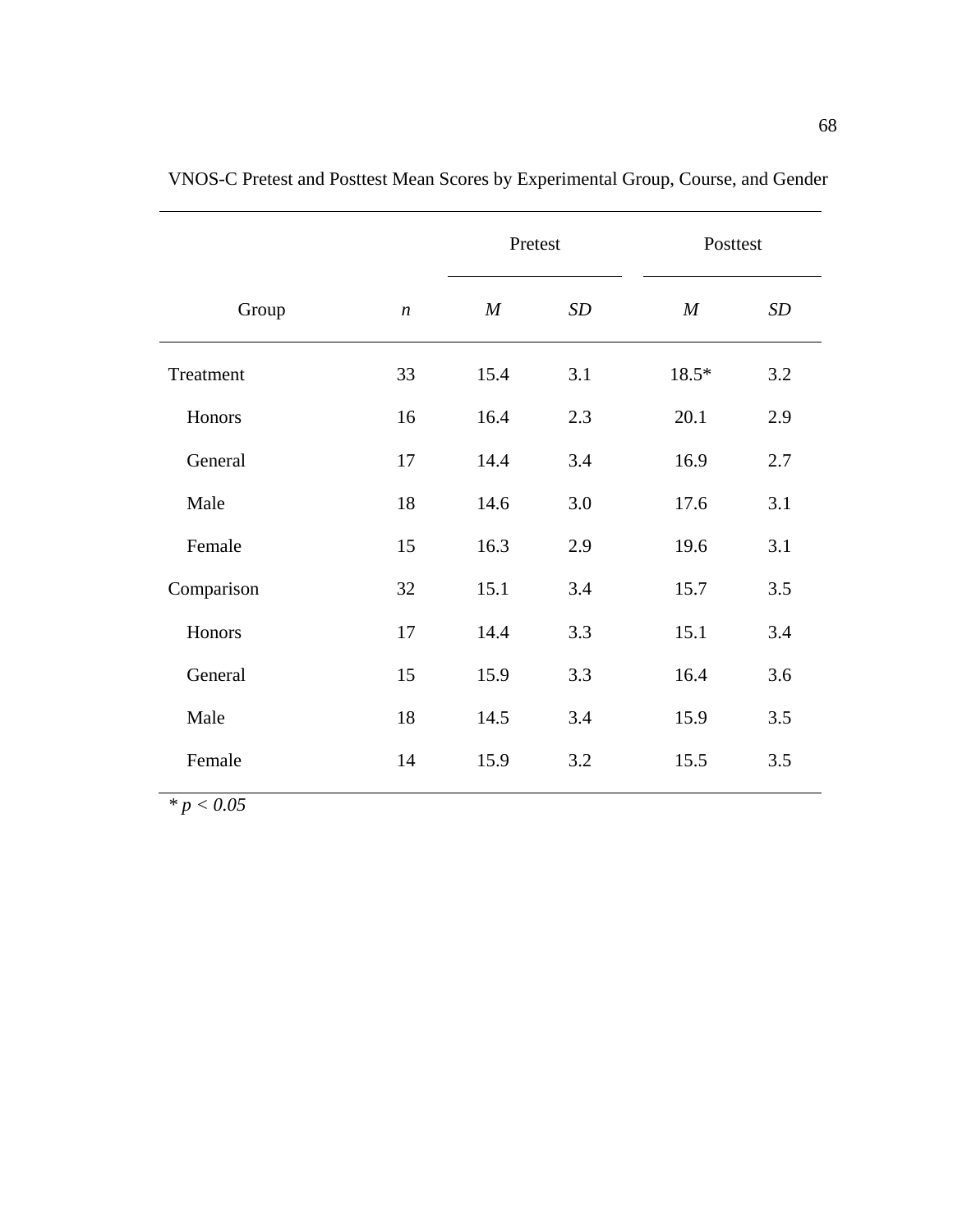Appendix E

FCI Pretest and Posttest Mean Scores by Experimental Group, Course, and Gender